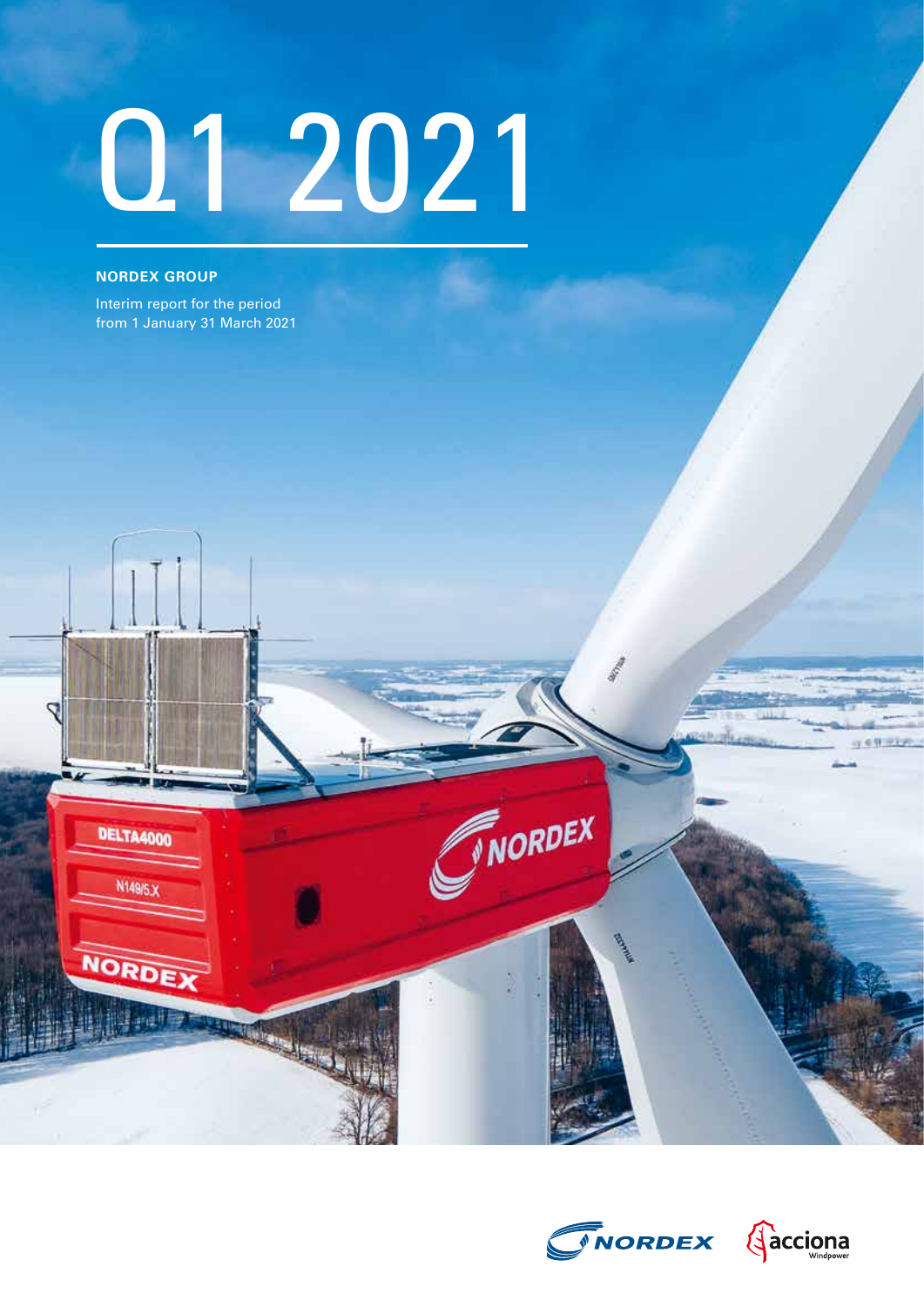# KEY FIGURES AT A GLANCE

#### **Nordex Group key figures**

| 964.6   |         |           |
|---------|---------|-----------|
|         |         |           |
|         | 1,251.2 | 29.7%     |
| 1,021.5 | 1,120.9 | 9.7%      |
| 13.1    | 10.4    | $-20.6%$  |
| $-23.7$ | $-28.1$ | n/a       |
| $-56.9$ | 10.4    | n/a       |
| 37.3    | 38.6    | 3.5%      |
| $-38.0$ | $-54.7$ | n/a       |
| $-0.36$ | $-0.47$ | n/a       |
| 1.4     | 0.8     | $-0.6$ PP |
| $-7.5$  | $-7.6$  | $-0.1$ PP |
|         |         |           |
| 4,410.1 | 4,277.0 | $-3.0%$   |
| 773.5   | 693.4   | $-10.4%$  |
| 17.5    | 16.2    | $-1.3$ PP |
|         |         |           |
| 7,496   | 8,393   | 12.0%     |
| 89.7    | 118.0   | 31.5%     |
| 9.3     | 9.4     | 0.1 PP    |
|         |         |           |
| 1,184.6 | 910.8   | $-23.1%$  |
|         |         |           |
|         |         |           |

<sup>1</sup> Earnings per share = based on a weighted average of 117.349 million shares (previous year: 106.681 million shares)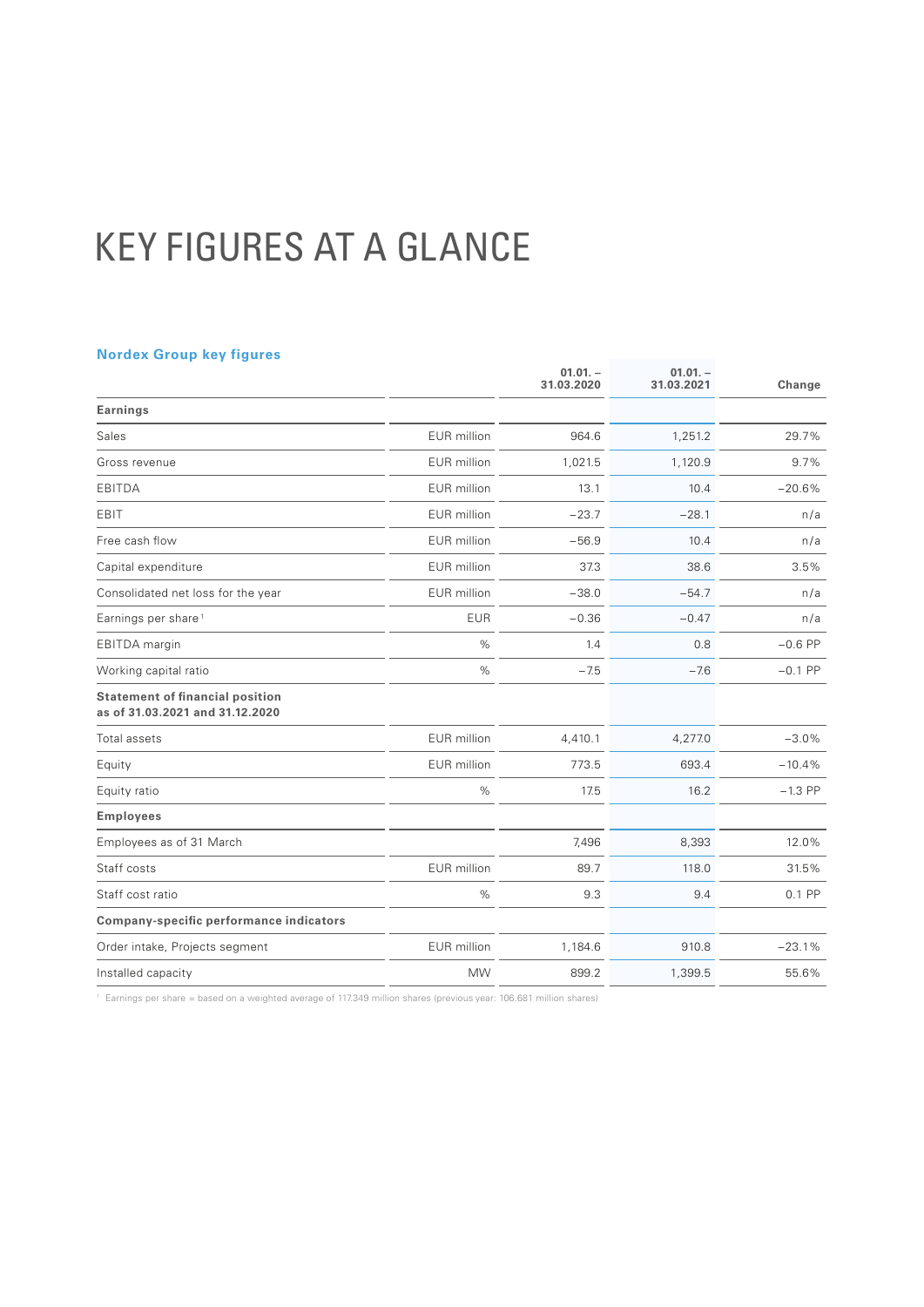# **CONTENTS**



# **To our shareholders Group management report**



02 [Letter to the shareholders](#page-3-0) **120 Constant Constant Constant Constant** Constant Constant Constant Constant Const

# **Consolidated financial statements**



- 10 [Consolidated statement of financial position](#page-11-0)
- 12 [Consolidated income statement](#page-13-0)
- 13 [Consolidated statement of comprehensive income](#page-14-0)
- 14 [Consolidated cash flow statement](#page-15-0)
- 16 [Consolidated statement of changes in equity](#page-17-0)

# **Other information**

- 40 [Responsibility statement](#page-41-0)
- [41 Financial calendar, publishing information](#page-42-0)  [and contact](#page-42-0)

# **Notes to the consolidated financial statements**



20 [Notes to the consolidated financial statements](#page-21-0)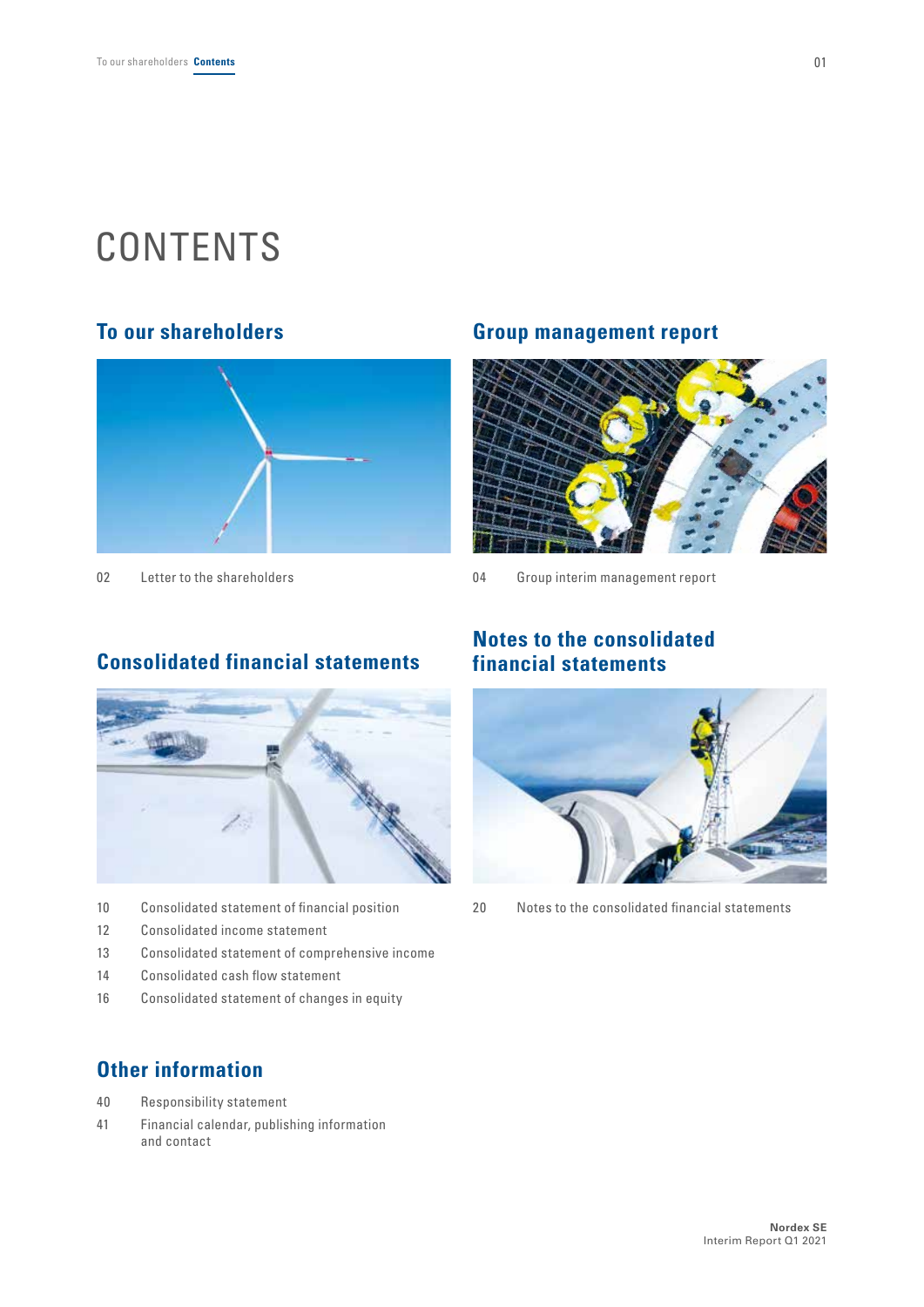# <span id="page-3-0"></span>LETTER TO THE SHAREHOLDERS



**José Luis Blanco** Chief Executive Officer

Dear Shareholders, Business Partners and Friends of the Company,

We began 2021 with high installation volumes and adapted fully to the requirements of the pandemic, which continues to affect our activities. Although our main business processes are running smoothly due to the various measures we introduced, particularly in production and installation, their efficiency is still compromised and there are some delays, albeit to nowhere near the same extent as last year.

The growth prospects for the global wind industry remain positive. They have also been boosted by recent political developments such as the European Green Deal, the realignment of US climate policy, and Germany's new climate targets, the latter of which now aim to reduce greenhouse gas emissions by 65 percent by 2030 compared to 1990 levels instead of the previous target of 55 percent. We were again encouraged by our order intake trend in the first three months of 2021, particularly in light of the cautious start to the year across the entire industry. The Nordex Group received orders for 279 wind turbines with a nominal output of more than 1.2 gigawatts, with 73 percent of these orders attributable to the Delta4000 range. In addition, the new N155 and N163 rotor blade models are now increasingly being deployed.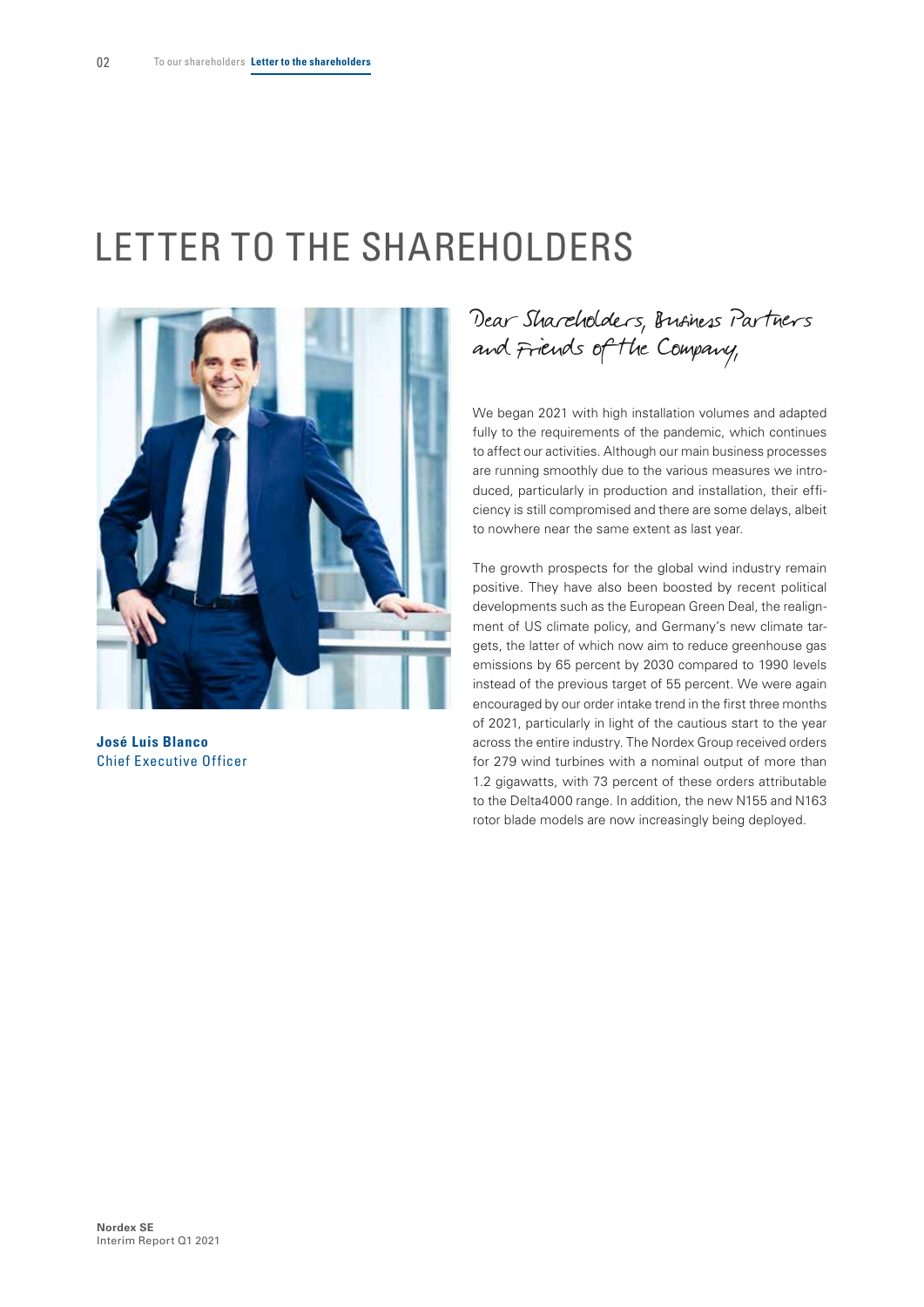During the first quarter of 2021, we increased our sales from EUR 965 million in the same quarter last year to EUR 1.25 billion and recorded earnings before interest, taxes, depreciation and amortization (EBITDA) of EUR 10.4 million after EUR 13.1 million in the prior-year period. This resulted in an EBITDA margin of 0.8 percent, which we expected in light of the current environment and the still noticeable impact of the pandemic on our business. In addition, a larger number of lower-margin projects were still being implemented during the first quarter of 2021.

At this point, I would once again like to mention an event that provided us with joy and motivation in equal measure: Nordex's shares were admitted to the Deutsche Börse's MDAX on 22 March 2021 – coinciding almost exactly with our 20th anniversary as a listed company. The 60 stocks of the MDAX index for medium-sized listed companies follow on directly from Germany's leading DAX index, which includes the country's 30 largest stocks. This means that Nordex SE is one of the 90 most important listed companies in Germany. The admission of our shares was largely due to the increase in market capitalization resulting from the share price rise as well as a high level of liquidity (the number of shares traded each day).

Overall, we anticipate positive business performance and an improvement in the quality of our financial key performance indicators, based on our stabilized supply chain, the quality of our order intake and the results of the corporate program we launched last year. We also believe that the global progress in coronavirus vaccinations will have an increasingly positive impact on efforts to contain the pandemic. In light of this, we are confirming our guidance for 2021.

We as the Nordex team will tackle this year's many challenges with plenty of enthusiasm, commitment and motivation to ensure that the Company continues to develop in line with our strategy.

Thank you for placing your trust in our work.

Kind regards,

José Luis Blanco

Chief Executive Officer

**Hamburg, May 2021**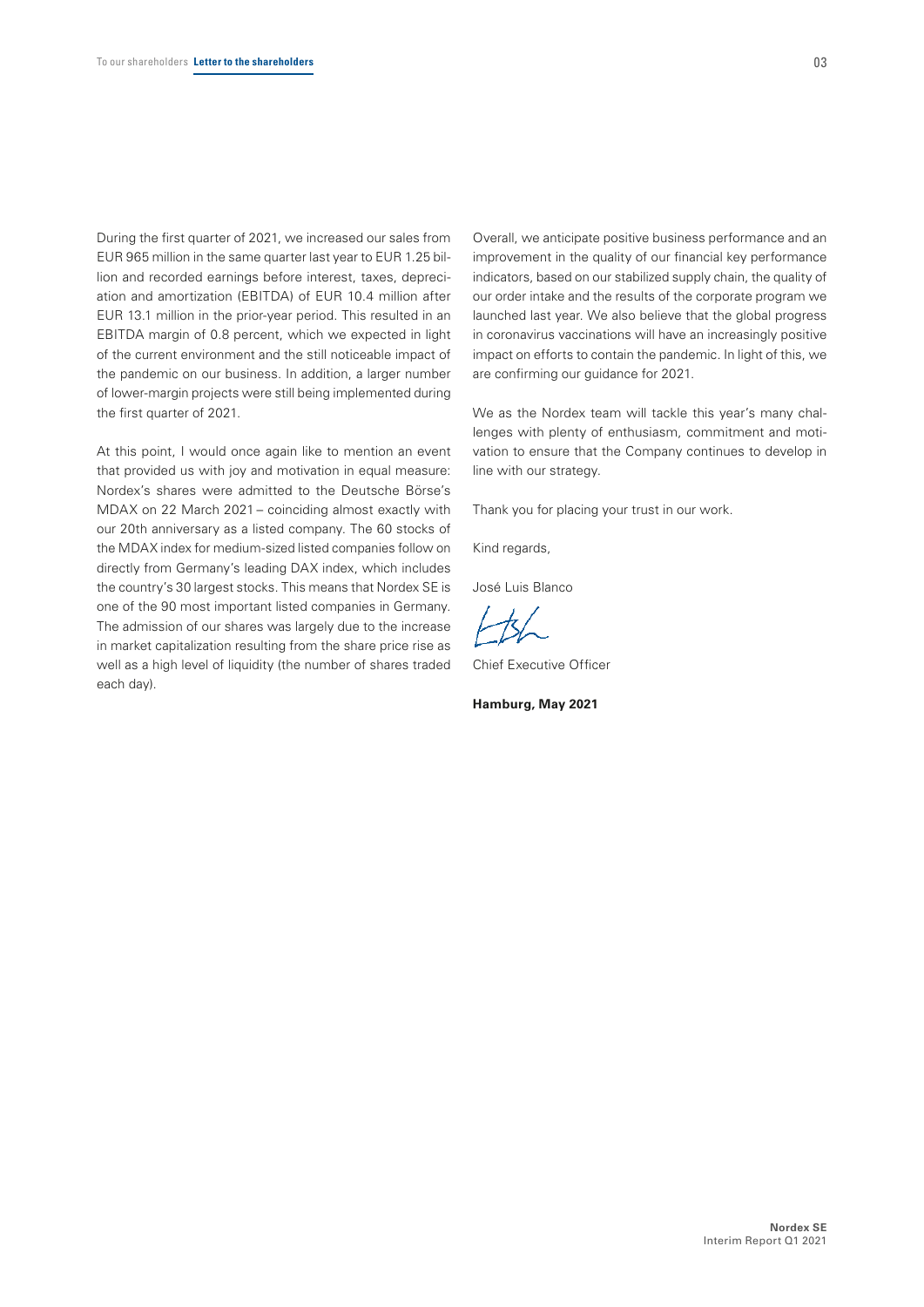# <span id="page-5-0"></span>GROUP INTERIM MANAGEMENT REPORT

for the period ended 31 March 2021

# **SECTOR ENVIRONMENT**

The wind energy sector continues to operate within an environment with fundamentally intact and positive medium and long-term demand as well as the operational challenges posed by the coronavirus pandemic, which are impacting the supply chain in particular. Although this has largely stabilized at present, it could be adversely affected once again by the increasingly critical pandemic situation in India, for example. The pandemic with its direct and indirect effects thus remains the biggest element of uncertainty for the wind industry in the current year. At the same time, the virtual climate summit initiated by the US government in April 2021 and the agreement reached by EU bodies to set tougher targets for reducing  $CO<sub>2</sub>$  by 2030 illustrate how climate protection is once again becoming a more prominent issue on the international agenda, with environmentally-friendly energy production a key element of this discussion.

As a result, there have been no fundamental deviations from the sector environment presented in the 2020 Annual Report.

### **BUSINESS PERFORMANCE**

The Nordex Group further increased the number of installed wind turbines and recorded significant sales growth due to high activity levels in the first quarter of 2021 compared to the prior-year quarter. However, earnings fell short of the figure recorded for the first three months of 2020, when the effects of the coronavirus pandemic had not yet begun to have an impact on key financial figures. Although the Group's business processes are largely running smoothly due to the countermeasures introduced, their efficiency continues to be compromised. In addition, a large number of lower-margin projects were still being implemented during the first quarter. However, project margins will steadily increase for the remainder of the year as wind farms based on Delta4000 turbines begin to dominate installations. This shift represents a key driver in the expected improvement in profitability.

Customer demand, particularly from Europe, remained strong in the first three months of 2021, reaching a volume of 1.2 GW without any exceptional large projects thanks to wind turbines in the Delta4000 series.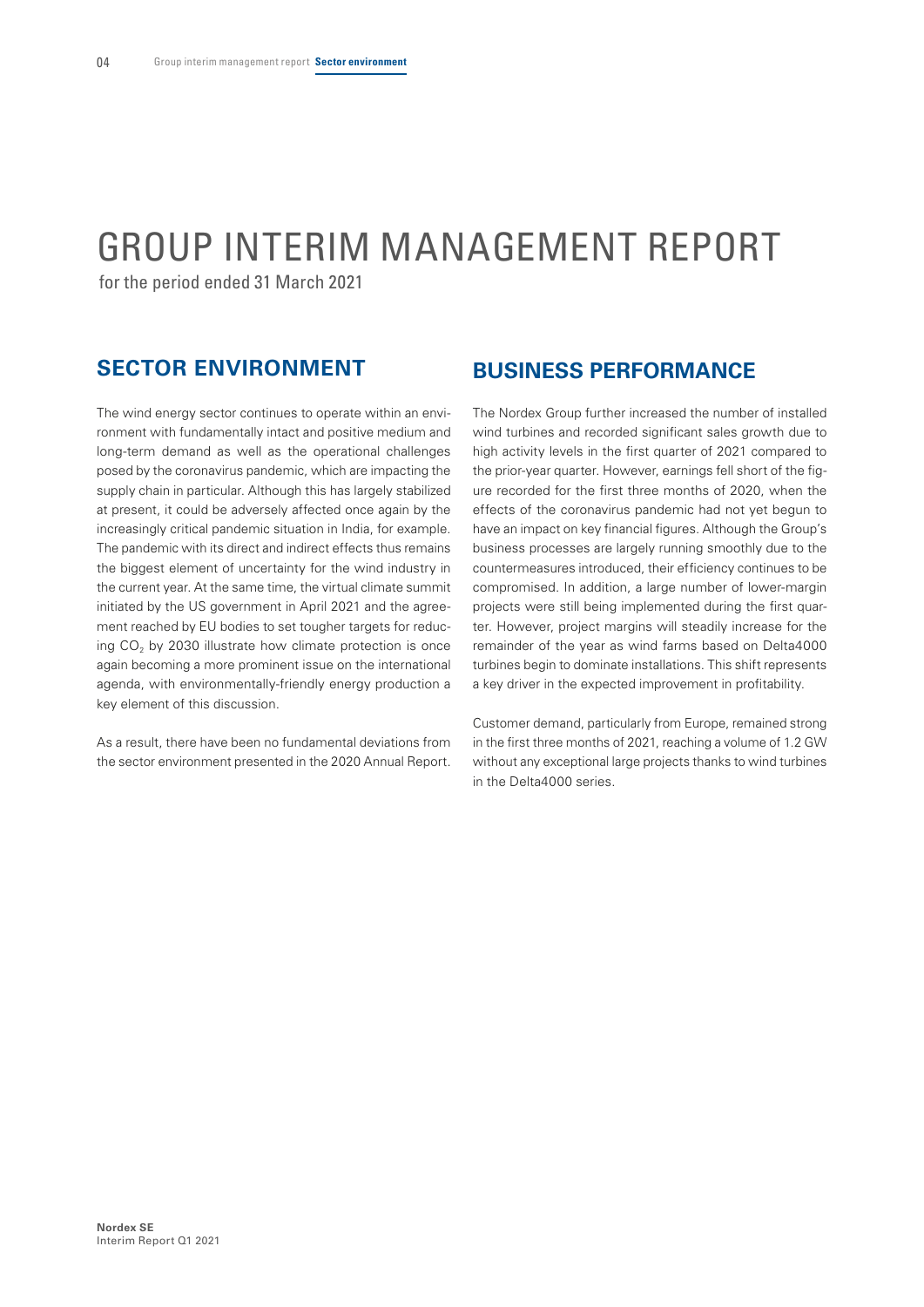|                    |         | <b>Projects</b> |         | <b>Service</b> |                      | Group     |
|--------------------|---------|-----------------|---------|----------------|----------------------|-----------|
| <b>EUR million</b> | Q1 2021 | Q1 2020         | Q1 2021 | Q1 2020        | Q1 2021              | Q1 2020   |
| Order intake       | 910.8   | 1.184.6         | 108.0   | 139.4          | 1.018.8              | 1.324.0   |
| Order book         | 5,090.6 | 5.819.9         | 2.837.2 | 2.624.5        | 7.927.8              | 8.444.4   |
| Sales              | 1.145.7 | 862.6           | 108.0   | 102.0          | 1.251.2 <sup>1</sup> | 964.61    |
| EBIT               | 0.7     | 3.1             | 17.8    | 18.4           | $-28.1^2$            | $-23.7^2$ |

### **SEGMENT PERFORMANCE**

<sup>1</sup> After unallocated sales and intrasegment consolidation

<sup>2</sup> After unallocated income and expenses and intrasegment consolidation

In segment reporting, sales, income and expenses that cannot be clearly allocated to the "Projects" or "Service" segments are reported separately as "Not allocated." The complete segment reporting can be found in the notes to the financial statements starting on page 24.

# **NEW ORDERS**

Although the Nordex Group's order intake continued to show an encouraging trend in the first quarter of 2021, it did not reach the same levels as the very strong prior-year quarter, which was dominated by a major project in Norway. In the Projects segment, the Nordex Group received orders valued at a total of EUR 910.8 million (Q1 2020: EUR 1,184.6 million) for turbines with a combined nominal output totaling 1,247.5 MW (Q1 2020: 1,643.9 MW). The average selling price (ASP) per megawatt of output was EUR 0.73 million/MW, slightly higher than the ASP for the full year 2020 of EUR 0.70 million/MW. The Group received orders from 11 countries in total, with Europe accounting for 92% and Latin America for 8%; the largest individual markets were Spain, Turkey, Germany and Finland (in MW). The Delta4000 series comprised 73% of the turbines ordered during the first quarter. The high figure of 85% recorded in the same quarter last year was also influenced by the choice of Delta4000 turbines for the aforementioned major project in Norway.

The order book of the Projects segment as of 31 March 2021 amounted to EUR 5,090.6 million, down 12.5% from the prior-year quarter (Q1 2020: EUR 5,819.9 million). At 68%, Europe accounted for the majority of the order book. A share of 16% was attributable to Latin America, 12% to North America, and 4% to the Rest of the World. The book-tobill ratio (the ratio of order intake to sales recognized in the Projects segment) stood at 0.79 for the first quarter of 2021 (Q1 2020: 1.37).

In the first quarter of 2021, the Nordex Group's Service segment received orders valued at EUR 108.0 million, a yearon-year decrease of 22.5% (Q1 2020: EUR 139.4 million). The order book of the Service segment as of 31 March 2021 amounted to EUR 2,837.2 million, up 8.1% from the prior-year reporting date (31 March 2020: EUR 2,624.5 million). As of the reporting date, the Nordex Group's service organization serviced 8,558 wind turbines with a nominal output of 22.6 GW (31 March 2020: 8,054 wind turbines with a combined output of 20.6GW).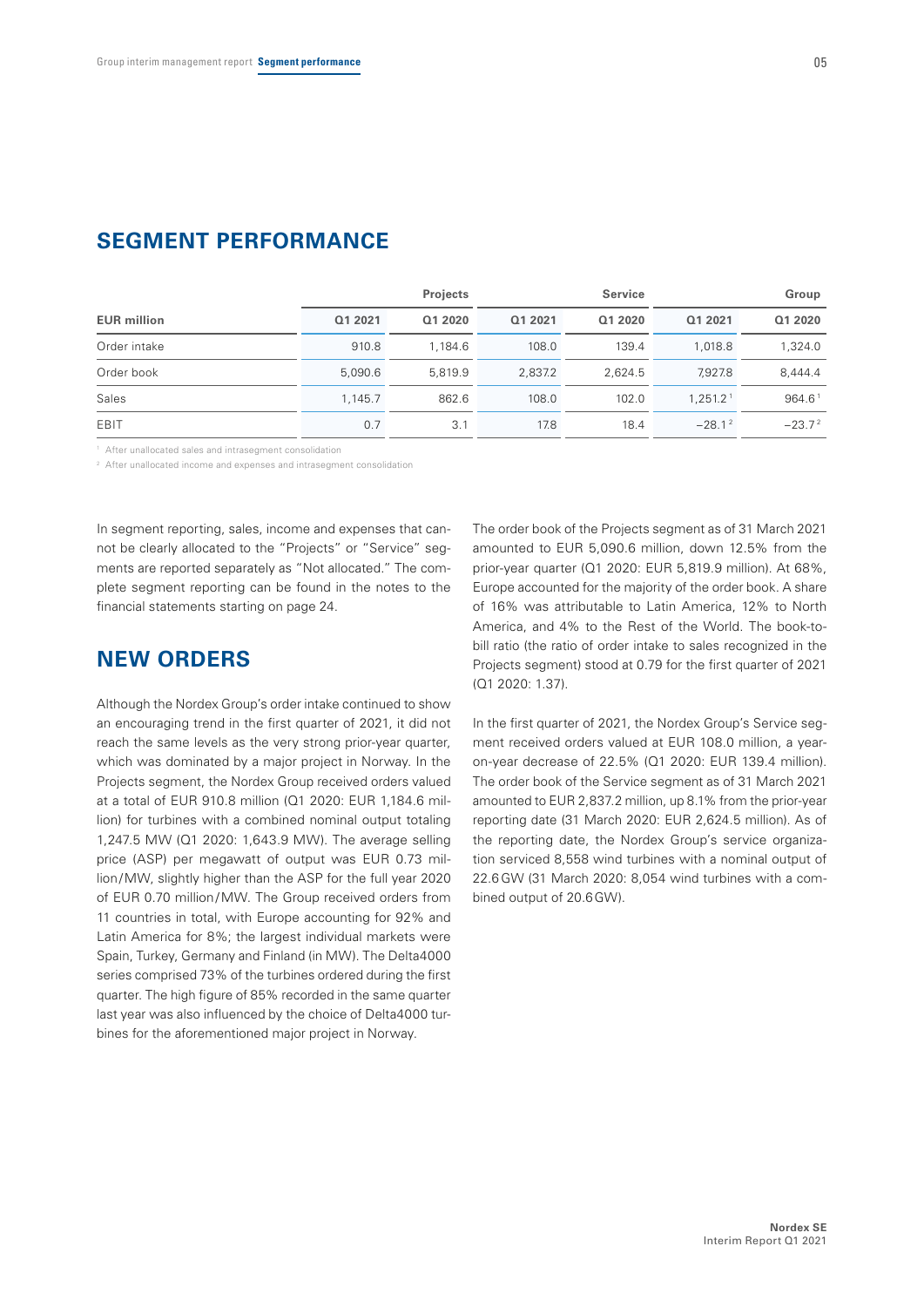# **PRODUCTION AND INSTALLATIONS**

| Q1 2020        |
|----------------|
| 168            |
| $\overline{0}$ |
|                |
| 108            |
| 45             |
|                |
| 321            |
|                |

In the first quarter of 2021, the Nordex Group produced a total of 304 turbines (Q1 2020: 448 turbines) with a total nominal output of 1,299.7 MW (Q1 2020: 1,641.4 MW). Of this total, 174 nacelles were manufactured in Germany, 118 in Spain and 12 in Brazil. As planned, no turbines were assembled in India in the first quarter of 2021, and the Argentinian cooperation for turbine production expired at the end of 2020. The Group's own rotor blade plants in Germany, Spain, India and Mexico produced a total of 383 rotor blades in the first quarter of 2021 (Q1 2020: 321). External suppliers manufactured an additional 570 rotor blades according to Nordex's designs and specifications in the first three months of 2021 (Q1 2020: 528 rotor blades).

#### **Installations**

|               | Installed capacity (MW) |         |  |
|---------------|-------------------------|---------|--|
| Country       | Q1 2021                 | Q1 2020 |  |
| Europe        | 804.4                   | 538.9   |  |
| North America | 289.6                   | 114.3   |  |
| Latin America | 224.7                   | 138.0   |  |
| Rest of world | 80.8                    | 108.0   |  |
| <b>Total</b>  | 1,399.5                 | 899.2   |  |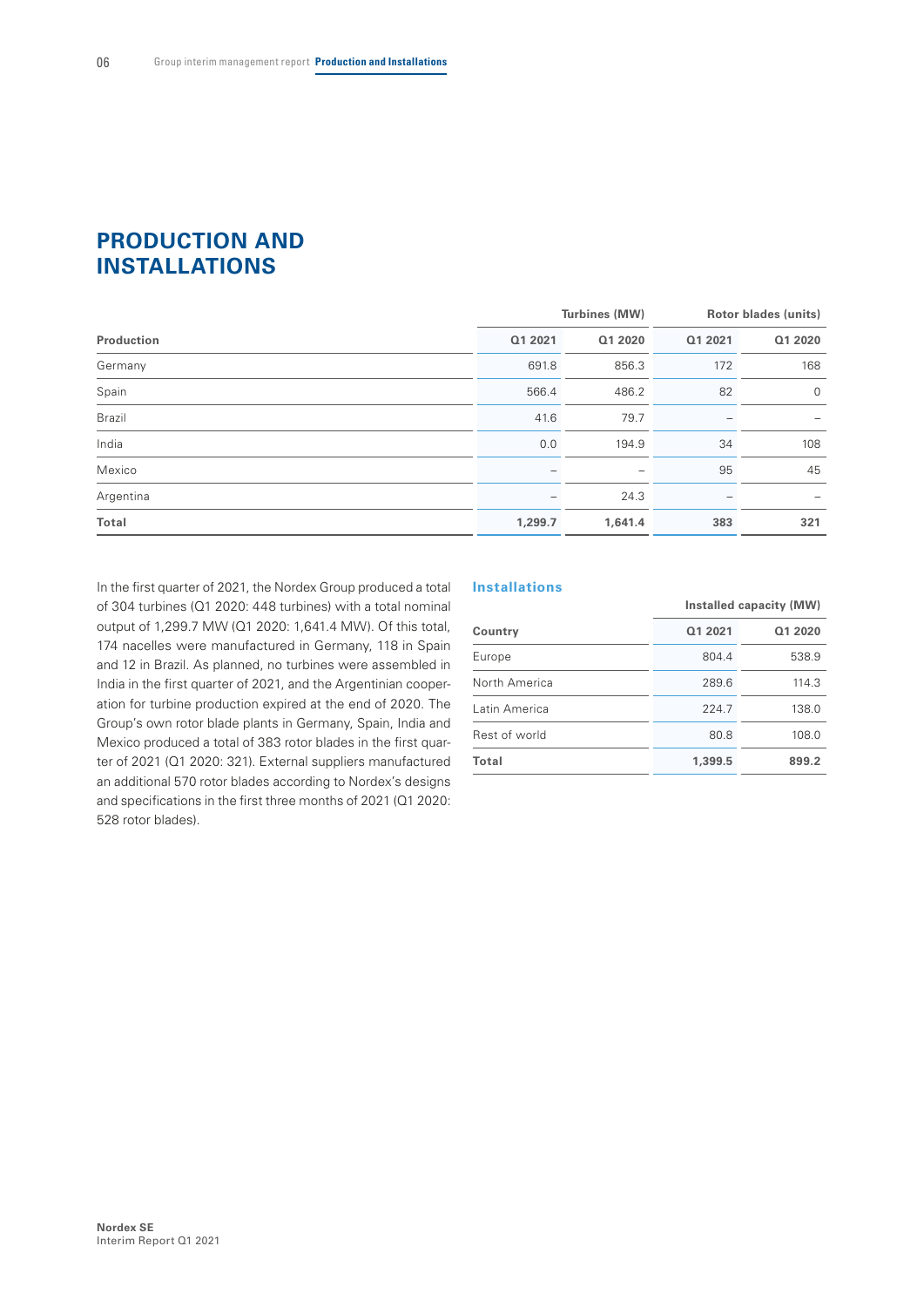In the first quarter of 2021, the Nordex Group increased the number of installations to 356 wind turbines in 20 countries with a total nominal output of 1,399.5 MW (Q1 2020: 269 turbines in 21 countries with an output of 899.2 MW). A share of 57% of the installations was located in Europe, 21% in the USA (North America region), 16% in Latin America and 6% in Australia, South Africa and India (Rest of the world reporting region).

# **RESULTS OF OPERATIONS, FINANCIAL POSITION AND NET ASSETS**

#### **Selected key data**

|                                                    | $01.01 -$<br>31.03.2021 | $01.01 -$<br>31.03.2020 | Change    |
|----------------------------------------------------|-------------------------|-------------------------|-----------|
| Sales<br>(in EUR million)                          | 1,251.2                 | 964.6                   | 29.7%     |
| <b>EBITDA</b> margin<br>(in %)                     | 0.8                     | 1.4                     | $-0.6$ PP |
| EBIT margin <sup>1</sup> (in %)                    | $-1.8$                  | $-1.7$                  | $-0.1$ PP |
| Capital expenditure<br>(CAPEX)<br>(in EUR million) | 38.6                    | 37.3                    | 3.5%      |
| Financial result<br>(in EUR million)               | $-27.1$                 | $-17.8$                 | n/a       |
| Consolidated<br>profit/loss<br>(in EUR million)    | $-54.7$                 | $-38.0$                 | n/a       |
| Earnings per share <sup>2</sup><br>(in EUR)        | $-0.47$                 | $-0.36$                 | n/a       |
| Working capital<br>ratio (in %, as of<br>31 March) | $-7.6$                  | $-7.5$                  | $-0.1$ PP |
| Free cash flow<br>(in EUR million)                 | 10.4                    | $-56.9$                 | n/a       |
| Equity ratio (in %,<br>as of 31 March)             | 16.2                    | 17.3                    | $-1.1$ PP |

1 excluding depreciation and amortization from purchase price allocation (PPA) for Acciona Windpower

2 based on a weighted average of 117.349 million shares (previous year: 106.681 million shares)

With the installation figures up on the prior-year quarter, the Nordex Group's consolidated sales also increased by 29.7% to EUR 1,251.2 million in the first quarter of 2021 (Q1 2020: EUR 964.6 million). Sales in the Projects segment rose by 32.8% to EUR 1,145.7 million (Q1 2020: EUR 862.6 million), while sales in the Service segment grew by 5.9% to EUR 108.0 million (Q1 2020: EUR 102.0 million). The Service segment's contribution to overall sales was 8.6% in the reporting period.

Gross revenue increased at a rate of 9.7% to EUR 1,120.9 million in the first quarter of 2021 (Q1 2020: EUR 1,021.5 million), with inventories built up in preparation for the sharp increase in installations reduced further. Gross profit (gross revenue less cost of materials) rose by 38.2% to EUR 216.0 million (Q1 2020: EUR 156.3 million). Structural costs (staff costs and net other operating income/expenses) increased considerably by 43.6% to EUR 205.6 million (Q1 2020: EUR 143.2 million). Net other operating income/expenses amounted to  $FUR - 87.7$  million ( $O1.2020$ :  $FUR - 65.5$  million) while staff costs increased to EUR 118.0 million (Q1 2020: EUR 89.7 million).

Earnings before interest, taxes, depreciation and amortization (EBITDA) in the first quarter of 2021 thus came to EUR 10.4 million (Q1 2020: EUR 13.1 million). The EBITDA margin was 0.8% (Q1 2020: 1.4%). Depreciation and amortization totaled EUR 38.4 million in the reporting period (Q1 2020: EUR 36.8 million). Of this total, EUR 5.4 million (Q1 2020: EUR 7.2 million) is attributable to depreciation and amortization arising from the purchase price allocation (PPA) in connection with the acquisition of Acciona Windpower.

The Nordex Group generated earnings before interest and taxes (EBIT) amounting to EUR –28.1 million in the first quarter of 2021 (Q1 2020: EUR –23.7 million). This corresponds to an EBIT margin of –2.2% (Q1 2020: –2.5%) or –1.8% when adjusted for PPA depreciation and amortization (Q1 2020: –1.7%). Excluding unallocated income and expenses, EBIT in the reporting period was EUR 0.7 million in the Projects segment (Q1 2020: EUR 3.1 million) and EUR 17.8 million in the Service segment (Q1 2020: EUR 18.4 million) during the reporting period.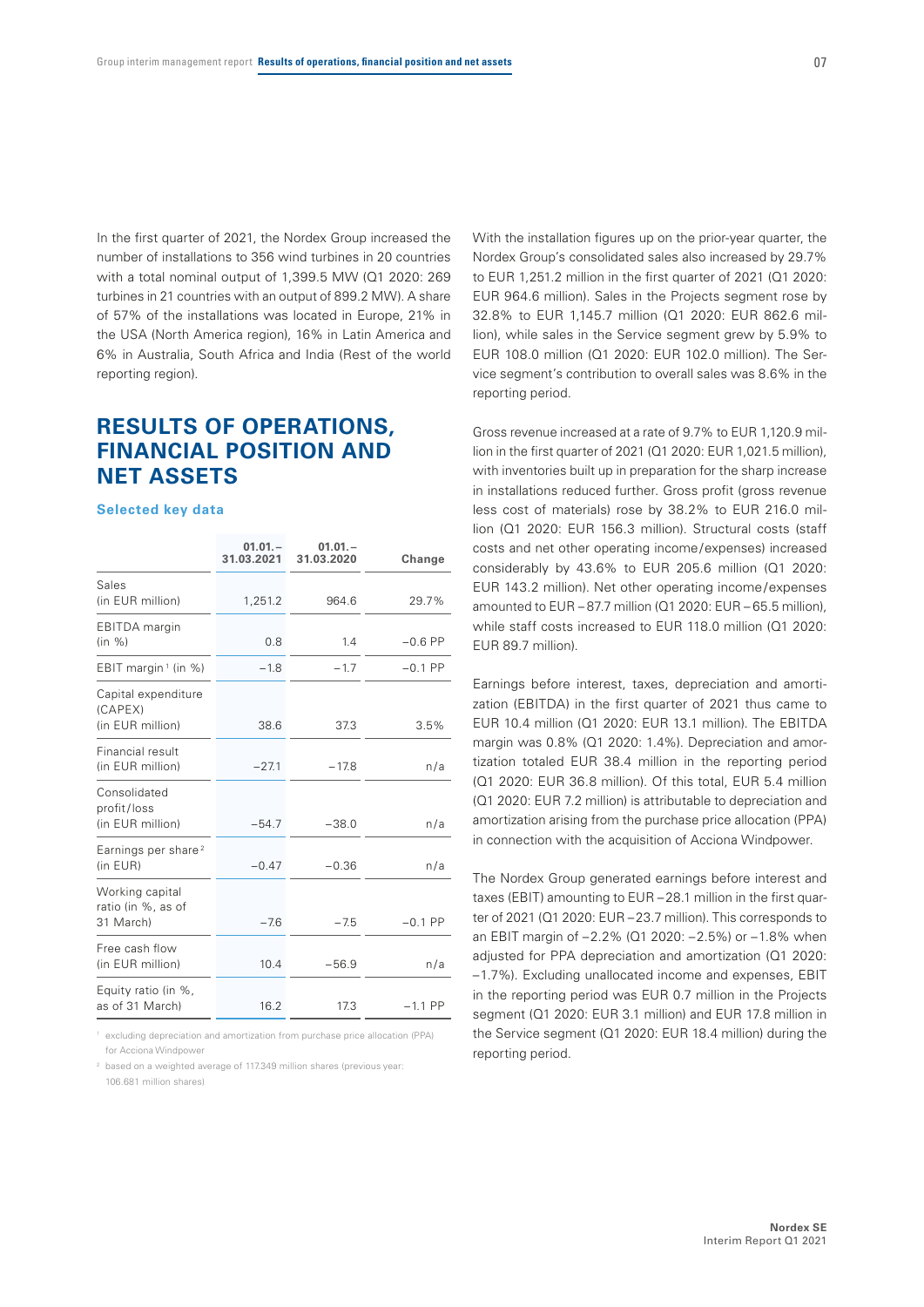The financial result for the first quarter of 2021 was EUR –27.1 million (Q1 2020: EUR –17.8 million). It was impacted by the revolving credit facility signed in August 2020, among others. The income tax result was positive again at EUR 0.5 million (Q1 2020: EUR 3.6 million). This resulted in a consolidated net loss of EUR 54.7 million for the first quarter of 2021 (Q1 2020: consolidated net loss of EUR 38.0 million). Earnings per share (EPS) came to EUR – 0.47 (Q1 2020:  $EUR - 0.36$ ).

Successful working capital management enabled Nordex to keep the working capital ratio stable at –7.6% as at 31 March 2021 compared with the prior-year reporting date (31 March 2020: –7.5%). This also significantly improved operating cash flow to EUR 45.5 million in the reporting period (Q1 2020: EUR –21.8 million). As in the previous year, cash flow from investing activities amounted to EUR – 35.1 million (Q1 2020: EUR – 35.1 million). The Group thus generated free cash flow of EUR 10.4 million in the first quarter of 2021 (Q1 2020: EUR – 56.9 million).

In total, financial liabilities were repaid in the first three months of 2021, and cash flow from financing activities amounted to EUR – 45.9 million (Q1 2020: EUR – 6.7 million). As of 31 March 2021, the Nordex Group's cash and cash equivalents totaled EUR 742.5 million (31 December 2020: EUR 778.4 million). Net debt (liabilities to banks, and bond, shareholder loan and employee bond less cash and cash equivalents) decreased to EUR 33.2 million at the end of the first quarter of 2021 (31 December 2020: EUR 156.4 million).

Compared with the end of the previous year, total assets fell by 3.0% to EUR 4,277.0 million as of 31 March 2021 (31 December 2020: EUR 4,410.1 million). Assets side were mainly affected by the reduction in inventories, whereas equity and liabilities saw a stronger decrease in current liabilities to banks than the increase in other non-current financial liabilities triggered by the inclusion of the shareholder loan. Equity also decreased by 10.4% to EUR 693.4 million compared with the end of 2020 (31 December 2020: EUR 773.5 million) as a result of the consolidated net loss. The equity ratio narrowed to 16.2% as a result of the lower equity at the reporting date of 31 March 2021 (31 December 2020: 17.5%).

At EUR 38.6 million, capital expenditure (CAPEX) of the Nordex Group in the first three months of 2021 matched the level of the prior-year quarter (Q1 2020: EUR 37.3 million). Investments in property, plant and equipment at EUR 31.3 million were almost unchanged, whereas additions to intangible fixed assets were slightly higher at EUR 7.3 million. CAPEX focused on rotor blade production, especially in India, and the procurement of installation and transport equipment.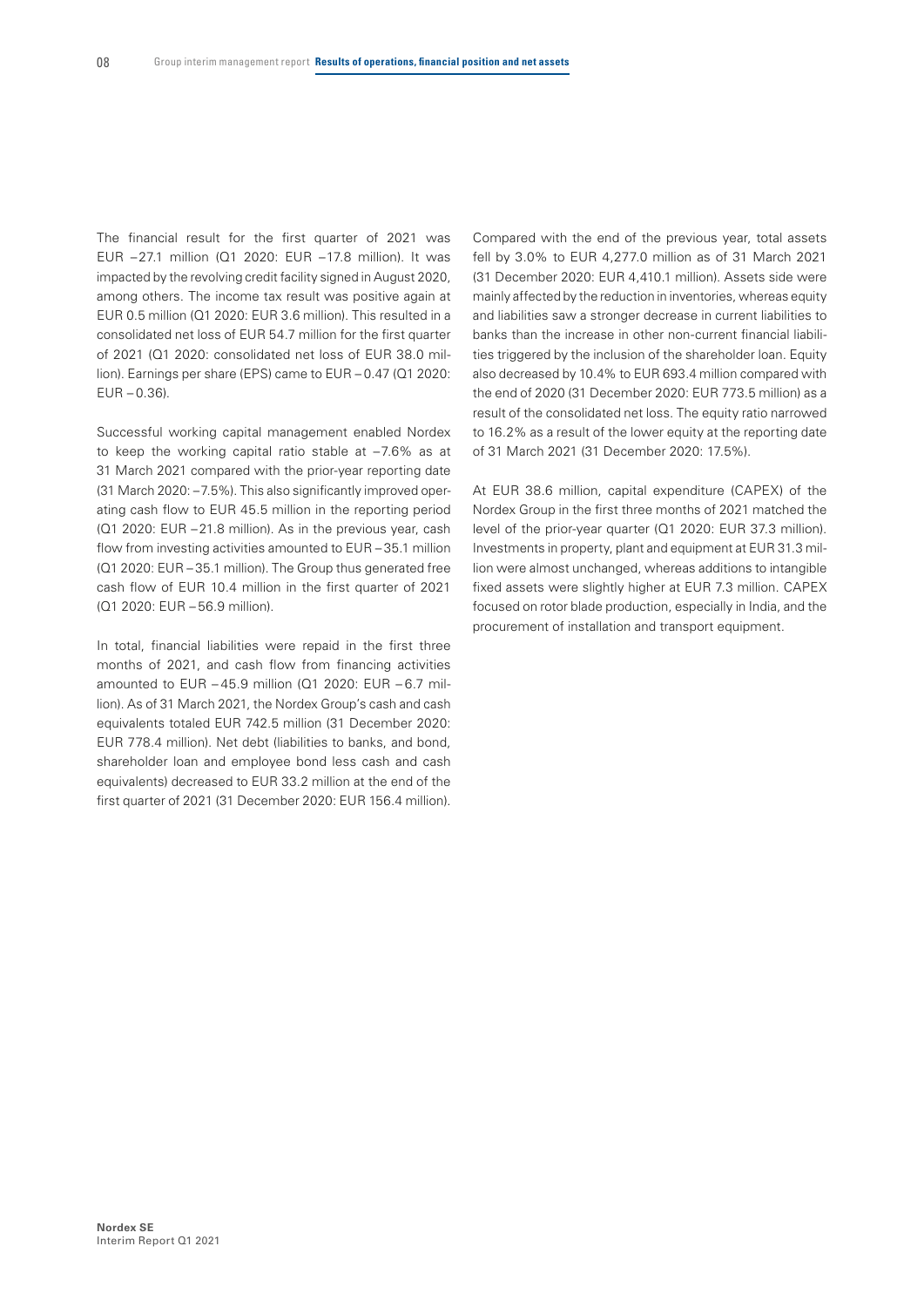### **EMPLOYEES**

The number of employees was 8,393 as of 31 March 2021 (31 March 2020: 7,496 employees). As this job growth was primarily attributable to higher business and production volumes, it was focused on various mainly production and project-related departments as well as the services business.

### **OPPORTUNITIES AND RISKS**

No opportunities or risks affecting the business performance of the Nordex Group in 2021 arose in the first quarter of 2021 that deviate materially from the opportunities and risks presented in the 2020 Annual Report.

### **GUIDANCE**

The Nordex Group anticipates positive business performance for 2021 and an improvement in the quality of financial key performance indicators. The coronavirus pandemic is only expected to have a limited impact on the Company. This is primarily contingent on a stabilized supply chain and successful strategies enabling the Company to work effectively and efficiently even under pandemic conditions. It is also assumed that the pandemic will have a significantly lower impact on economic activity over the course of the year due in particular to international progress in rolling out coronavirus vaccination programs.

The guidance for the 2021 financial year published on 23 March 2021 with the 2020 Annual Report aims for consolidated sales of EUR 4.7 billion to EUR 5.2 billion and an EBITDA margin of 4.0% to 5.5%. The working capital ratio is predicted to be below minus 6% at the end of 2021. Capital expenditures totaling around EUR 180 million are planned for 2021.

In addition to this guidance for the current 2021 financial year, the Nordex Group has the strategic objective of achieving sales of around EUR 5 billion in the short term and a consolidated EBITDA margin of 8% by financial year 2022, based on a production capacity of over 6GW.

# **EVENTS AFTER THE END OF THE REPORTING PERIOD**

No significant events after the end of the reporting period are known to the Group.

The present interim report for the quarter ended 31 March 2021 (Group interim management report and condensed interim consolidated financial statements) was neither audited nor reviewed by an auditor.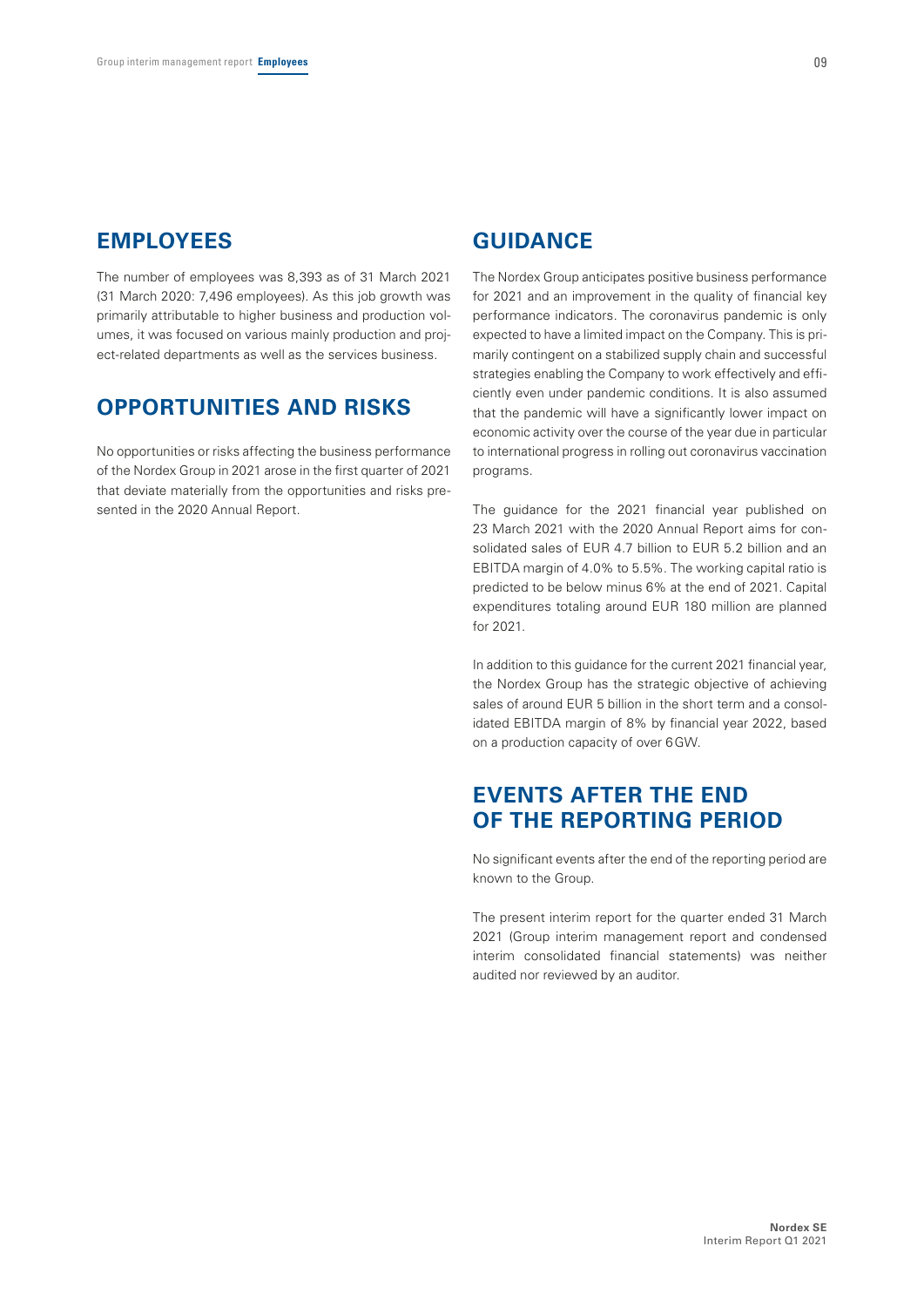# <span id="page-11-0"></span>CONSOLIDATED STATEMENT OF FINANCIAL POSITION

for the period ended 31 March 2021

#### **ASSETS**

| <b>EUR thousand</b>                                 | <b>Note</b> | 31.03.2021 | 31.12.2020 |
|-----------------------------------------------------|-------------|------------|------------|
| Cash and cash equivalents                           | (1)         | 742,507    | 778,357    |
| Trade receivables and contract assets from projects | (2)         | 695,495    | 653,336    |
| Inventories                                         | (3)         | 1,039,328  | 1,202,207  |
| Income tax receivables                              |             | 12,579     | 14,626     |
| Other current financial assets                      | (4)         | 38,880     | 47,212     |
| Other current non-financial assets                  | (5)         | 225,369    | 188,698    |
| <b>Current assets</b>                               |             | 2,754,158  | 2,884,436  |
| Property, plant and equipment                       | (6)         | 459,370    | 454,159    |
| Goodwill                                            | (7)         | 547,758    | 547,758    |
| Capitalized development expenses                    | (8)         | 160,281    | 166,677    |
| Prepayments made                                    |             | 3,382      | 1,705      |
| Other intangible assets                             |             | 16,274     | 18,241     |
| Financial assets                                    |             | 3,566      | 3,571      |
| Investments in associates                           |             | 6,054      | 6,087      |
| Other non-current financial assets                  | (9)         | 8,772      | 8,589      |
| Other non-current non-financial assets              | (10)        | 69,732     | 68,576     |
| Deferred tax assets                                 | (11)        | 247,662    | 250,251    |
| <b>Non-current assets</b>                           |             | 1,522,851  | 1,525,614  |

| <b>Assets</b> | 4,277,009 | 4,410,050 |
|---------------|-----------|-----------|
|               |           |           |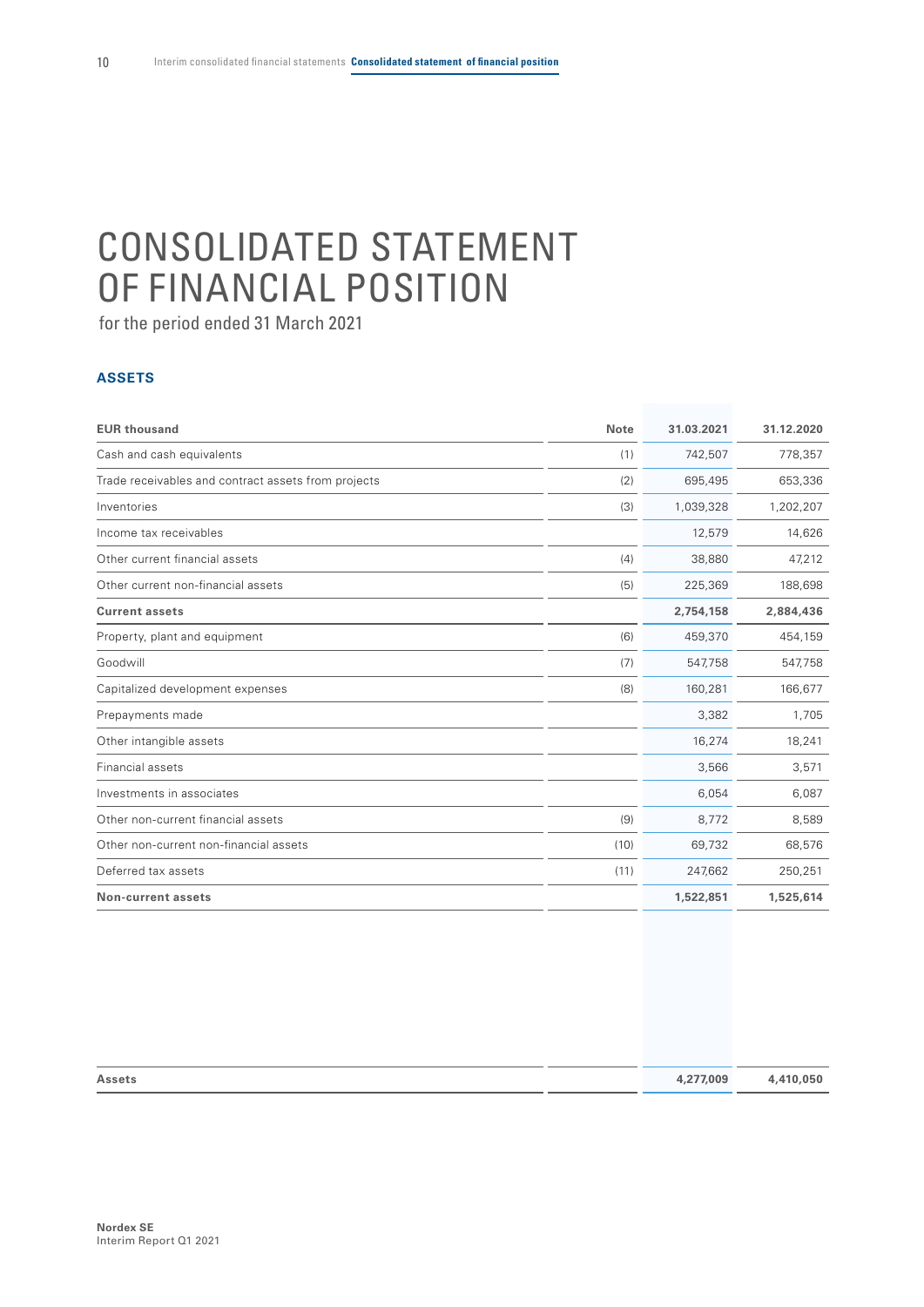### **EQUITY AND LIABILITIES**

| <b>EUR thousand</b>                                           | <b>Note</b> | 31.03.2021 | 31.12.2020 |
|---------------------------------------------------------------|-------------|------------|------------|
| Current liabilities to banks                                  | (12)        | 232,662    | 482,439    |
| Trade payables                                                | (13)        | 1,064,959  | 1,095,563  |
| Income tax payables                                           |             | 18,082     | 8,970      |
| Other current provisions                                      | (14)        | 128,089    | 125,298    |
| Other current financial liabilities                           | (15)        | 45,167     | 43,850     |
| Other current non-financial liabilities                       | (16)        | 1,253,417  | 1,227,577  |
| <b>Current liabilities</b>                                    |             | 2,742,376  | 2,983,697  |
| Non-current liabilities to banks                              | (12)        | 47,375     | 53,625     |
| Pensions and similar obligations                              |             | 2,406      | 2,425      |
| Other non-current provisions                                  | (14)        | 19,046     | 22,107     |
| Other non-current financial liabilities                       | (17)        | 572,818    | 358,675    |
| Other non-current non-financial liabilities                   | (18)        | 132,152    | 129,062    |
| Deferred tax liabilities                                      | (11)        | 67,412     | 86,926     |
| <b>Non-current liabilities</b>                                |             | 841,209    | 652,820    |
| Subscribed capital                                            |             | 117,349    | 117,349    |
| Capital reserves                                              |             | 795,698    | 795,698    |
| Other retained earnings                                       |             | 50,976     | 50,976     |
| Cash flow hedge reserve                                       |             | 4,507      | 9,341      |
| Reserve for cash flow hedge costs                             |             | 126        | 265        |
| Foreign currency adjustment item                              |             | $-86,007$  | $-65,531$  |
| Consolidated net profit/loss carried forward                  |             | $-134,565$ | $-134,565$ |
| Consolidated net profit/loss                                  |             | $-54,660$  | $\Omega$   |
| Share in equity attributable to parent company's shareholders |             | 693,424    | 773,533    |
| Equity                                                        | (19)        | 693,424    | 773,533    |
| <b>Equity and liabilities</b>                                 |             | 4,277,009  | 4,410,050  |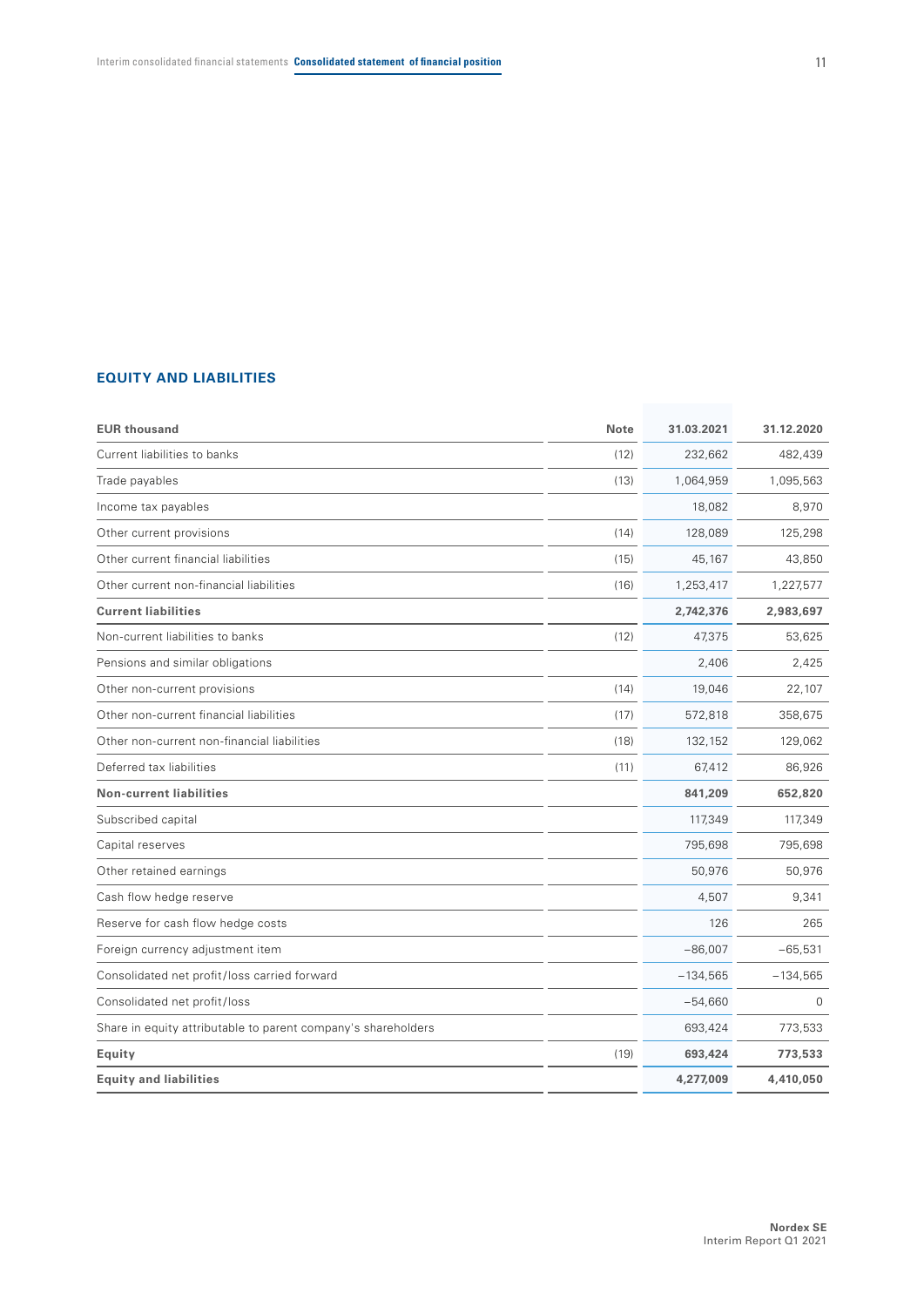# <span id="page-13-0"></span>CONSOLIDATED INCOME STATEMENT

for the period from 1 January 31 March 2021

| <b>EUR thousand</b>                                                           | Note | $01.01.2021 -$<br>31.03.2021 | $01.01.2020 -$<br>31.03.2020 |
|-------------------------------------------------------------------------------|------|------------------------------|------------------------------|
| Sales                                                                         | (21) | 1,251,160                    | 964,600                      |
| Changes in inventories and other own work capitalized                         | (22) | $-130,289$                   | 56,890                       |
| Gross revenue                                                                 |      | 1,120,871                    | 1,021,490                    |
| Cost of materials                                                             | (23) | $-904,857$                   | $-865,180$                   |
| <b>Gross profit</b>                                                           |      | 216,014                      | 156,310                      |
| Other operating income                                                        | (24) | 12,202                       | 3,012                        |
| Other operating expenses                                                      | (24) | $-99,872$                    | $-56,531$                    |
| Staff costs                                                                   | (25) | $-117,973$                   | $-89,706$                    |
| <b>Structural costs</b>                                                       |      | $-205,643$                   | $-143,225$                   |
| <b>EBITDA</b>                                                                 |      | 10,371                       | 13,085                       |
| Depreciation/amortization                                                     | (26) | $-38,436$                    | $-36,821$                    |
| <b>EBIT</b>                                                                   |      | $-28,065$                    | $-23,736$                    |
| Profit/loss from equity-accounting method                                     |      | $-33$                        | 537                          |
| Impairment of financial assets and securities<br>classified as current assets |      | $\mathbf 0$                  | $-39$                        |
| Other interest and similar income                                             |      | 561                          | 1,182                        |
| Interest and similar expenses                                                 |      | $-27,615$                    | $-19,519$                    |
| <b>Financial result</b>                                                       | (27) | $-27,087$                    | $-17,839$                    |
| Net profit/loss from ordinary activities                                      |      | $-55,152$                    | $-41,575$                    |
| Income tax                                                                    | (28) | 492                          | 3,580                        |
| <b>Consolidated net loss</b>                                                  |      | $-54,660$                    | $-37,995$                    |
| Of which attributable to                                                      |      |                              |                              |
| Shareholders of the parent                                                    |      | $-54,660$                    | $-37,995$                    |
| Earnings per share (in EUR)                                                   | (29) |                              |                              |
| Basic <sup>1</sup>                                                            |      | $-0.47$                      | $-0.36$                      |
| Diluted <sup>2</sup>                                                          |      | $-0.47$                      | $-0.36$                      |

<sup>1</sup> based on a weighted average of 117.349 million shares (previous year: 106.681 million shares)

<sup>2</sup> based on a weighted average of 117.349 million shares (previous year: 106.681 million shares)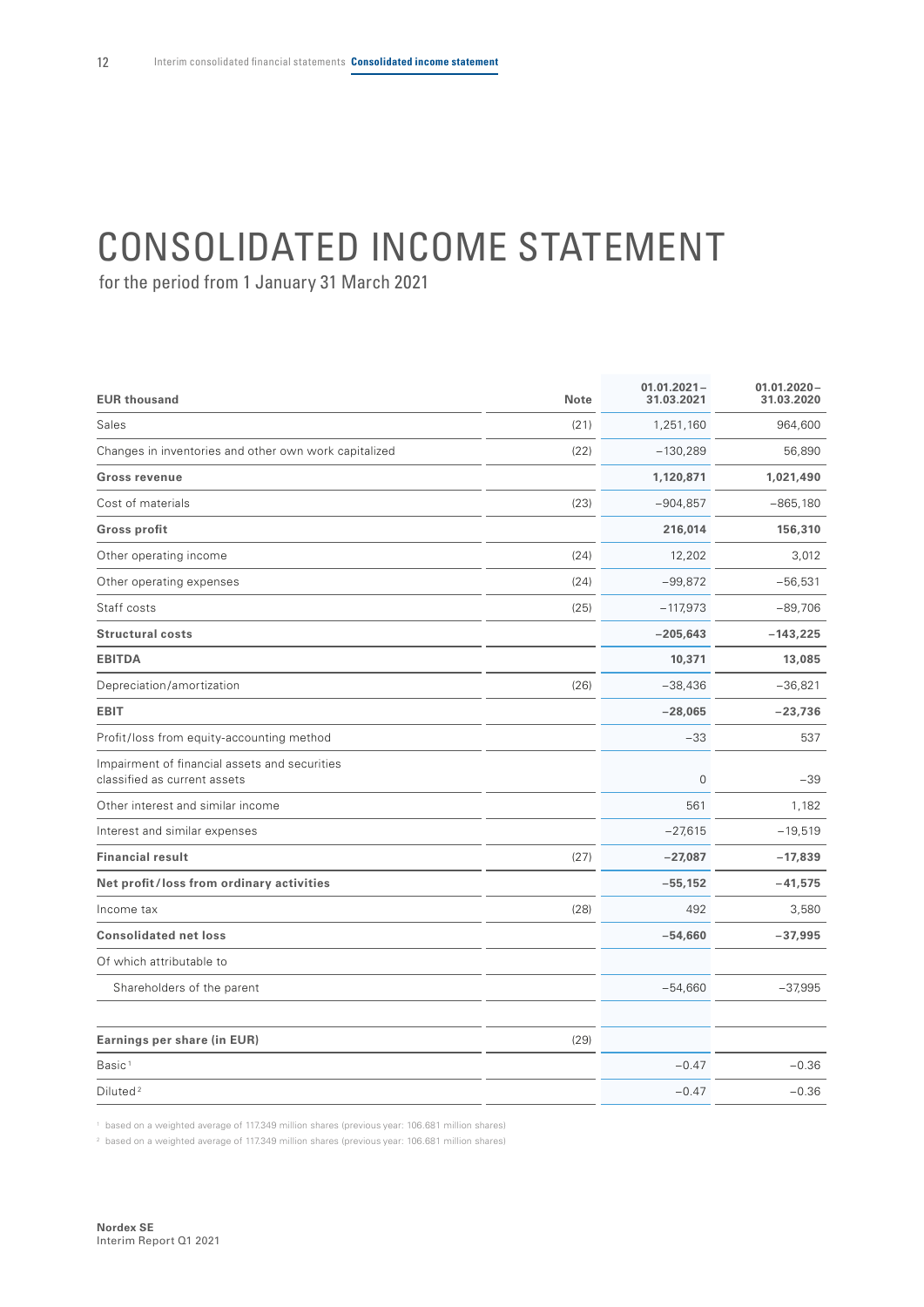# <span id="page-14-0"></span>CONSOLIDATED STATEMENT OF COMPREHENSIVE INCOME

| <b>EUR thousand</b>                              | $01.01.2021 -$<br>31.03.2021 | $01.01.2020 -$<br>31.03.2020 |
|--------------------------------------------------|------------------------------|------------------------------|
| <b>Consolidated net loss</b>                     | $-54,660$                    | $-37,995$                    |
| Other comprehensive income                       |                              |                              |
| Items that may be reclassified to profit or loss |                              |                              |
| Foreign currency translation difference          | $-20,476$                    | 1,103                        |
| Cash flow hedges                                 | $-7,109$                     | $-3,215$                     |
| Deferred taxes                                   | 2,275                        | 1,029                        |
| Cash flow hedge costs                            | $-204$                       | 1,547                        |
| Deferred taxes                                   | 65                           | $-495$                       |
| <b>Consolidated comprehensive income</b>         | $-80,109$                    | $-38,026$                    |
| Of which attributable to                         |                              |                              |
| Shareholders of the parent                       | $-80,109$                    | $-38,026$                    |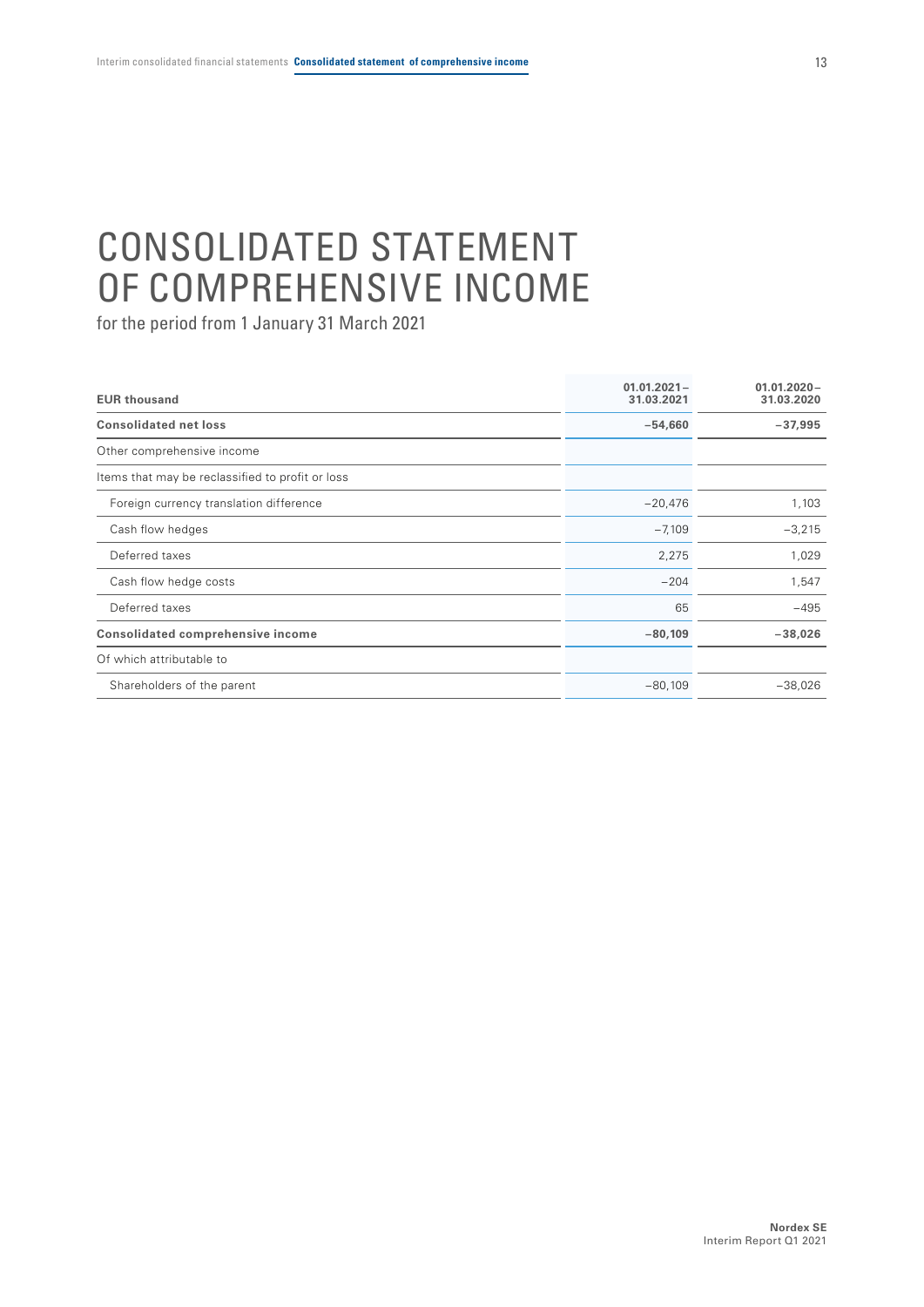# <span id="page-15-0"></span>CONSOLIDATED CASH FLOW STATEMENT

|        | <b>EUR thousand</b>                                                                   | $01.01.2021 -$<br>31.03.2021 | $01.01.2020 -$<br>31.03.2020 |
|--------|---------------------------------------------------------------------------------------|------------------------------|------------------------------|
|        | <b>Operating activities</b>                                                           |                              |                              |
|        | Consolidated net loss                                                                 | $-54,660$                    | $-37,995$                    |
| $^{+}$ | Depreciation/amortization of non-current assets                                       | 38,436                       | 36,860                       |
|        | Consolidated net loss plus depreciation/amortization                                  | $-16,224$                    | $-1,135$                     |
| $+/-$  | Decrease/increase in inventories                                                      | 162,879                      | $-173,720$                   |
|        | Increase in trade receivables and contract assets from projects                       | $-42,159$                    | $-26,577$                    |
| $-/+$  | Decrease/increase in trade payables                                                   | $-30,604$                    | 135,550                      |
| $-/+$  | Decrease/increase in prepayments received                                             | $-7,377$                     | 53,201                       |
| Ξ      | Payments received/made from changes in working capital                                | 82,739                       | $-11,546$                    |
| $-$ /+ | Increase/decrease in other assets not attributed to investing or financing activities | $-25,573$                    | 39,987                       |
|        | Decrease in pensions and similar obligations                                          | $-19$                        | $-4$                         |
|        | Decrease in other provisions                                                          | $-270$                       | $-3,306$                     |
|        | Decrease in other liabilities not attributed to investing or financing activities     | 9,770                        | $-53,354$                    |
| $+/-$  | Loss/gain from the disposal of non-current assets                                     | 206                          | $-1,644$                     |
|        | Other interest and similar income                                                     | $-561$                       | $-1,182$                     |
| $^{+}$ | Interest received                                                                     | 234                          | 248                          |
|        | Interest and similar expenses                                                         | 27.615                       | 19,519                       |
|        | Interest paid                                                                         | $-29,320$                    | $-19,073$                    |
| $+/-$  | Income tax                                                                            | $-492$                       | $-3,580$                     |
|        | Taxes paid                                                                            | $-3,072$                     | $-177$                       |
| $^{+}$ | Other non-cash expenses                                                               | 441                          | 13,421                       |
| $=$    | Payments made for other operating activities                                          | $-21,041$                    | $-9,145$                     |
| $=$    | Cash flow from operating activities                                                   | 45.474                       | $-21,826$                    |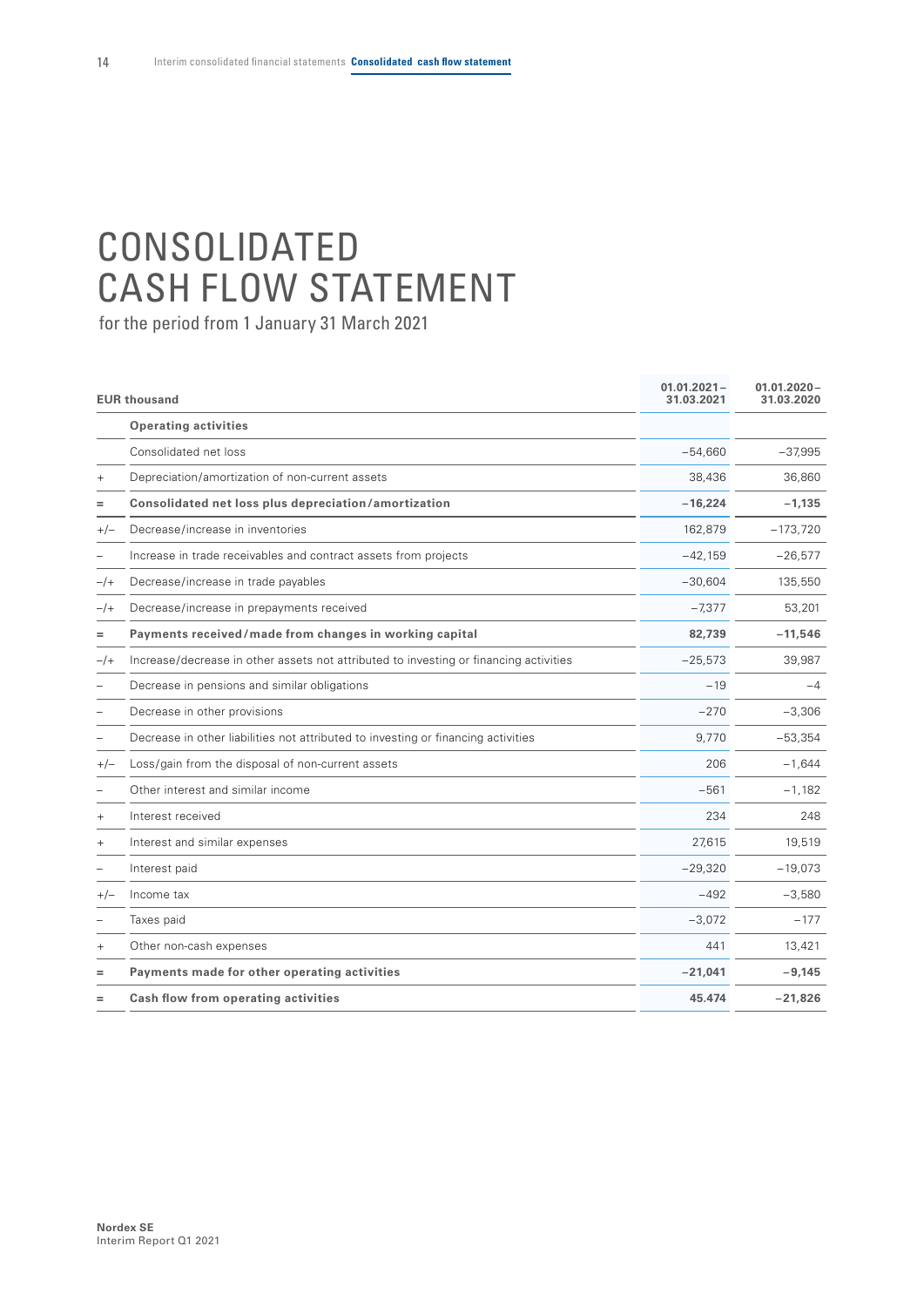|           | <b>EUR thousand</b>                                                                                                                            |             | $01.01.2020 -$<br>31.03.2020 |
|-----------|------------------------------------------------------------------------------------------------------------------------------------------------|-------------|------------------------------|
|           | <b>Investing activities</b>                                                                                                                    |             |                              |
| $+$       | Payments received from the disposal of property,<br>plant and equipment/intangible assets                                                      | 3,543       | 2,680                        |
|           | Payments made for investments in property,<br>plant and equipment/intangible assets                                                            | $-38,564$   | $-37,309$                    |
| $\ddot{}$ | Payments received from the disposal of long-term financial assets                                                                              | 12          | 65                           |
|           | Payments made for investments in long-term financial assets                                                                                    | $-43$       | $-511$                       |
| $=$       | Cash flow from investing activities                                                                                                            | $-35,052$   | $-35,075$                    |
|           | <b>Financing activities</b>                                                                                                                    |             |                              |
| $^{+}$    | Bank loans received                                                                                                                            | $\mathbf 0$ | 3,739                        |
|           | Bank loans repaid                                                                                                                              | $-256,250$  | $-6,250$                     |
| $\ddot{}$ | Shareholder Joan received                                                                                                                      | 215,000     | $\Omega$                     |
|           | Lease liabilities repaid                                                                                                                       | $-4.615$    | $-4,165$                     |
| $=$       | Cash flow from financing activities                                                                                                            | $-45.865$   | $-6,676$                     |
|           | Net change in cash and cash equivalents                                                                                                        | $-35,443$   | $-63,577$                    |
| $\ddot{}$ | Cash and cash equivalents at the beginning of the period                                                                                       | 778,357     | 509,998                      |
|           | Exchange rate-induced change in cash and cash equivalents                                                                                      | $-407$      | $-13,957$                    |
| =         | Cash and cash equivalents at the end of the period (cash and cash equivalents<br>as shown in the consolidated statement of financial position) | 742,507     | 432,464                      |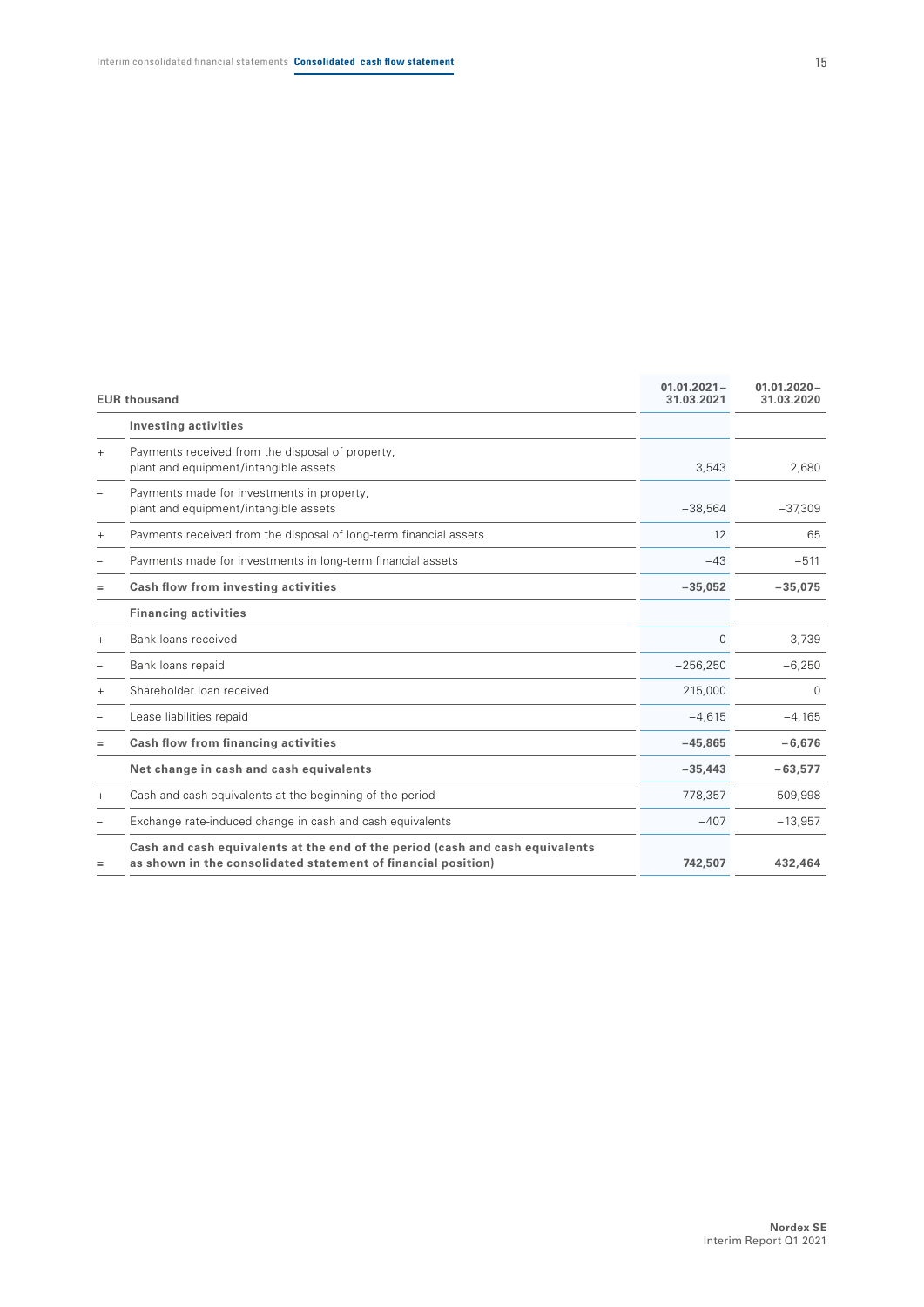# <span id="page-17-0"></span>CONSOLIDATED STATEMENT OF CHANGES IN EQUITY

| <b>EUR thousand</b>                              | <b>Subscribed</b><br>capital | <b>Capital reserves</b> | Other retained<br>earnings |  |
|--------------------------------------------------|------------------------------|-------------------------|----------------------------|--|
| 01.01.2021                                       | 117,349                      | 795,698                 | 50,976                     |  |
| Consolidated comprehensive income                |                              |                         |                            |  |
| Consolidated net loss                            |                              |                         |                            |  |
| Other comprehensive income                       |                              |                         |                            |  |
| Items that may be reclassified to profit or loss |                              |                         |                            |  |
| Foreign currency translation difference          |                              |                         |                            |  |
| Cash flow hedges                                 |                              |                         |                            |  |
| Deferred taxes                                   |                              |                         |                            |  |
| Cash flow hedge costs                            |                              |                         |                            |  |
| Deferred taxes                                   |                              |                         |                            |  |
| 31.03.2021                                       | 117,349                      | 795,698                 | 50,976                     |  |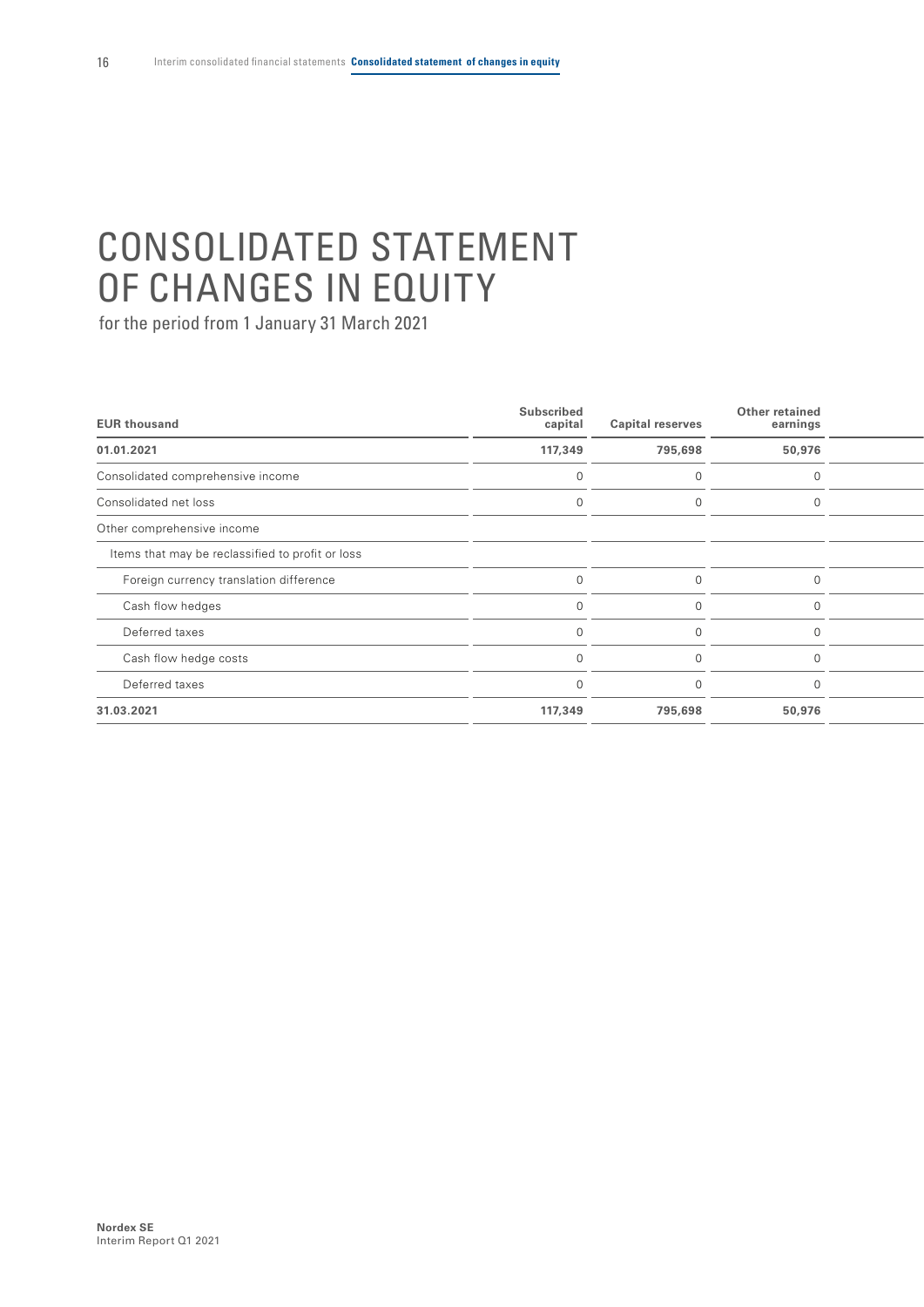| Total     | Share in equity<br>attributable<br>shareholders of<br>the parent | Consolidated<br>net profit/loss | Consolidated<br>net profit/loss<br>carried forward | Foreign<br>currency<br>adjustment<br>item | <b>Reserve for</b><br>cash flow<br>hedge costs | <b>Cash flow</b><br>hedge reserve |
|-----------|------------------------------------------------------------------|---------------------------------|----------------------------------------------------|-------------------------------------------|------------------------------------------------|-----------------------------------|
| 773,533   | 773,533                                                          | $\mathbf{0}$                    | $-134,565$                                         | $-65,531$                                 | 265                                            | 9,341                             |
| $-80,109$ | $-80,109$                                                        | $-54,660$                       | $\overline{0}$                                     | $-20,476$                                 | $-139$                                         | $-4,834$                          |
| $-54,660$ | $-54,660$                                                        | $-54,660$                       | $\overline{0}$                                     | $\overline{0}$                            | $\cap$                                         | $\Omega$                          |
|           |                                                                  |                                 |                                                    |                                           |                                                |                                   |
|           |                                                                  |                                 |                                                    |                                           |                                                |                                   |
| $-20,476$ | $-20,476$                                                        | $\Omega$                        | $\overline{0}$                                     | $-20,476$                                 | $\overline{0}$                                 | $\overline{0}$                    |
| $-7,109$  | $-7,109$                                                         |                                 | $\overline{0}$                                     | $\overline{0}$                            |                                                | $-7,109$                          |
| 2,275     | 2,275                                                            |                                 | $\overline{0}$                                     | $\overline{0}$                            |                                                | 2,275                             |
| $-204$    | $-204$                                                           |                                 | $\overline{0}$                                     | $\Omega$                                  | $-204$                                         | $\Omega$                          |
| 65        | 65                                                               |                                 | $\overline{0}$                                     | $\Omega$                                  | 65                                             | $\Omega$                          |
| 693,424   | 693,424                                                          | $-54,660$                       | $-134,565$                                         | $-86,007$                                 | 126                                            | 4,507                             |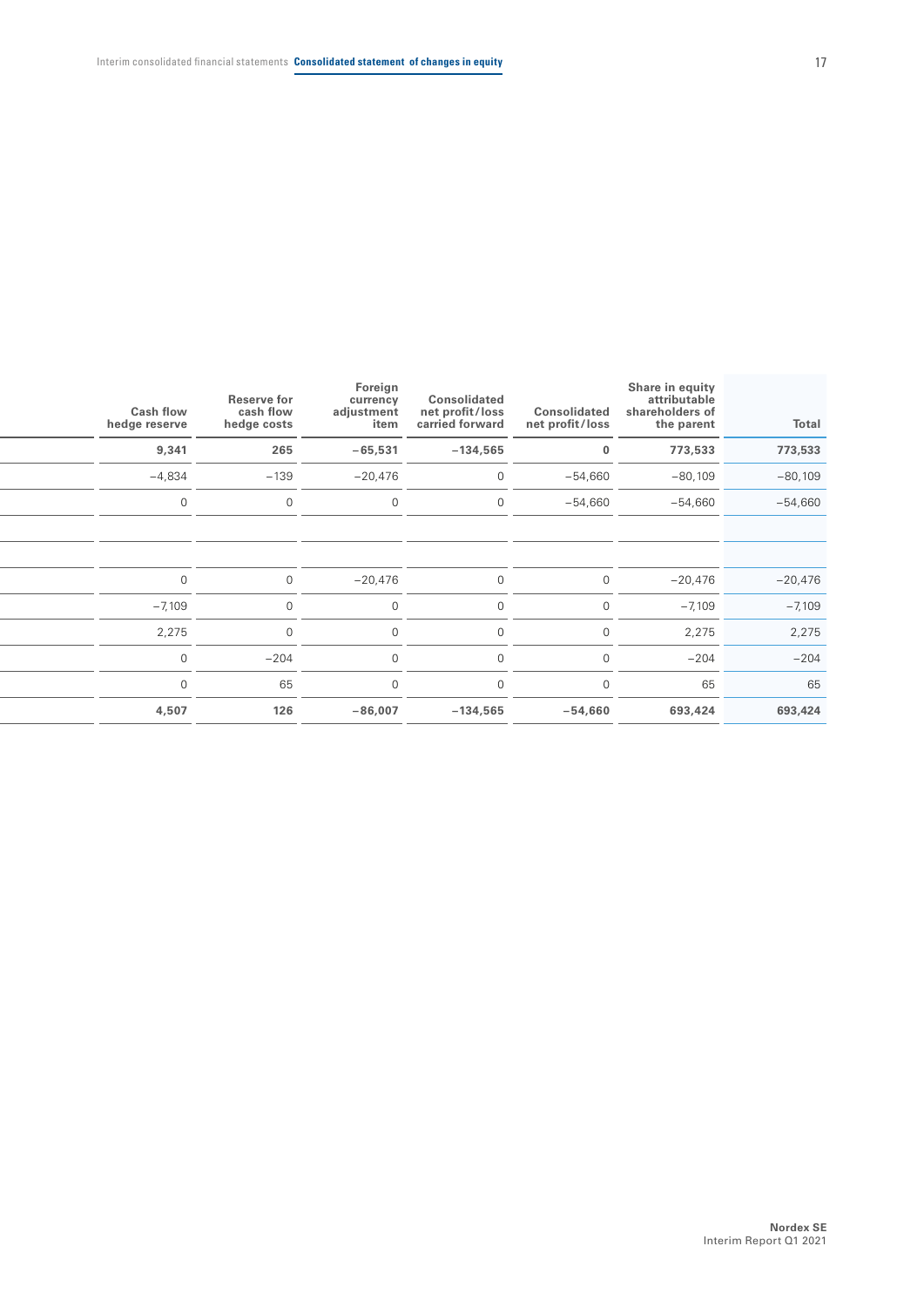# CONSOLIDATED STATEMENT OF CHANGES IN EQUITY

| <b>EUR thousand</b>                              | <b>Subscribed</b><br>capital | <b>Capital reserves</b> | Other retained<br>earnings |  |
|--------------------------------------------------|------------------------------|-------------------------|----------------------------|--|
| 01.01.2020                                       | 106,681                      | 606,820                 | $-11,062$                  |  |
| Consolidated comprehensive income                |                              |                         |                            |  |
| Consolidated net loss                            |                              |                         |                            |  |
| Other comprehensive income                       |                              |                         |                            |  |
| Items that may be reclassified to profit or loss |                              |                         |                            |  |
| Foreign currency translation difference          |                              |                         |                            |  |
| Cash flow hedges                                 |                              |                         |                            |  |
| Deferred taxes                                   |                              |                         |                            |  |
| Cash flow hedge costs                            |                              |                         |                            |  |
| Deferred taxes                                   |                              |                         |                            |  |
| 31.03.2020                                       | 106,681                      | 606,820                 | $-11,062$                  |  |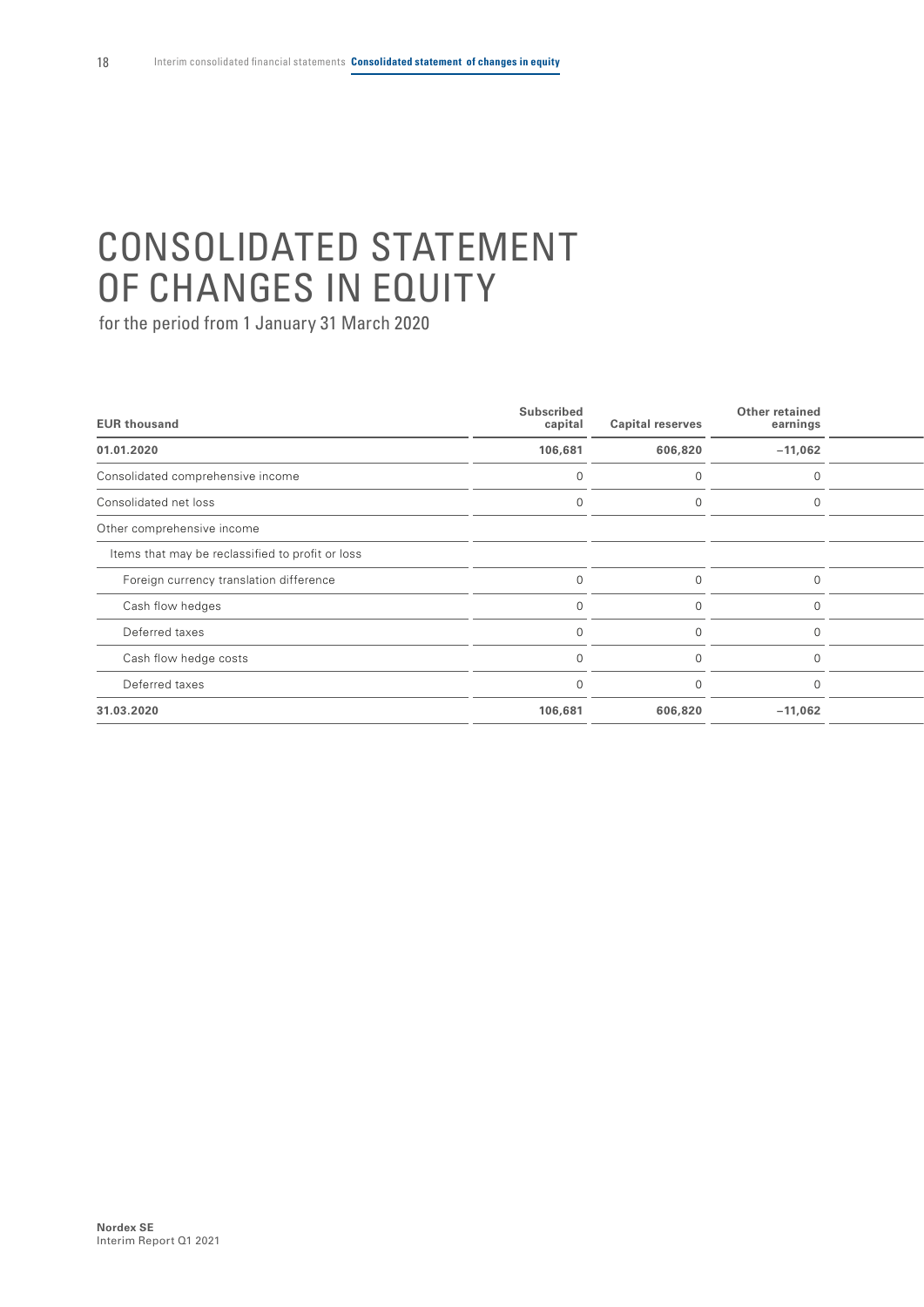| Total     | Share in equity<br>attributable<br>shareholders of<br>the parent | Consolidated<br>net profit/loss | Consolidated<br>net profit/loss<br>carried forward | Foreign<br>currency<br>adjustment<br>item | <b>Reserve for</b><br>cash flow<br>hedge costs | <b>Cash flow</b><br>hedge reserve |
|-----------|------------------------------------------------------------------|---------------------------------|----------------------------------------------------|-------------------------------------------|------------------------------------------------|-----------------------------------|
| 745,387   | 745,387                                                          | $\mathbf{0}$                    | 57,308                                             | $-15,604$                                 | $-1,087$                                       | 2,331                             |
| $-38,026$ | $-38,026$                                                        | $-37,995$                       | $\mathbf 0$                                        | 1,103                                     | 1,052                                          | $-2,186$                          |
| $-37,995$ | $-37,995$                                                        | $-37,995$                       | $\overline{0}$                                     | $\overline{0}$                            | $\Omega$                                       | $\cap$                            |
|           |                                                                  |                                 |                                                    |                                           |                                                |                                   |
|           |                                                                  |                                 |                                                    |                                           |                                                |                                   |
| 1,103     | 1,103                                                            | $\overline{0}$                  | $\overline{0}$                                     | 1,103                                     | $\overline{0}$                                 | $\Omega$                          |
| $-3,215$  | $-3,215$                                                         | $\Omega$                        | $\Omega$                                           | $\overline{0}$                            | $\Omega$                                       | $-3,215$                          |
| 1,029     | 1,029                                                            | $\Omega$                        | $\Omega$                                           | $\overline{0}$                            | $\cap$                                         | 1,029                             |
| 1,547     | 1,547                                                            | $\cap$                          |                                                    | $\Omega$                                  | 1,547                                          | $\cap$                            |
| $-495$    | $-495$                                                           | $\cap$                          | 0                                                  | $\overline{0}$                            | $-495$                                         | $\Omega$                          |
| 707,361   | 707,361                                                          | $-37,995$                       | 57,308                                             | $-14,501$                                 | $-35$                                          | 145                               |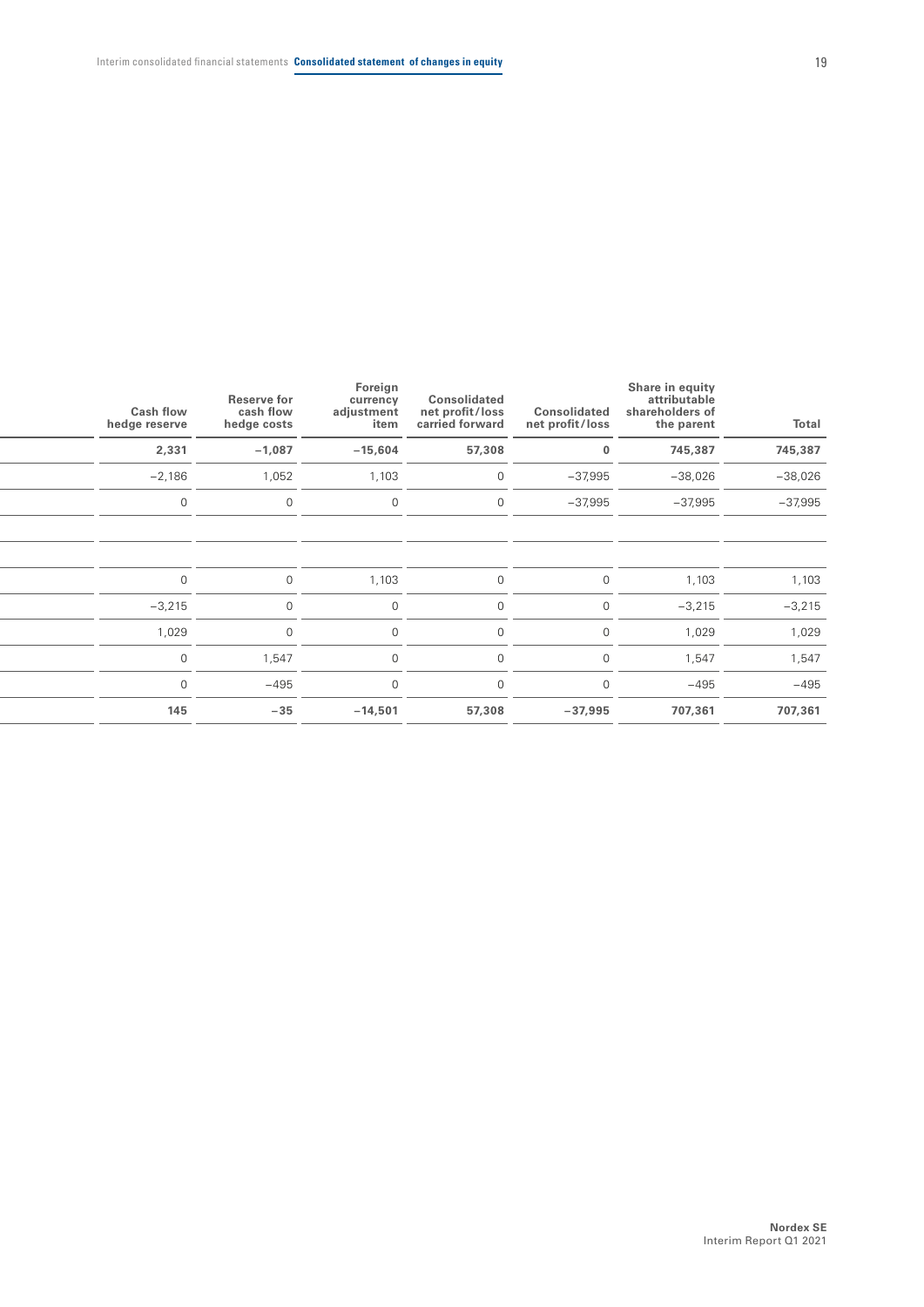# <span id="page-21-0"></span>NOTES TO THE CONSOLIDATED FINANCIAL STATEMENTS

for the interim period from 1 January to 31 March 2021

## **ACCOUNTING POLICIES**

#### **BASIS OF PREPARATION**

These unaudited and unreviewed condensed interim consolidated financial statements of Nordex SE and its subsidiaries for the first three months of 2021 were prepared in accordance with the International Financial Reporting Standards (IFRSs) issued by the International Accounting Standards Board (IASB) as applicable in the European Union. All IFRSs and interpretations applicable as of 31 March 2021 have been observed, in particular IAS 34 Interim Financial Reporting.

These interim consolidated financial statements should be read in conjunction with the consolidated financial statements for the 2020 financial year. The accounting policies contained in the consolidated financial statements as of 31 December 2020 also apply to the interim consolidated financial statements as of March 31, 2021, unless explicit reference is made to changes. For more information on the applied accounting policies, see the consolidated notes for the financial year from 1 January to 31 December 2020. The consolidated financial statements for the financial year from 1 January to 31 December 2020 are available on the Internet at www.nordex-online.com under Investor Relations.

The business results for the first three months of 2021 are not necessarily indicative of the results expected for the year as a whole. Expenses incurred irregularly during the financial year have only been recognized or accrued in the interim consolidated financial statements to the extent that such recognition or accrual would also be appropriate at the end of the financial year.

Sales rose to EUR 1,254,160 thousand in the first quarter of 2021, up from EUR 964,600 thousand in the prior-year period. At EUR 10,371 thousand, EBITDA was down slightly on the year-earlier level of EUR 13,085 thousand, giving an EBITDA margin of 0.8% (1 January to 31 March 2020:

1.4%). The sales growth is mainly attributable to a substantial increase in the number of installations. However, the EBITDA margin fell short of the prior-year figure, which had not yet been impacted by the pandemic. As a result of the measures Nordex has taken, business processes are essentially stable, though some are still experiencing delays or a reduction in efficiency. In addition, a large proportion of lower-margin existing projects were still being executed in the first quarter of 2021.

The Nordex Group again increased its installation output in the first quarter of 2021, building 356 wind turbines in 20 countries with a total output of 1,400 MW. In the opening three months of the previous year, 269 wind turbines with an aggregate output of 899 MW were built in 21 countries. In terms of installed capacity (in MW), 57% was attributable to Europe, 21% to North America, 16% to Latin America and 6% to the Rest of the World. This lifted sales in the Projects segments from EUR 862,623 thousand in the prior-year quarter to EUR 1,145,741 thousand in the reporting period. The Service segment continued its growth trajectory with an 5.9% increase in sales to EUR 107,967 thousand (1 January to 31 March 2020: EUR 102,018 thousand).

Amounting to EUR 4,277,009 thousand as at 31 March 2021, total assets decreased slightly by 3.0% compared with yearend 2020. The equity ratio came to 16.2% (31 December 2020: 17.5%). At the end of March 2021, the Nordex Group had cash and cash equivalents of EUR 742,507 thousand (31 December 2020: EUR 778,357 thousand). Net debt was further reduced from EUR 40,911 thousand at the close of 2020 to EUR 33,246 thousand at the end of March (31 March 2020: EUR 156,397 thousand). At –7.6%, the working capital ratio as a percentage of consolidated sales was on a level with the previous year (31 March 2020: –7.5%).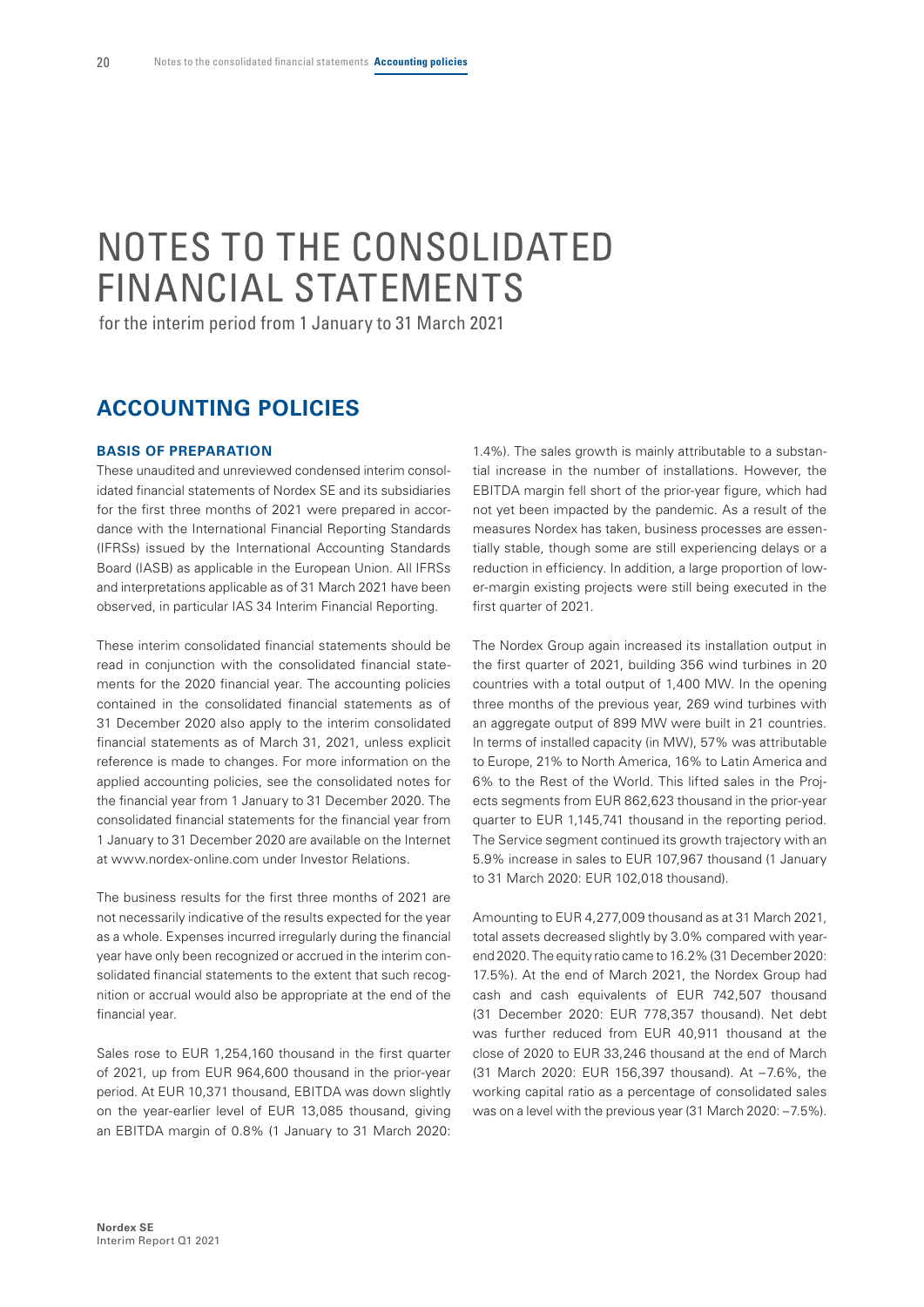The wind energy industry continues to operate in an environment consisting of a fundamentally intact, favorable demand situation in the medium and long term, amid operational challenges stemming from the coronavirus pandemic, which are especially apparent at the level of the supply chain. Although now largely stable once more, this could be disrupted again by the increasingly critical COVID-19 situation in India, for instance. The pandemic with its direct and indirect effects thus remains the biggest element of uncertainty for the wind industry in the current year.

#### **FOREIGN CURRENCY TRANSLATION**

The following table sets out the exchange rates against the euro of the Group's most important foreign currencies:

|                                          | Average exchange rates<br>for the interim period |                      | <b>Closing rates</b><br>as of 31.3./31.12. |            |  |
|------------------------------------------|--------------------------------------------------|----------------------|--------------------------------------------|------------|--|
| <b>Exchange rates</b><br>EUR 1.00 equals | $01.01 - 31.03.2021$                             | $01.01 - 31.03.2020$ | 31.03.2021                                 | 31.12.2020 |  |
| <b>AUD</b>                               | 1.5603                                           | 1.6738               | 1.5412                                     | 1.5896     |  |
| <b>BRL</b>                               | 6.5900                                           | 4.8830               | 6.7409                                     | 6.3735     |  |
| <b>CLP</b>                               | 872.6511                                         | 884.1472             | 854.9201                                   | 872.5242   |  |
| GBP                                      | 0.8744                                           | 0.8608               | 0.8521                                     | 0.8990     |  |
| <b>HRK</b>                               | 7.5721                                           | 7.4887               | 7.5705                                     | 7.5519     |  |
| <b>INR</b>                               | 87.8928                                          | 79.8148              | 85.8133                                    | 89.6604    |  |
| <b>MXN</b>                               | 24.5097                                          | 21.8592              | 24.0506                                    | 24.4160    |  |
| <b>NOK</b>                               | 10.2627                                          | 10.4101              | 9.9955                                     | 10.4703    |  |
| <b>PLN</b>                               | 4.5426                                           | 4.3201               | 4.6508                                     | 4.5597     |  |
| <b>SEK</b>                               | 10.1175                                          | 10.6609              | 10.2383                                    | 10.0343    |  |
| <b>TRY</b>                               | 8.8942                                           | 6.7340               | 9.7248                                     | 9.1133     |  |
| <b>USD</b>                               | 1.2054                                           | 1.1023               | 1.1725                                     | 1.2271     |  |
| ZAR                                      | 18.0332                                          | 16.8530              | 17.3491                                    | 18.0213    |  |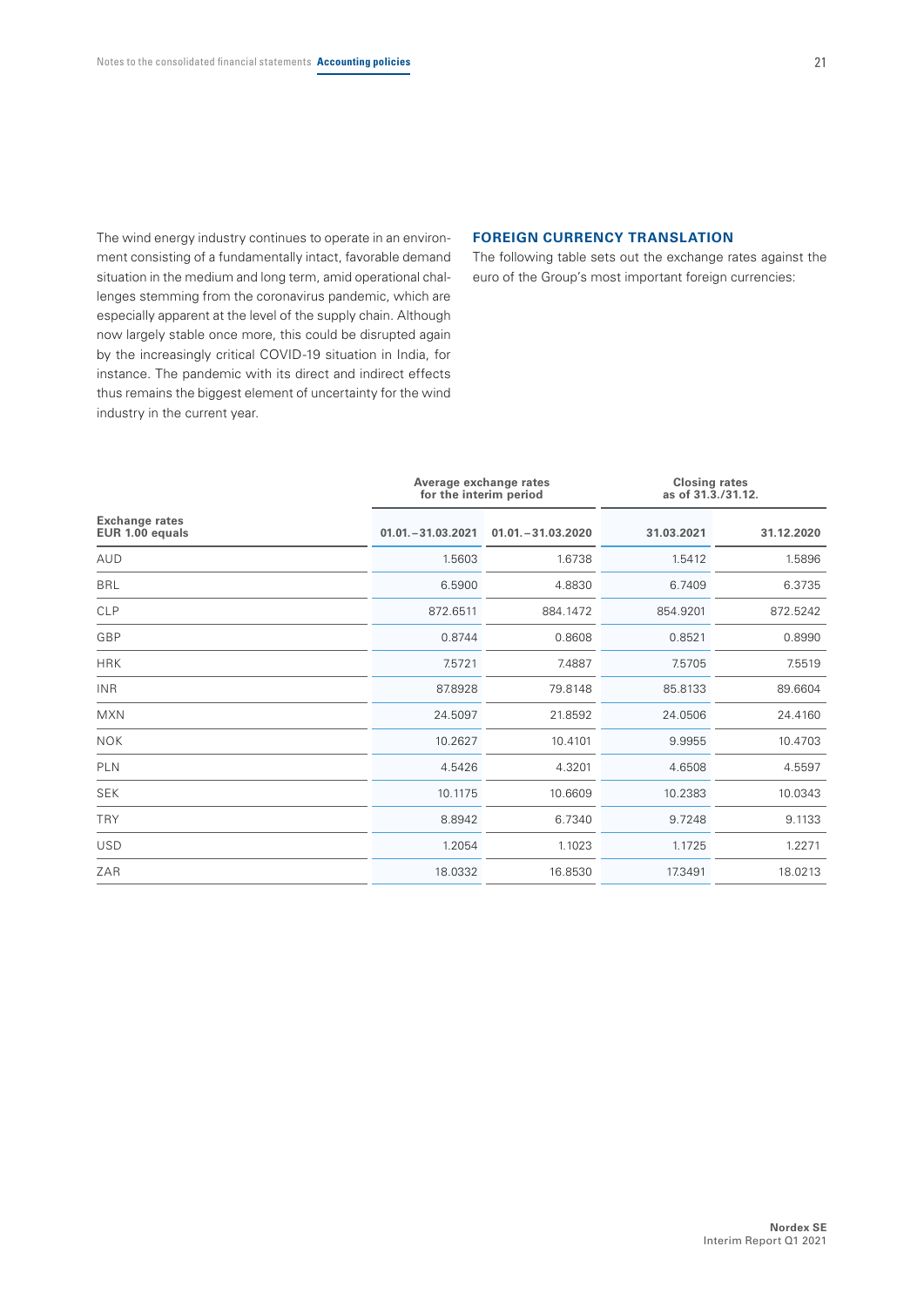# **FINANCIAL RISK MANAGEMENT**

#### **DEBT INSTRUMENTS**

#### **Corporate bond**

On 2 February 2018, the Nordex Group successfully placed a corporate bond in the amount of EUR 275,000 thousand with a coupon of 6.5%. This bond was admitted to trading on the International Stock Exchange. The issuer of the five-year corporate bond is Nordex SE, with the main Nordex Group companies holding joint and several liability. As at 31 March 2021, the liability including accrued costs and interest recognized under financial liabilities amounted to EUR 274,491 thousand (31 December 2020: EUR 278,385 thousand).

#### **Promissory note**

On 6 April 2016, Nordex SE placed a promissory note with a volume of EUR 550,000 thousand for which Nordex SE & Co.KG is jointly and severally liable with national and international investors. The promissory note currently is comprised of tranches with original terms of five, seven and ten years, each subject to fixed or variable interest. Depending on the tranche, the interest rate is between 1.8% and 3.0%. As at 31 March 2021, the liability including accrued costs and interest recognized under liabilities to banks amounted to EUR 243,630 thousand (31 December 2020: EUR 242,443 thousand).

#### **Shareholder loan**

In addition, Acciona S.A. granted Nordex SE a shareholder loan of EUR 232,200 thousand. The loan was paid out in two tranches of EUR 17,200 thousand in August 2020 and EUR 215,000 thousand in March 2021. The loan runs until 30 April 2025 at an interest rate of 10.0%. The shareholder loan secures refinancing of the EUR 215,000 thousand promissory note due in April 2021. As at 31 March 2021, the liability including accrued costs and interest recognized under financial liabilities amounted to EUR 217,320 thousand (31 December 2020: EUR 953 thousand).

#### **Research and development loan**

In addition, Nordex has been granted a long-term research and development facility of up to EUR 100,000 thousand by the European Investment Bank. Nordex intends to use this loan to finance the development of increasingly more efficient technical solutions to additionally extend its competitive lead. The loan has a term of eight years from the date on which it is drawn and is repaid in installments. The borrower is Nordex Energy SE &Co.KG, with the main Nordex Group companies holding joint and several liability. As at 31 March 2021, the liability including accrued interest recognized under liabilities to banks amounted to EUR 34,426 thousand (31 December 2020: EUR 40,982 thousand).

#### **Employee bond**

To strengthen employee loyalty while allowing them to make a profitable investment, the Nordex Group has launched a participation program for its employees in the French Val aux Moines wind farm developed and implemented by Nordex. Employees can participate by purchasing bonds issued by Nordex Employee Holding GmbH. The total volume is up to EUR 4,000 thousand with an annual interest rate of 6.0%. The term runs from 1 October 2020 to 30 September 2024. As at 31 March 2021, the liability including accrued costs and interest recognized under financial liabilities amounted to EUR 3,905 thousand (31 December 2020: EUR 3,866 thousand).

#### **Syndicated multi-currency guarantee facility**

Nordex SE also has a syndicated multi-currency guarantee facility with a volume of EUR 1,238,750 thousand that runs until 9 April 2023 and in which the main Nordex Group companies hold joint and several liability. This facility may be extended twice for one more year in each case. As at 31 March 2021, EUR 1,085,754 thousand (31 December 2020: EUR 1,066,862 thousand) of the multi-currency guarantee facility had been drawn down in the form of guarantees. Ancillary credit facilities have also been set up under the syndicated multi-currency guarantee facility. As at 31 March 2021, the cash drawdowns on these facilities recognized under liabilities to banks amounted to EUR 1,981 thousand (31 December 2020: EUR 1,896 thousand).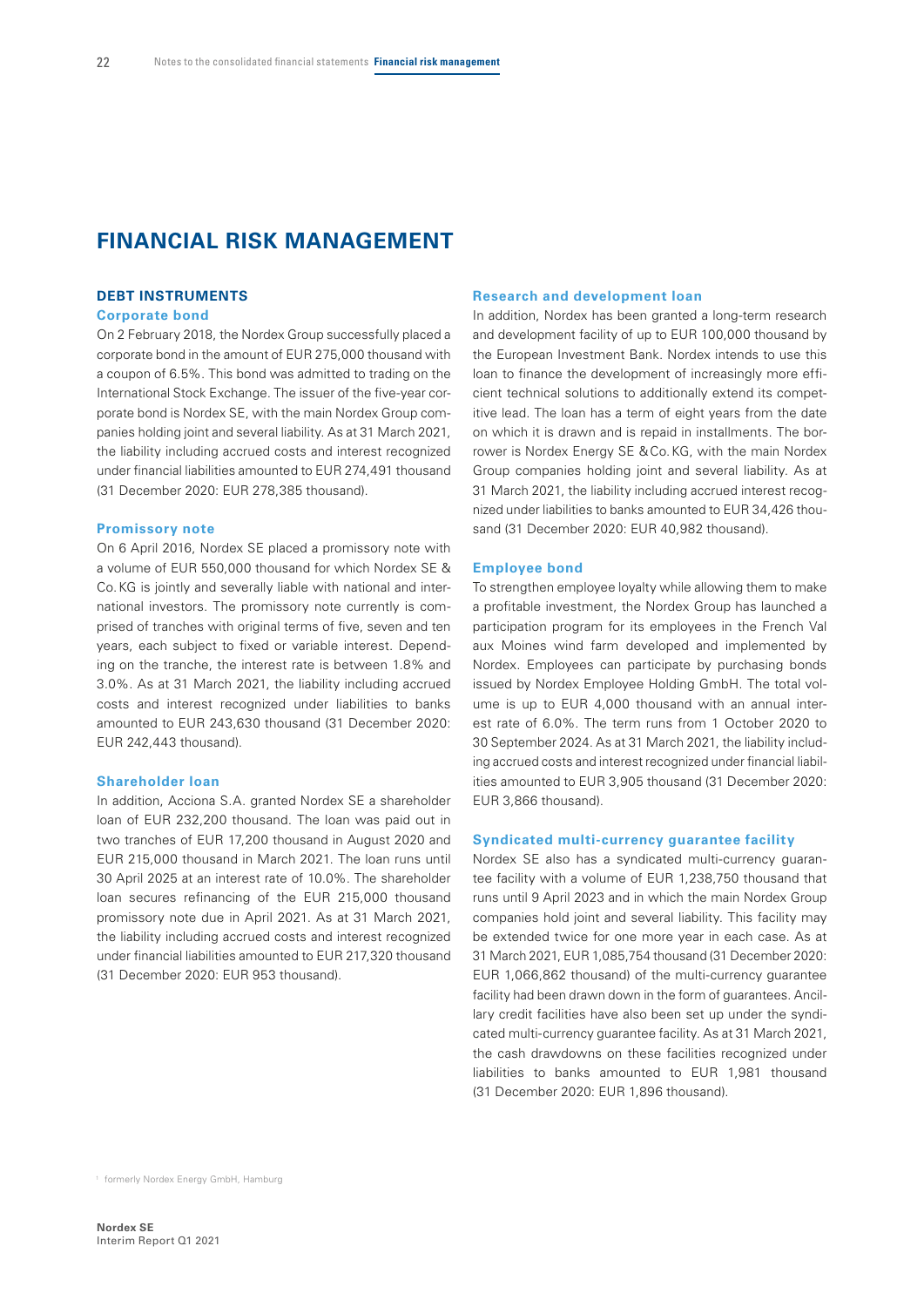#### **Revolving credit facility**

To protect it from the effects of the COVID-19 pandemic, on 4 August 2020 the Nordex Group, via Nordex SE and with main Nordex Group companies holding joint and several liability, received a revolving credit facility for EUR 350,000 thousand under the German federal government's loan guarantee program with the participation of the states of Mecklenburg-West Pomerania and Hamburg. Ninety percent of the credit facility is guaranteed by the Federal Republic of Germany, the City of Hamburg and the State of Mecklenburg-West Pomerania. The credit facility runs until 30 April 2022 and carries interest at up to 2.0% above Euribor, which is capped at zero (Euribor floor). As at 31 March 2021, the liability including accrued interest recognized under liabilities to banks amounted to EUR 0 thousand (31 December 2020: EUR 250,743 thousand).

All financings are unsecured and, in principal, equal in rank. However, the shareholder loan is subordinated.

Under the revolving credit facility, the covenant concept of the research and development loan and the syndicated multi-currency guarantee facility was successfully adjusted to the current business performance. A minimum liquidity level has been agreed upon, compliance with which must be reported to the respective banks on a monthly basis. As at 31 March 2021, the monthly minimum liquidity level was met in each case. The other covenants (equity ratio, leverage and interest coverage ratio) will come into force again in September 2021. Nordex expects to be in compliance with all covenants in the future as well. The banks may only terminate the facilities for good cause, which includes breach of the covenants.

### **CAPITAL RISK MANAGEMENT**

The main aims of capital risk management are to ensure sustained growth in enterprise value and to safeguard the Group's liquidity and credit rating. Equity stood at EUR693,424thousand as at 31 March 2021 (31 December 2020: EUR 773,533 thousand). The Group monitors its capital by means of the working capital employed. Working capital is defined as the sum total of trade receivables, contract assets from projects and inventories less trade payables and prepayments received:

| <b>EUR thousand</b>           | 31.03.2021   | 31.12.2020   |
|-------------------------------|--------------|--------------|
| Trade receivables             | 83,595       | 121,805      |
| Contract assets from projects | 611,900      | 531,531      |
| Inventories                   | 1,039,328    | 1,202,207    |
| Trade payables                | $-1,064,959$ | $-1,095,563$ |
| Prepayments received          | $-1,045,689$ | $-1,053,068$ |
|                               | $-375,825$   | $-293,088$   |
| Sales <sup>1</sup>            | 4,937,301    | 4,650,740    |
|                               |              |              |
| Working capital ratio         | $-7.6%$      | $-6.3%$      |
|                               |              |              |

31 March 2021: sales for the last twelve months,

31 December 2020: actual sales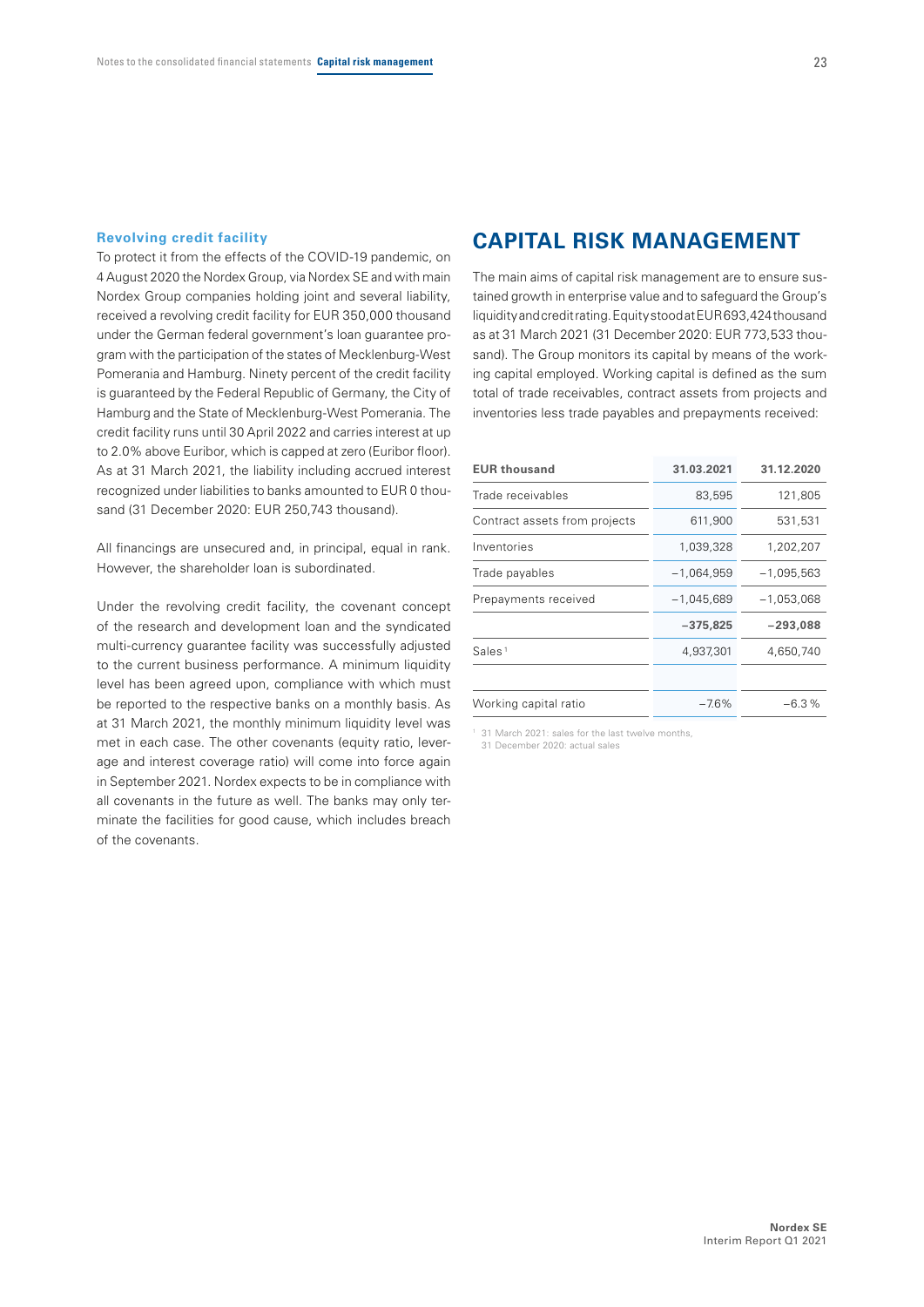# **GROUP SEGMENT REPORTING**

In line with business activities, the reportable segments are the Projects and Service segments. Segment reporting follows the internal reports submitted to the chief operating decision maker, the Management Board of Nordex SE, on the basis of the accounting principles applied to the consolidated financial statements.

|                                                       |            | Projects   |  |
|-------------------------------------------------------|------------|------------|--|
| <b>EUR thousand</b>                                   | Q1 2021    | Q1 2020    |  |
| Sales                                                 | 1,145,741  | 862,623    |  |
| Changes in inventories and other own work capitalized | $-130,077$ | 54,517     |  |
| Cost of materials                                     | $-855,649$ | $-808,822$ |  |
| Other income and expenses                             | $-159,319$ | $-105,207$ |  |
| Earnings before interest and taxes                    | 696        | 3,111      |  |
| Other interest and similar income                     | $\Omega$   | $\Omega$   |  |
| Interest and similar expenses                         | $\cap$     |            |  |
| Other financial result                                | $\Omega$   |            |  |
|                                                       |            |            |  |

As in the previous year, intrasegment sales are exclusively attributable to the Service segment, whereas intrasegment cost of materials of EUR 2,427 thousand (21 2020: EUR 1960) And the Not-allocated segment.<br>Q1 2020: EUR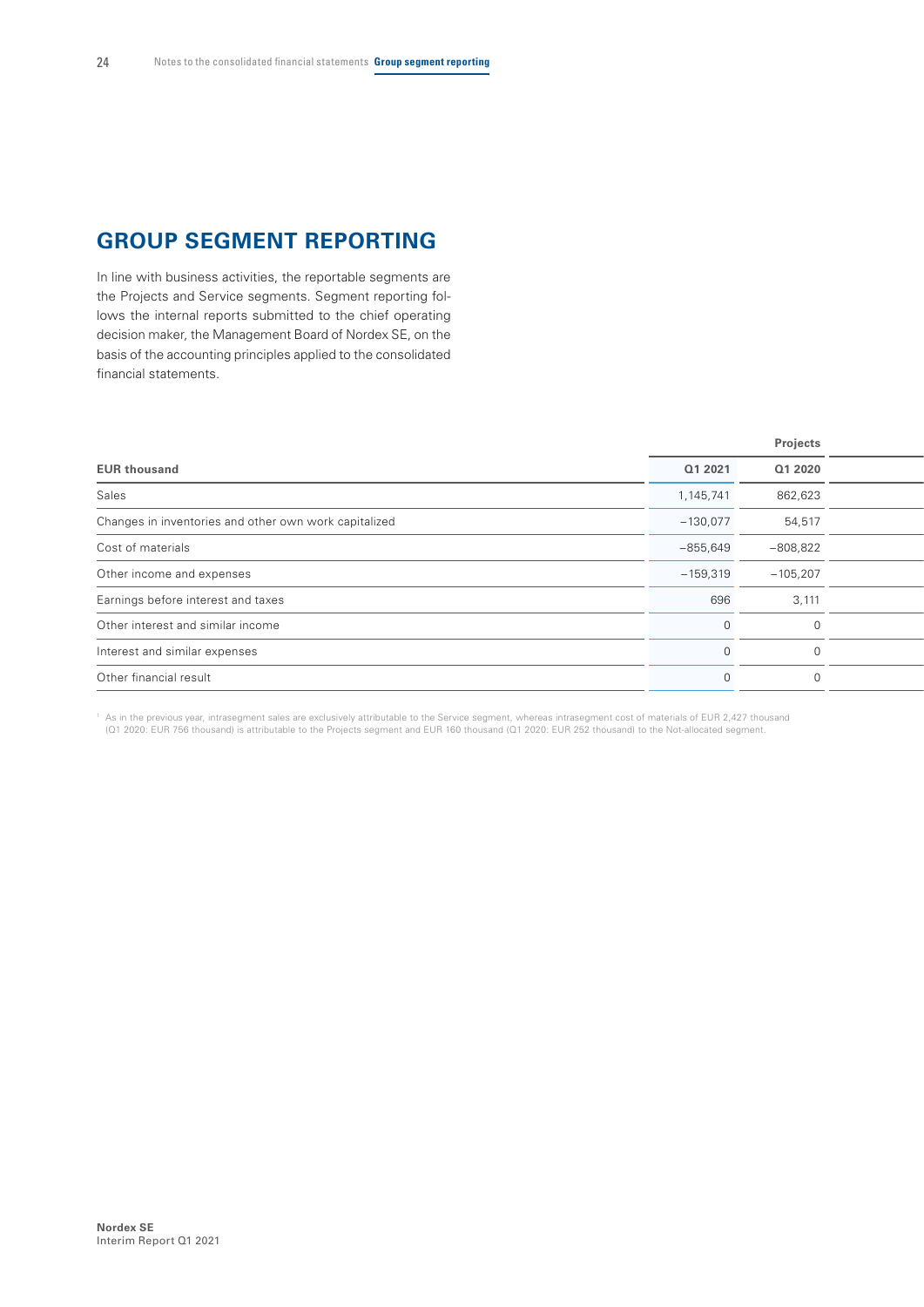|           | <b>Service</b> |           | Not allocated |          | Consolidation <sup>1</sup> |            | Total      |
|-----------|----------------|-----------|---------------|----------|----------------------------|------------|------------|
| Q1 2021   | Q1 2020        | Q1 2021   | Q1 2020       | Q1 2021  | Q1 2020                    | Q1 2021    | Q1 2020    |
| 107,967   | 102,018        | 39        | 967           | $-2,587$ | $-1,008$                   | 1,251,160  | 964,601    |
| $-211$    | $-710$         | $-1$      | 3,083         |          |                            | $-130,289$ | 56,890     |
| $-46,738$ | $-40,056$      | $-5,057$  | $-17,310$     | 2,587    | 1,008                      | $-904,857$ | $-865,180$ |
| $-43,226$ | $-42,840$      | $-41,534$ | $-31,999$     |          |                            | $-244,079$ | $-180,046$ |
| 17,792    | 18,412         | $-46,553$ | $-45,259$     |          |                            | $-28,065$  | $-23,736$  |
| $\Omega$  |                | 561       | 1,182         |          |                            | 561        | 1,182      |
| $\Omega$  | $\Omega$       | $-27,615$ | $-19,519$     |          |                            | $-27,615$  | $-19,519$  |
| $\Omega$  | $\Omega$       | $-33$     | 498           |          |                            | $-33$      | 498        |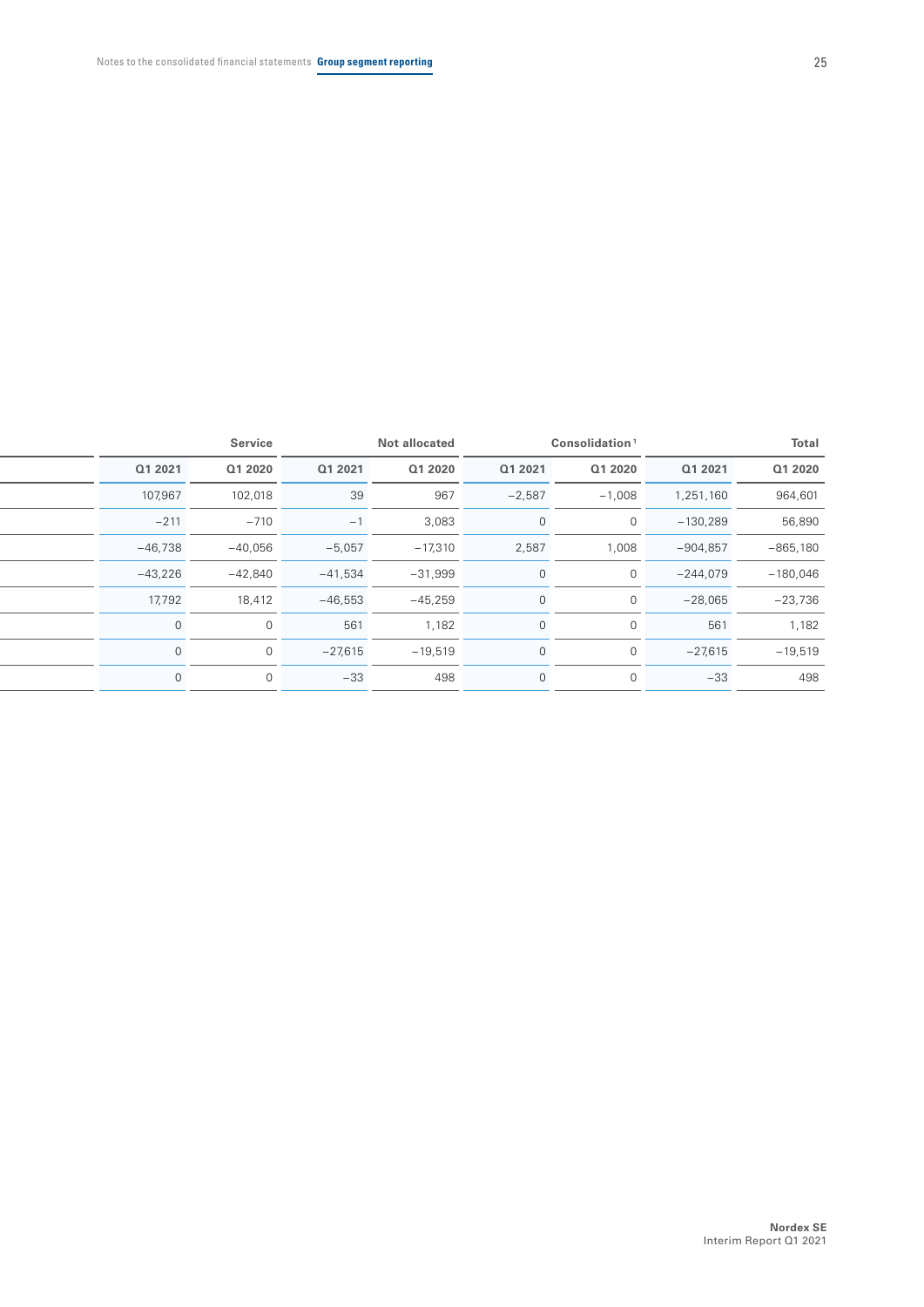Non-current assets and sales break down by region as follows:

|                     |            | Non-current assets <sup>1</sup> | <b>Sales</b>                                       |         |  |
|---------------------|------------|---------------------------------|----------------------------------------------------|---------|--|
| <b>EUR thousand</b> | 31.03.2021 |                                 | 31.12.2020 01.01. - 31.03.2021 01.01. - 31.03.2020 |         |  |
| Europe              | 534,046    | 544,087                         | 776,968                                            | 459,272 |  |
| Latin America       | 31,320     | 32,385                          | 121.196                                            | 188,096 |  |
| North America       | 17,766     | 17.511                          | 286,273                                            | 174,682 |  |
| Rest of world       | 56,175     | 46,799                          | 66,723                                             | 142,550 |  |
|                     | 639,307    | 640,782                         | 1,251,160                                          | 964,600 |  |

<sup>1</sup> Non-current assets include property, plant and equipment, capitalized development expenses,

prepayments made and other intangible assets.

Further information can be found in the Group management report.

# **NOTES TO THE STATEMENT OF FINANCIAL POSITION**

#### **(1) CASH AND CASH EQUIVALENTS**

Cash and cash equivalents amount to EUR 742,507 thousand (31 December 2020: EUR778,357 thousand), EUR8,420 thousand (31 December 2020: EUR 7,341 thousand) of which pertains to fixed-term deposits with an original term of more than three months.

Pursuant to IFRS 7 and IFRS 9, cash and cash equivalents are classified as financial assets measured at amortized cost. Given the short residual terms to maturity, amortized cost would equal the fair value as in the previous year.

#### **(2) TRADE RECEIVABLES AND CONTRACT ASSETS FROM PROJECTS**

Trade receivables and contract assets from projects are comprised as follows:

| <b>EUR thousand</b>           | 31.03.2021 | 31.12.2020 |
|-------------------------------|------------|------------|
| Trade receivables             | 83,595     | 121,805    |
| Contract assets from projects | 611,900    | 531,531    |
|                               | 695,495    | 653,336    |

Trade receivables are not subject to interest and are generally due for settlement within 30 to 90 days.

Pursuant to IFRS 7 and IFRS 9, trade receivables and contract assets from projects are classified as financial assets measured at amortized cost. Amortized cost equals the fair value, as in the previous year.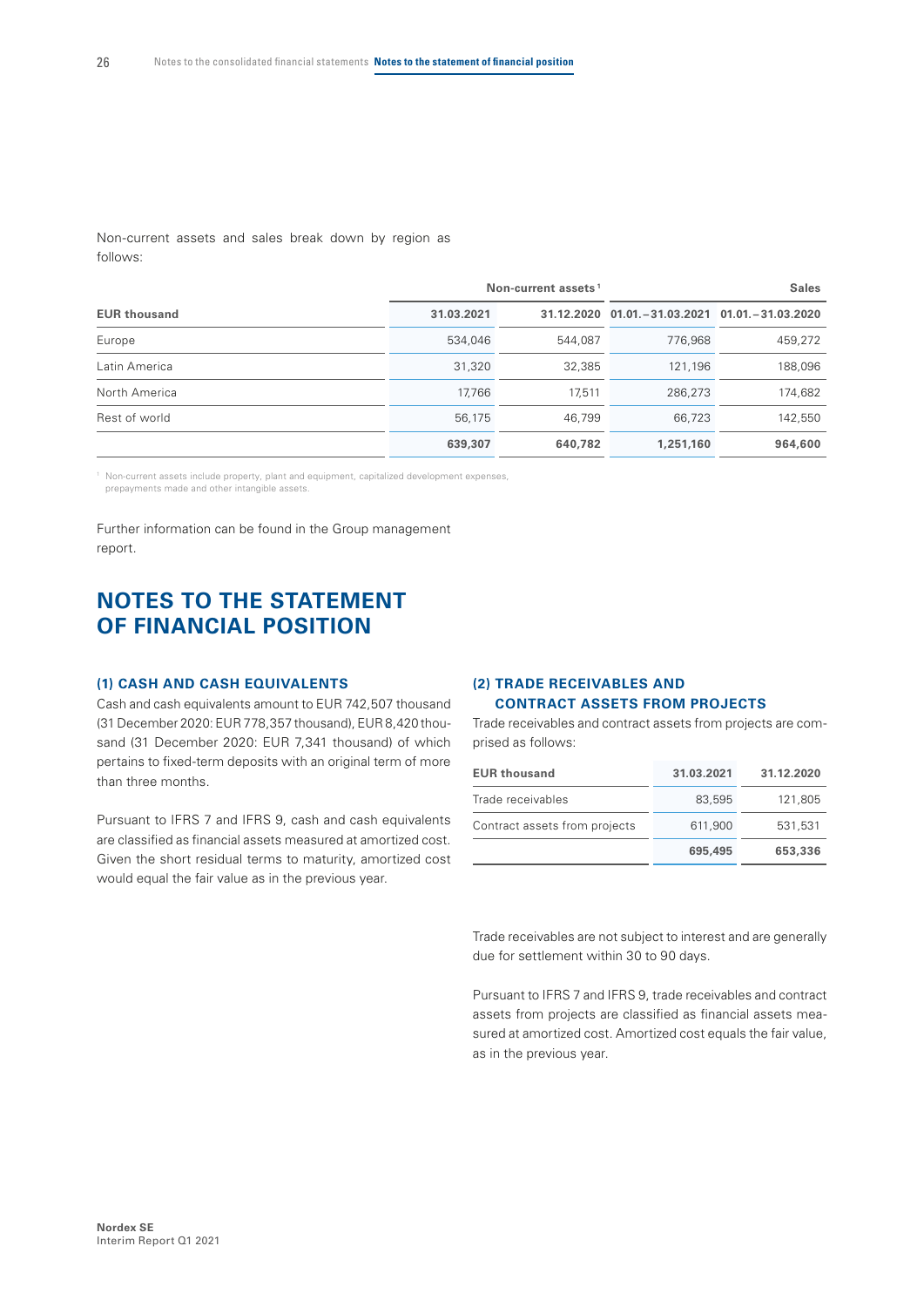#### **(3) INVENTORIES**

Inventories break down as follows:

| <b>EUR thousand</b>        | 31.03.2021 | 31.12.2020 |
|----------------------------|------------|------------|
| Work in progress           | 548.922    | 684,699    |
| Raw materials and supplies | 417,156    | 434,937    |
| Prepayments made           | 73,250     | 82,571     |
|                            | 1.039.328  | 1,202,207  |

Work in progress relates to wind power systems under construction as well as advance outlays for project development, rights and infrastructure.

Raw materials and supplies primarily comprise production and service material.

#### **(4) OTHER CURRENT FINANCIAL ASSETS**

Other current financial assets mainly comprise forward exchange transactions of EUR 10,127 thousand (31 December 2020: EUR 16,999 thousand), creditors with debit accounts of EUR 6,426 thousand (31 December 2020: EUR 6,606 thousand) and advance payments to secure supplier capacities of EUR 5,097 thousand (31 December 2020: EUR 4,643 thousand).

Pursuant to IFRS 7 and IFRS 9, the balances not relating to forward exchange transactions reported under other current financial assets are classified as financial assets measured at amortized cost. Given the short residual terms to maturity, amortized cost amounting to EUR 28,753 thousand (31 December 2020: EUR 30,213 thousand) equals the fair value as in the previous year.

Pursuant to IFRS 7 and IFRS 9, the forward exchange transactions reported in other current financial assets in the scope of hedge accounting (cash flow hedges) are classified as effective hedging instruments measured at fair value through other comprehensive income. The fair value amounts to EUR 9,090 thousand (31 December 2020: EUR 13,157 thousand).

Pursuant to IFRS 7 and IFRS 9, the other forward exchange transactions reported under other current financial assets are classified as financial assets measured at fair value through profit or loss. The fair value amounts to EUR 1,037 thousand (31 December 2020: EUR 3,842 thousand). The forward rates and prices are calculated on the basis of the spot price on the reporting date in the light of any discounts or premiums for the remaining term of the contract.

#### **(5) OTHER CURRENT NON-FINANCIAL ASSETS**

Other current non-financial assets mainly comprise current tax assets of EUR 200,163 thousand (31December 2020: EUR162,411thousand), prepaid expenses of EUR17,842 thousand (31 December 2020: EUR19,127 thousand) and contract assets from services of EUR 5,904 thousand (31 December 2020: EUR 5,712 thousand).

The current tax assets mainly concern current input tax assets.

Prepaid expenses chiefly comprise accrued costs for the revolving credit facility, license fees and the multi-currency guarantee facility.

The contract assets from services concern maintenance contracts where the percentage of completion exceeds the payments received.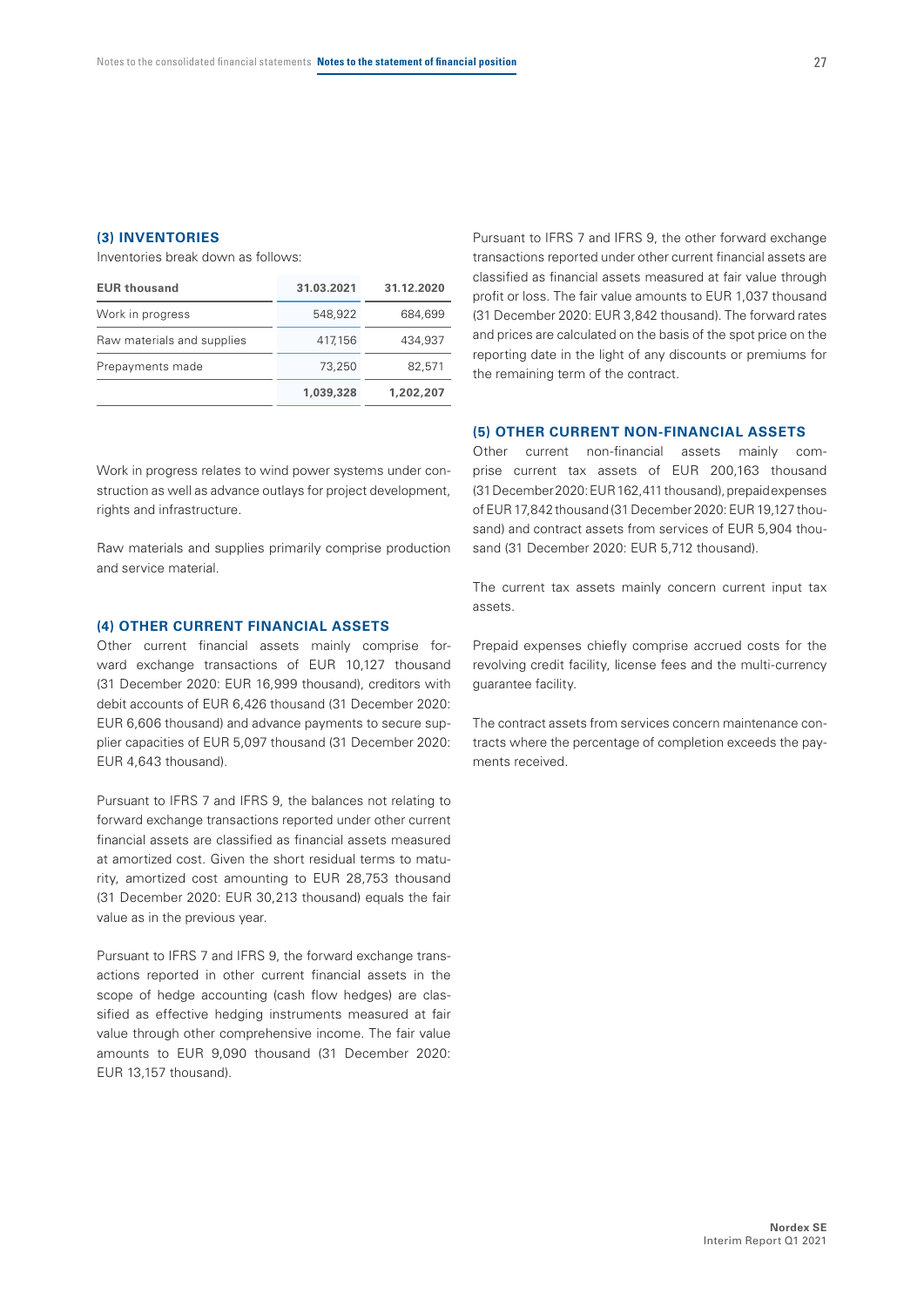#### **(6) PROPERTY, PLANT AND EQUIPMENT**

Property, plant and equipment breaks down as follows:

| 31.03.2021 | 31.12.2020 |
|------------|------------|
| 170,530    | 171.668    |
| 166,652    | 169,720    |
| 83,305     | 83,155     |
| 33,390     | 25,476     |
| 5,493      | 4.140      |
| 459,370    | 454,159    |
|            |            |

Land and buildings, and other fixtures and fittings, tools and equipment include lease assets.

Additions and carrying amounts as of 31 March 2021 are as follows:

|                                                                    |                  | 31.03.2021         |
|--------------------------------------------------------------------|------------------|--------------------|
| <b>EUR thousand</b>                                                | <b>Additions</b> | Carrying<br>amount |
| Land and buildings – lease assets                                  | 1,149            | 83,033             |
| Other fixtures and fittings, tools and<br>equipment - lease assets | 107              | 10,686             |
|                                                                    | 1,256            | 93,719             |

The capitalized right-of-use assets from leases relate mainly to administrative and production buildings, warehouses, company vehicles and production equipment (e.g. lifting platforms).

Cash outflows for leases in the current financial year amounted to EUR 5,449 thousand as at 31 March 2021 (1 January to 31 March 2020: EUR 5,093 thousand).

For a detailed overview of movements in property, plant and equipment we refer to the statement of changes in property, plant and equipment and intangible assets attached to the notes to the consolidated financial statements.

#### **(7) GOODWILL**

As in the previous year, goodwill amounts to EUR547,758 thousand, with EUR 504,595 thousand in the Projects CGU and EUR 43,163 thousand in the Service CGU. EUR 537,798 thousand thereof results from the purchase price allocation for Acciona Windpower.

For a detailed overview of goodwill we refer to the statement of changes in property, plant and equipment and intangible assets attached to the notes to the consolidated financial statements.

#### **(8) CAPITALIZED DEVELOPMENT EXPENSES**

As at the reporting date, development expenses of EUR 160,281 thousand (31 December 2020: EUR 166,677 thousand) were capitalized. In the first three months, development expenses of EUR 5,489 thousand (31 December 2020: EUR 24,714 thousand) were capitalized. Additions comprise in particular the enhancement of the Generation Delta wind turbines. Additional development expenses of EUR 7,333 thousand also arising in the first three months (31 December 2020: EUR 22,962 thousand) did not meet the criteria for capitalization and were therefore recognized in profit or loss. The capitalization ratio therefore amounts to 42.8% (31 December 2020: 51.84%).

For a detailed overview of capitalized development costs we refer to the statement of changes in property, plant and equipment and intangible assets attached to the notes to the consolidated financial statements.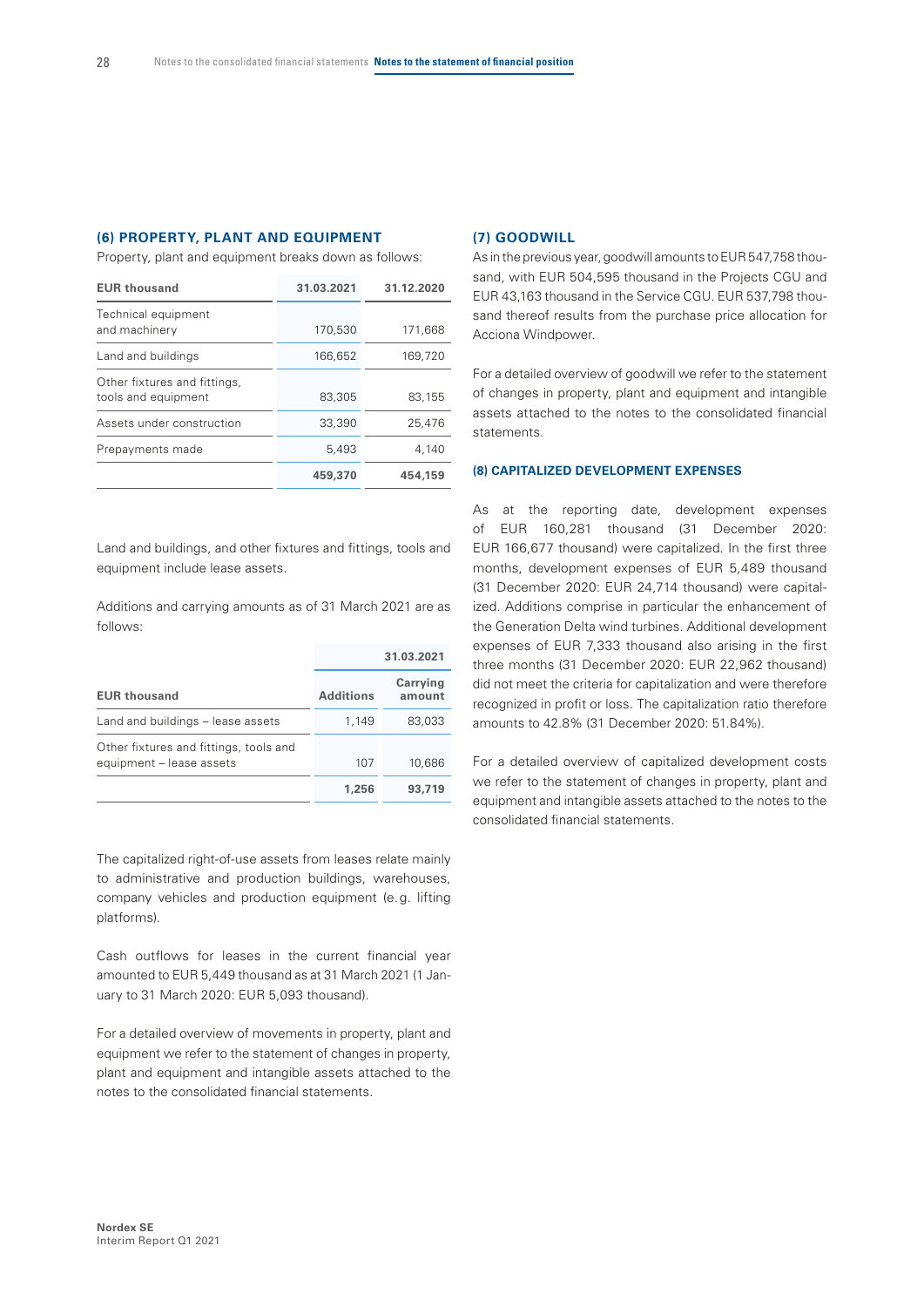#### **(9) OTHER NON-CURRENT FINANCIAL ASSETS**

Other non-current financial assets mainly comprise receivables from non-consolidated affiliated companies, associates and other long-term equity investments in the amount of EUR 6,603 thousand (31 December 2020: EUR 6,567 thousand).

Receivables from non-consolidated affiliated companies, associates and other long-term equity investments concern the financing of project companies in particular.

Pursuant to IFRS 7 and IFRS 9, the balances not relating to forward exchange transactions reported under other non-current financial assets are classified as financial assets measured at amortized cost. Given that market interest rates apply, amortized cost amounting to EUR 8,772 thousand (31 December 2020: EUR 8,589 thousand) equals the fair value as in the previous year.

#### **(10) OTHER NON-CURRENT NON-FINANCIAL ASSETS**

Other non-current non-financial assets comprise other tax assets of EUR 35,090 thousand (31 December 2020: EUR 29,631 thousand), contract assets from services of EUR 21,941 thousand (31 December 2020: EUR 22,718 thousand) and prepaid expenses of EUR 12,701 thousand (31 December 2020: EUR 16,227 thousand).

The other tax assets concern receivables from tax authorities in Brazil.

The contract assets from services concern maintenance contracts where the percentage of completion exceeds the payments received.

Prepaid expenses chiefly comprise costs pertaining to other periods for license fees and the multi-currency guarantee facility.

#### **(11) DEFERRED TAX ASSETS AND TAX LIABILITIES**

As at 31 March 2021, a rounded tax rate of 32.00% (31 December 2020: 32.00%) was applied for the purpose of calculating domestic deferred taxes.

The changes in deferred taxes break down as follows:

| <b>EUR thousand</b>                         | 2021    | 2020      |
|---------------------------------------------|---------|-----------|
| Amount on 01.01.                            | 163,325 | 126,347   |
| Recognized in the income<br>statement       | 14,512  | 54,872    |
| Recognized in other<br>comprehensive income | 2,340   | $-3.917$  |
| Currency translation                        | 73      | $-13,977$ |
| Amount on 31.03./31.12.                     | 180,250 | 163,325   |

#### **(12) LIABILITIES TO BANKS**

More detailed information on the liabilities to banks is provided in the section on debt instruments.

Pursuant to IFRS 7 and IFRS 9, liabilities to banks are classified as financial liabilities measured at amortized cost. The fair value amounts to EUR 279,329 thousand (31 December 2020: EUR 534,788 thousand), of which EUR 232,913 thousand (31 December 2020: EUR 482,335 thousand) would be classified as current.

#### **(13) TRADE PAYABLES**

Trade payables amount to EUR 1,064,959 thousand (31 December 2020: EUR 1,095,563 thousand).

Pursuant to IFRS 7 and IFRS 9, trade payables are classified as financial liabilities measured at amortized cost. Given the short residual terms to maturity, amortized cost equals the fair value as in the previous year.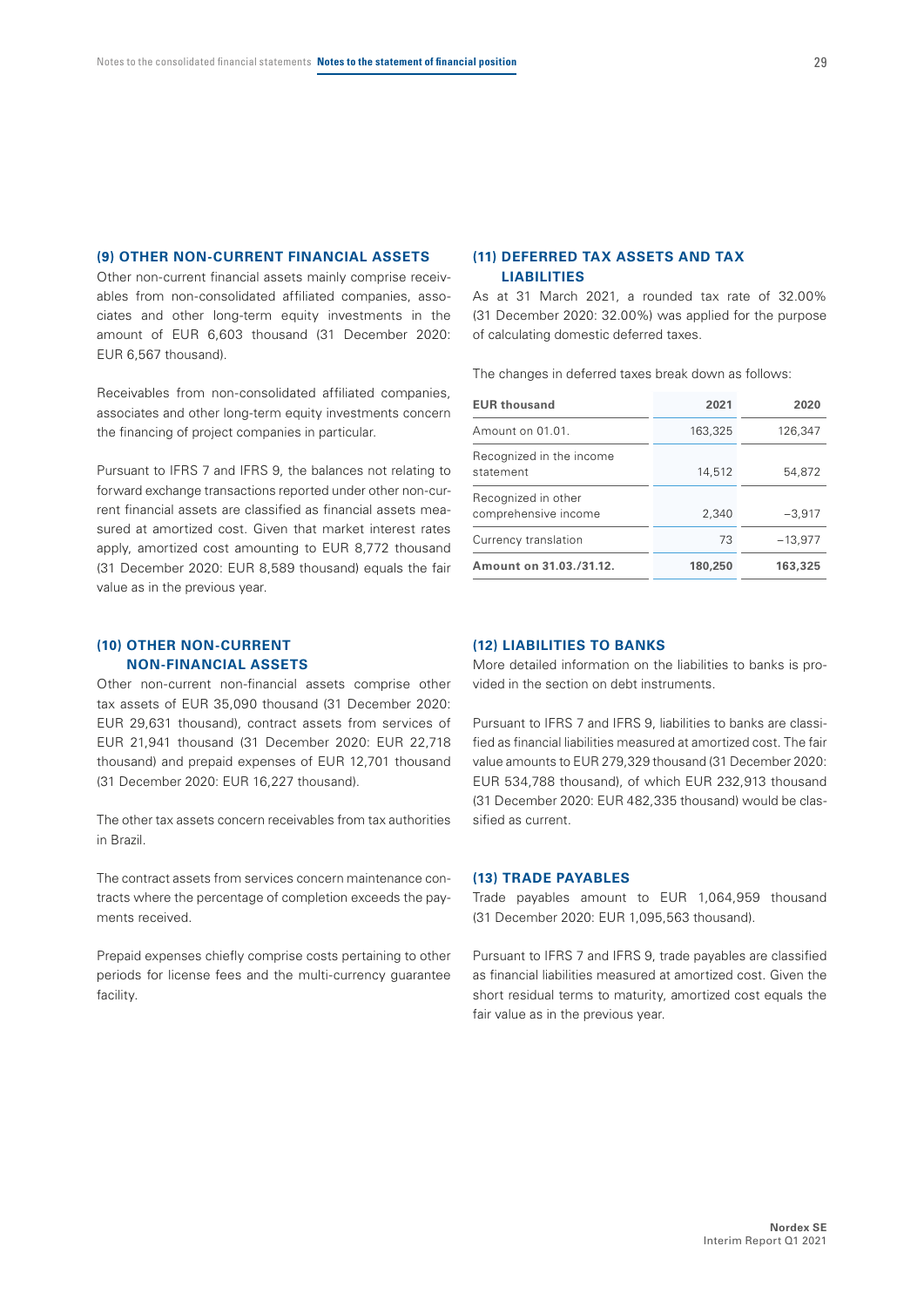#### **(14) OTHER PROVISIONS**

Movements in other provisions break down as follows:

| <b>EUR thousand</b>              | 01.01.2021 | <b>Utilization</b> | <b>Reversals</b> | <b>Additions</b> | 31.03.2021 |
|----------------------------------|------------|--------------------|------------------|------------------|------------|
| Individual guarantees            | 64.055     | $-8.099$           | $-5.467$         | 4.613            | 55,102     |
| Warranties, service, maintenance | 26,080     | $-1.539$           | $-1.648$         | 9.995            | 32,888     |
| Others                           | 57.270     | $-9.686$           | $-3.984$         | 15.545           | 59,145     |
|                                  | 147,405    | $-19.324$          | $-11.099$        | 30.153           | 147.135    |

The provisions for individual guarantees predominantly cover risks arising from possible claims for damages.

The warranty provisions are utilized in accordance with statutory or contractual periods.

Other provisions chiefly concern project risks arising from unfinished projects, supplier risks, costs of preparing the annual financial statements, and legal uncertainties.

#### **(15) OTHER CURRENT FINANCIAL LIABILITIES**

Other current financial liabilities mainly comprise leases of EUR 17,805 thousand (31 December 2020: EUR 18,104 thousand), guarantee commissions of EUR 10,020 thousand (31 December 2020: EUR10,008 thousand), forward exchange transactions of EUR 7,903 thousand (31 December 2020: EUR 2,804 thousand) and the corporate bond of EUR 2,979 thousand (31 December 2020: EUR 7,349 thousand).

The amount of lease liabilities corresponds to the present value of future lease payments.

More detailed information on the corporate bond is provided in the section on debt instruments.

Pursuant to IFRS 7 and IFRS 9, the balances not relating to forward exchange transactions reported under other current financial liabilities are classified as financial liabilities measured at amortized cost. Given the short residual terms to maturity, amortized cost amounting to EUR 37,264 thousand (31 December 2020: EUR 41,046 thousand) equals the fair value as in the previous year. Also included are current lease liabilities that are not allocated to any measurement category.

Pursuant to IFRS 7 and IFRS 9, the forward exchange transactions reported in other current financial liabilities in the scope of hedge accounting (cash flow hedges) are classified as effective hedging instruments measured at fair value through other comprehensive income. The fair value amounts to EUR 2,194 thousand (31 December 2020: EUR 786 thousand).

Pursuant to IFRS 7 and IFRS 9, the other forward exchange transactions reported under other current financial liabilities are classified as financial liabilities measured at fair value through profit or loss. The fair value amounts to EUR 5,709 thousand (31 December 2020: EUR 2,018 thousand). The forward rates and prices are calculated on the basis of the spot price on the reporting date in the light of any discounts or premiums for the remaining term of the contract.

#### **(16) OTHER CURRENT NON-FINANCIAL LIABILITIES**

Other current non-financial liabilities mainly comprise prepayments received of EUR 1,045,689 thousand (31 December 2020: EUR 1,053,068 thousand), other tax liabilities of EUR 86,238 thousand (31 December 2020: EUR 77,523 thousand), accrued liabilities of EUR 80,304 thousand (31 December 2020: EUR 60,807 thousand) and contract liabilities from services of EUR 32,661 thousand (31 December 2020: EUR 28,187 thousand).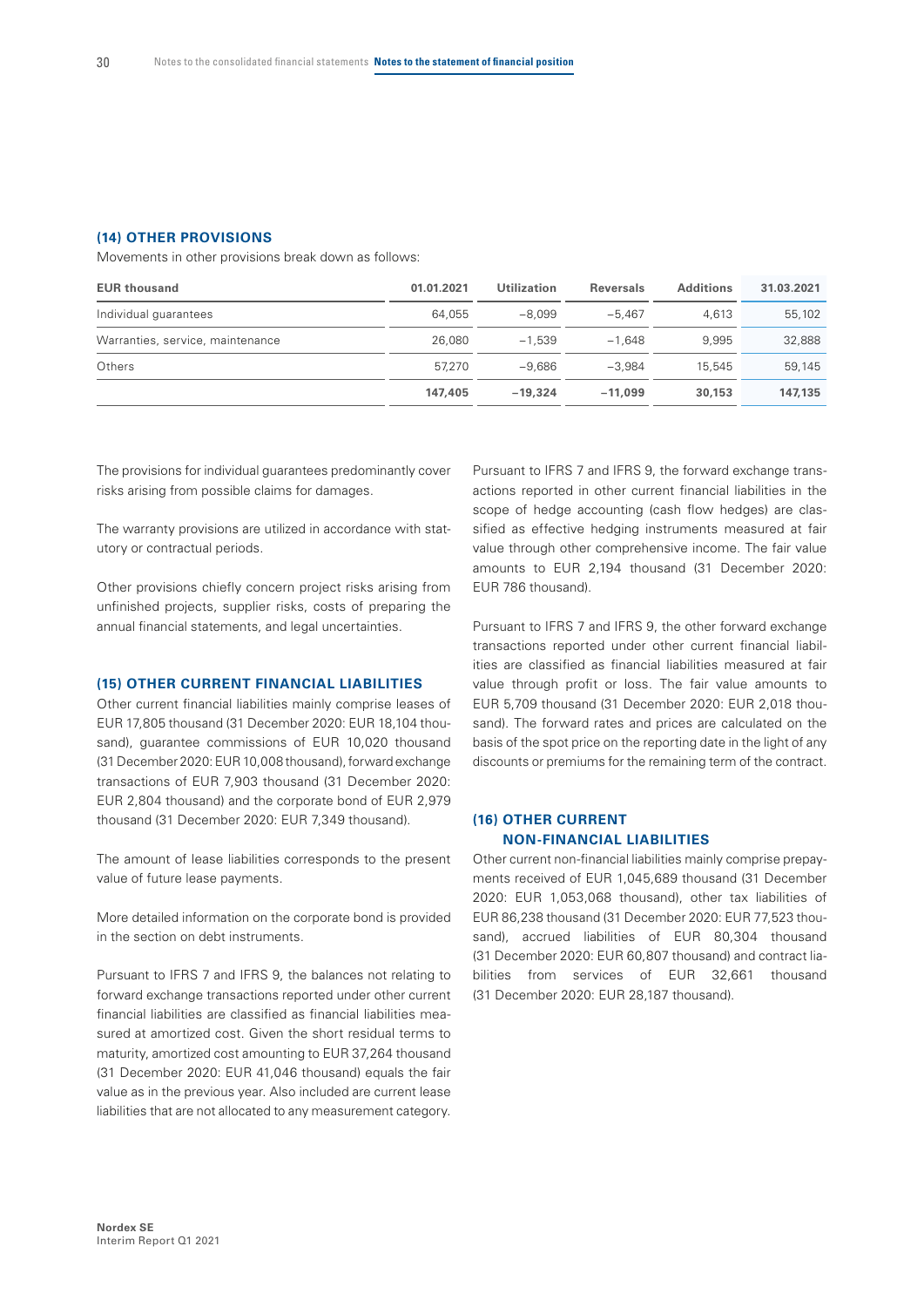The other tax liabilities mainly relate to value-added tax.

Accrued liabilities mainly comprise staff costs and trailing project costs.

The contract liabilities from services concern maintenance contracts where the degree of completion is lower than the billed amount.

The contract liabilities from services concern maintenance contracts where the payments received exceed the percentage of completion.

#### **(17) OTHER NON-CURRENT FINANCIAL LIABILITIES**

Other non-current financial liabilities mainly comprise the corporate bond of EUR 271,512 thousand (31 December 2020: EUR 271,036 thousand), the shareholder loan of EUR 217,320 thousand (31 December 2020: EUR 953 thousand), leases of EUR 77,091 thousand (31 December 2020: EUR 79,506 thousand) and the employee bond of EUR 3,805 thousand (31 December 2020: EUR 3,805 thousand).

More detailed information on the corporate bond, the shareholder loan and the employee bond is provided in the section on debt instruments.

The amount of lease liabilities corresponds to the present value of future lease payments.

Pursuant to IFRS 7 and IFRS 9, the balances not relating to forward exchange transactions reported under other non-current financial liabilities are classified as financial liabilities measured at amortized cost. Based on the corporate bond's share price as at the reporting date, the fair value would be EUR 578,794 thousand (31 December 2020: EUR 382,386 thousand). Also included are non-current lease liabilities that are not allocated to any measurement category.

Pursuant to IFRS 7 and IFRS 9, the forward exchange transactions reported in other current financial liabilities in the scope of hedge accounting (cash flow hedges) are classified as effective hedging instruments measured at fair value through other comprehensive income. The fair value amounts to EUR 74 thousand (31 December 2020: EUR 358 thousand).

#### **(18) OTHER NON-CURRENT NON-FINANCIAL LIABILITIES**

Other non-current non-financial liabilities mainly comprise contract liabilities from services of EUR 129,424 thousand (31 December 2020: EUR 126,206 thousand).

The contract liabilities from services concern maintenance contracts where the payments received exceed the percentage of completion.

#### **(19) EQUITY**

Equity breaks down as follows:

| <b>EUR thousand</b>                                              | 31.03.2021 | 31.12.2020 |
|------------------------------------------------------------------|------------|------------|
| Subscribed capital                                               | 117,349    | 117,349    |
| Capital reserves                                                 | 795,698    | 795,698    |
| Other retained earnings                                          | 50,976     | 50,976     |
| Cash flow hedge reserve                                          | 4,507      | 9,341      |
| Reserve for cash flow hedge<br>costs                             | 126        | 265        |
| Foreign currency adjustment<br>item                              | $-86,007$  | $-65,531$  |
| Consolidated net profit/loss<br>carried forward                  | $-134,565$ | $-134,565$ |
| Consolidated net profit/loss <sup>1</sup>                        | $-54,660$  | O          |
| Share in equity attributable to<br>parent company's shareholders | 693,424    | 773,533    |
|                                                                  | 693,424    | 773,533    |

1 Consolidated net profit/loss as at 31 December 2020 amounts to EUR 0 thousand due to the allocation to other retained earnings and the withdrawal from consolidated net profit/loss carried forward.

Further details of the changes in the individual equity items can be found in the attached consolidated statement of changes in equity.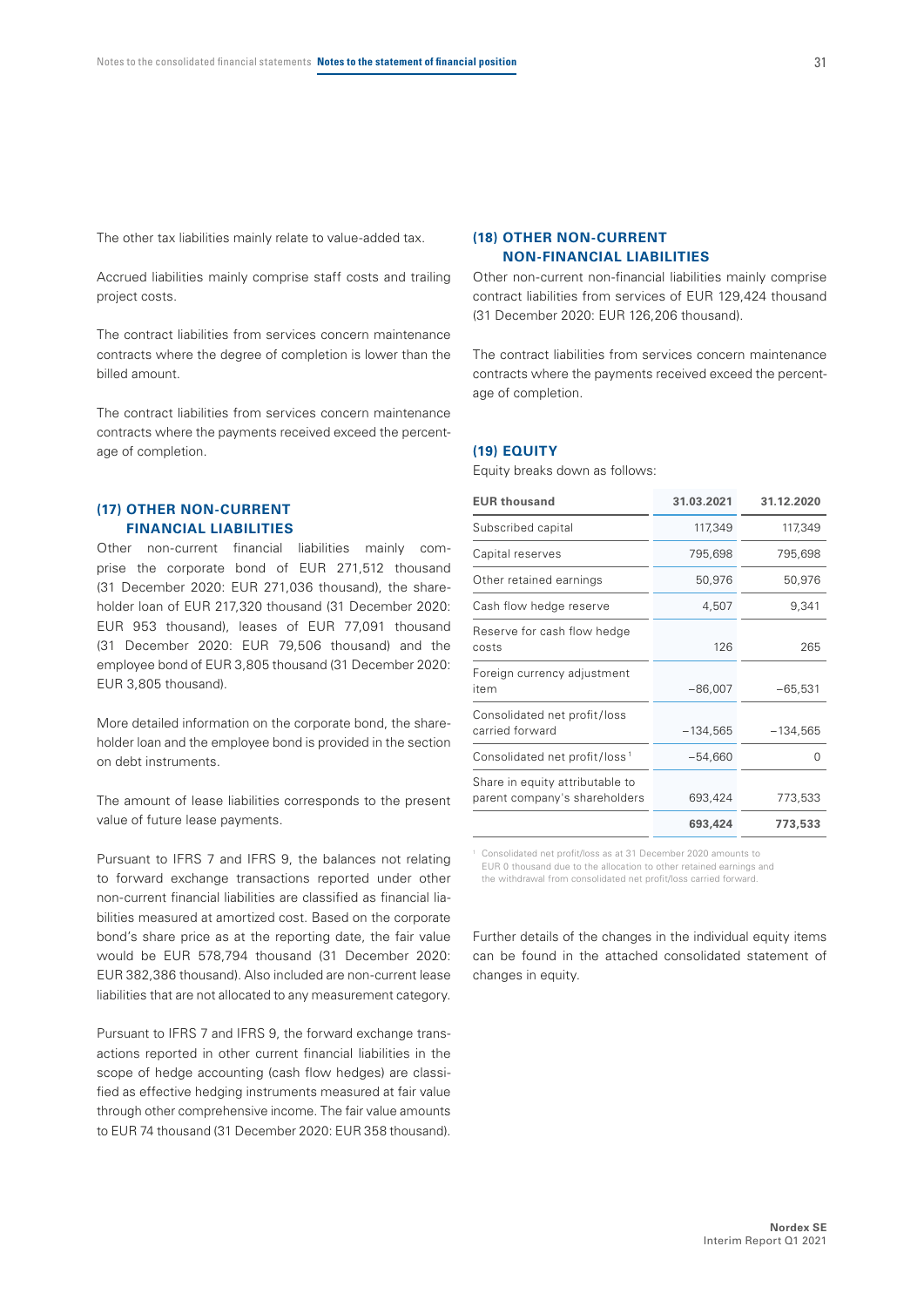#### **(20) ADDITIONAL DISCLOSURES ON FINANCIAL INSTRUMENTS**

The following table shows the financial assets and liabilities as well as their fair values and their allocation to the fair value hierarchy defined in IFRS 13 that should be applied when determining the fair value of a financial instrument:

| 2021<br><b>EUR thousand</b>                                                          | Level 1     | Level <sub>2</sub> | Level 3      | Total   |
|--------------------------------------------------------------------------------------|-------------|--------------------|--------------|---------|
| <b>Financial assets</b>                                                              |             |                    |              |         |
| Forward exchange transactions in the<br>scope of hedge accounting (cash flow hedges) | 0           | 9,090              | $\mathbf{0}$ | 9,090   |
| Other forward exchange transactions                                                  | $\mathbf 0$ | 1,037              | $\mathbf 0$  | 1,037   |
| <b>Financial liabilities</b>                                                         |             |                    |              |         |
| Liabilities to banks                                                                 | $\mathbf 0$ | 279,329            | $\mathbf 0$  | 279,329 |
| Corporate bond                                                                       | 280,541     | 0                  | 0            | 280,541 |
| Shareholder Ioan                                                                     | $\mathbf 0$ | 217,320            | $\mathbf 0$  | 217,320 |
| Employee bond                                                                        | $\mathbf 0$ | 3,905              | $\mathbf 0$  | 3,905   |
| Forward exchange transactions in the<br>scope of hedge accounting (cash flow hedges) | $\mathbf 0$ | 2,268              | $\mathbf 0$  | 2,268   |
| Other forward exchange transactions                                                  | $\mathbf 0$ | 5,710              | $\mathbf 0$  | 5,710   |

| 2020<br><b>EUR thousand</b>                                                          | Level 1     | Level <sub>2</sub> | Level 3  | Total   |
|--------------------------------------------------------------------------------------|-------------|--------------------|----------|---------|
| <b>Financial assets</b>                                                              |             |                    |          |         |
| Forward exchange transactions in the<br>scope of hedge accounting (cash flow hedges) | 0           | 13,157             | 0        | 13,157  |
| Other forward exchange transactions                                                  | 0           | 3,842              | $\Omega$ | 3,842   |
| <b>Financial liabilities</b>                                                         |             |                    |          |         |
| Liabilities to banks                                                                 | $\mathbf 0$ | 534,788            | $\Omega$ | 534,788 |
| Corporate bond                                                                       | 286,316     | $\Omega$           | $\Omega$ | 286,316 |
| Shareholder loan                                                                     | $\mathbf 0$ | 17,091             | 0        | 17,091  |
| Employee bond                                                                        | $\mathbf 0$ | 3,866              | $\Omega$ | 3,866   |
| Forward exchange transactions in the<br>scope of hedge accounting (cash flow hedges) | $\mathbf 0$ | 1,144              | 0        | 1,144   |
| Other forward exchange transactions                                                  | $\mathbf 0$ | 2,018              | 0        | 2,018   |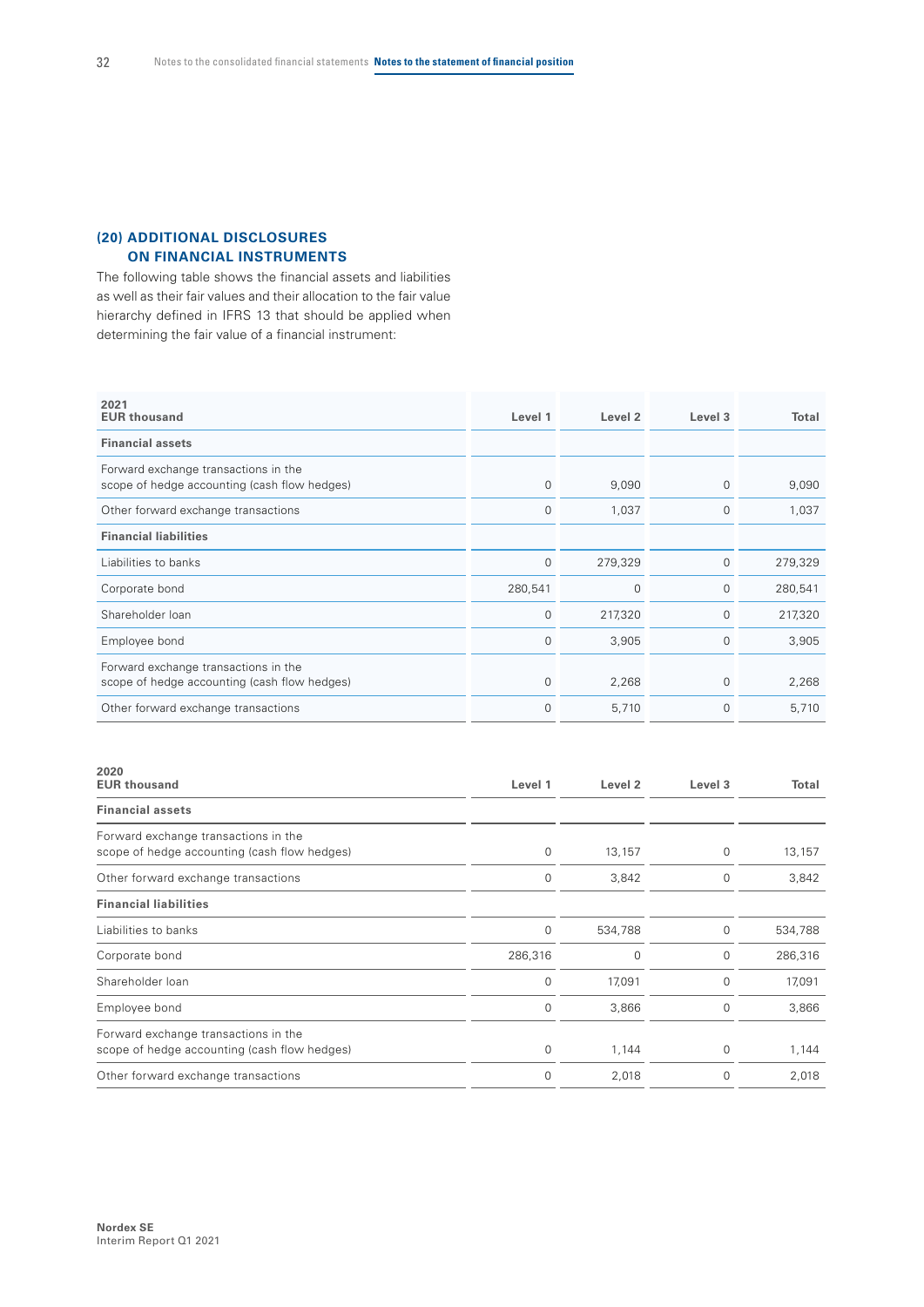The corporate bond is allocated to Level 1 because it has been admitted to trading at the International Stock Exchange.

Liabilities to banks as part of financial liabilities, the employee bond and the shareholder loan are allocated to Level 2. The same applies to forward exchange transactions.

There were no reclassifications between levels, neither in comparison with the previous year nor during the year under review.

### **NOTES TO THE INCOME STATEMENT**

#### **(21) SALES**

Sales comprise income from the completion of construction contracts for customers, the sale of wind power systems and income from service contracts.

In the case of project contracts, sales are recognized either at a point in time using the milestone method or over time using the cost-to-cost method, depending on the respective scope of the contract.

Sales for standardized turbine types are recognized at a point in time when control of the fully operational turbine is transferred to the customer. Control is deemed to have been transferred at the time the turbine is fully erected. Costs are recognized in inventories until sales are recognized at a point in time.

Sales for customer-specific installations for which there is no alternative use and for which there is an enforceable right to payment for the service provided are recognized over time.

The sales generated from service contracts will be recognized over time and distributed across the years covered by the contract in line with a distribution of costs typical of the contract (schedule). The schedule for determining the degree of completion of individual service contracts is based on historical data. A contract asset (liability) for service contracts is recognized to the extent the degree of completion exceeds (falls below) the amount billed.

Sales break down to the Projects and Service segments as follows:

| <b>EUR thousand</b>        | $01.01 -$<br>31.03.2021 | $01.01 -$<br>31.03.2020 |
|----------------------------|-------------------------|-------------------------|
| Projects                   | 1,145,741               | 862,623                 |
| Service                    | 107,967                 | 102,018                 |
| Not allocated              | 39                      | 967                     |
| Intrasegment consolidation | $-2,587$                | $-1.008$                |
|                            | 1,251,160               | 964,600                 |

The timing of sales recognition from projects is as follows:

| <b>EUR thousand</b>                            | $01.01 -$<br>31.03.2021 | $01.01 -$<br>31.03.2020 |
|------------------------------------------------|-------------------------|-------------------------|
| Project sales<br>recognized at a point in time | 568,153                 | 610,041                 |
| Project sales<br>recognized over time          | 577,588                 | 252,582                 |
|                                                | 1,145,741               | 862,623                 |

The increase in consolidated sales is attributable to the higher installation figures compared with the prior-year quarter.

#### **(22) CHANGES IN INVENTORIES AND OTHER OWN WORK CAPITALIZED**

Own work capitalized is measured at EUR 5,489 thousand (1 January to 31 March 2020: EUR 6,541 thousand) and, as in the previous year, relates to capitalized expenses for developing and enhancing new and existing wind turbines.

Changes in inventories stand at EUR –135,778 thousand (1 January to 31 March 2020: EUR 50,349 thousand) and reflect the higher volume of installations.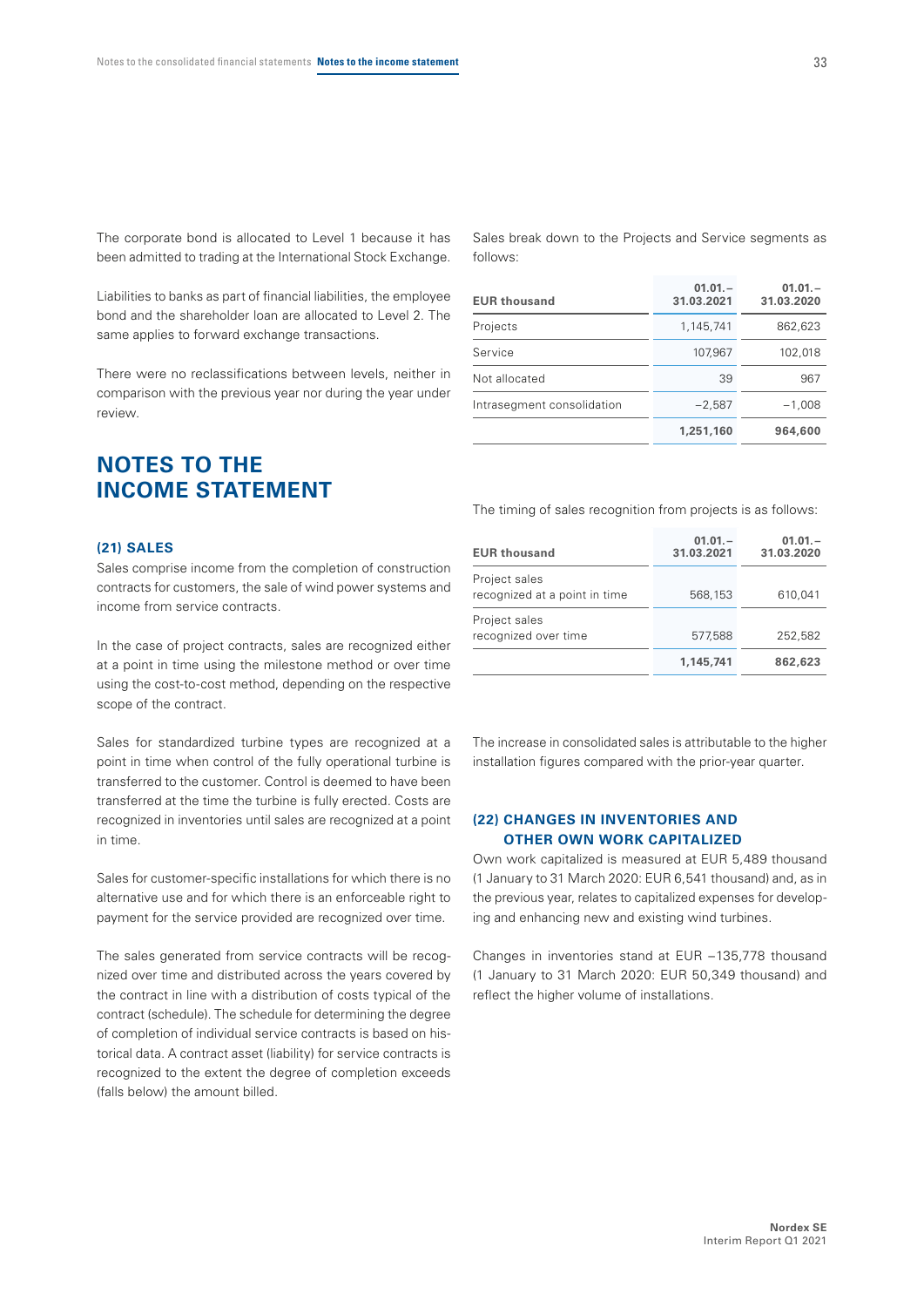#### **(23) COST OF MATERIALS**

The cost of materials breaks down as follows:

| <b>EUR thousand</b>                         | $01.01 -$<br>31.03.2021 | $01.01 -$<br>31.03.2020 |
|---------------------------------------------|-------------------------|-------------------------|
| Cost of raw materials<br>and other supplies | 671,147                 | 654,817                 |
| Cost of services purchased                  | 233,710                 | 210,363                 |
|                                             | 904,857                 | 865,180                 |

#### **(25) STAFF COSTS**

Staff costs break down as follows:

| <b>EUR thousand</b>                                                      | $01.01 -$<br>31.03.2021 | $01.01 -$<br>31.03.2020 |
|--------------------------------------------------------------------------|-------------------------|-------------------------|
| Wages and salaries                                                       | 97,802                  | 72,323                  |
| Social security and<br>expenditure on retirement<br>benefits and support | 20,171                  | 17.383                  |
|                                                                          | 117,973                 | 89,706                  |

Cost of raw materials and other supplies mainly comprise expenses for construction components.

The cost of purchased services primarily results from thirdparty services and commissions for order processing, thirdparty freight and order provisions.

#### **(24) OTHER OPERATING INCOME/ OTHER OPERATING EXPENSES**

Other operating income/expenses mainly comprise currency translation gains/forward exchange transactions of EUR 8,858 thousand (1 January to 31 March 2020: EUR –14,523 thousand), expenses from remedial work for projects and post-contractual customer claims of EUR –26,443 thousand (1 January to 31 March 2020: EUR 0 thousand), other staff costs of EUR –23,554 thousand (1 January to 31 March 2020: EUR –23,710 thousand), legal and consulting costs of EUR - 8,294 thousand (1 January to 31 March 2020: EUR – 9,365 thousand), maintenance of EUR –7,600 thousand (1 January to 31 March 2020: EUR – 8,752 thousand) and travel expenses of EUR – 5,763 thousand (1 January to 31 March 2020:  $EUR - 8.623$  thousand).

The Group headcount was as follows:

|                        | $01.01 -$<br>31.03.2021 | $01.01 -$<br>31.03.2020 | Change |
|------------------------|-------------------------|-------------------------|--------|
| Reporting date         |                         |                         |        |
| Office staff           | 3,758                   | 3,306                   | 452    |
| <b>Technical staff</b> | 4.635                   | 4,190                   | 445    |
|                        | 8,393                   | 7,496                   | 897    |
| Average                |                         |                         |        |
| Office staff           | 3,674                   | 3,261                   | 413    |
| Technical staff        | 4.644                   | 4.006                   | 638    |
|                        | 8,318                   | 7,267                   | 1.051  |

The increase in the number of employees is mainly due to the Nordex Group's increased business volume.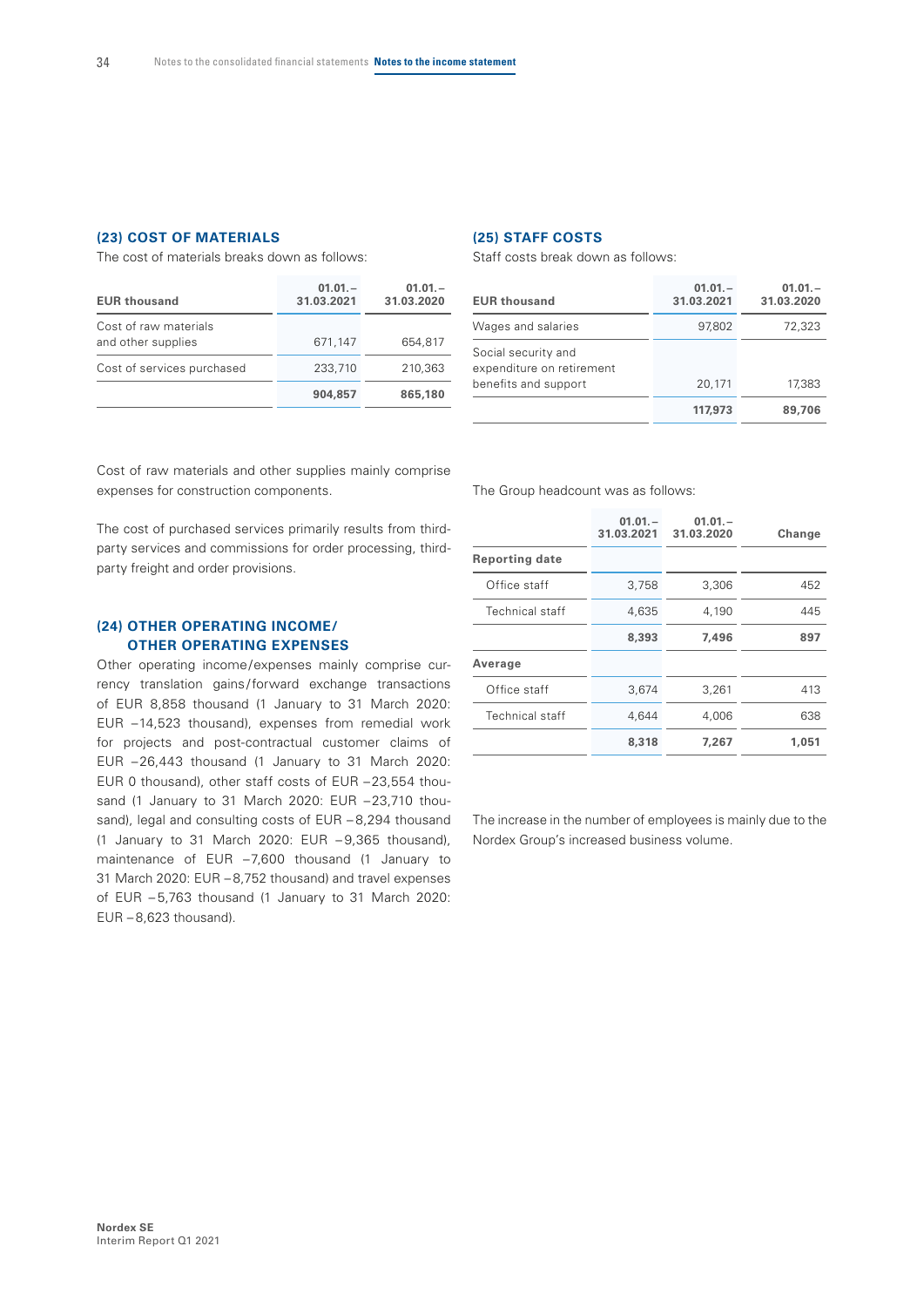#### **(26) DEPRECIATION/AMORTIZATION**

Depreciation and amortization breaks down as follows:

| <b>EUR thousand</b>                                 | $01.01 -$<br>31.03.2021 | $01.01 -$<br>31.03.2020 |
|-----------------------------------------------------|-------------------------|-------------------------|
| Depreciation of property,<br>plant and equipment    | 24,132                  | 22,360                  |
| Amortization of capitalized<br>development expenses | 11,929                  | 10,928                  |
| Amortization of other<br>intangible assets          | 2.375                   | 3,533                   |
|                                                     | 38,436                  | 36,821                  |

Net gains/losses from valuation using the equity method reflect the share of profit of associates.

Interest income and expense arises primarily from deposits with banks, and from guarantee commissions, the corporate bond and the revolving credit facility. Of the interest expense, EUR 834 thousand (1 January to 31 March 2020: EUR 928 thousand) is attributable to leases.

#### **(28) INCOME TAX**

Income tax breaks down as follows:

Depreciation includes EUR 5,174 thousand for depreciation of lease assets (1 January to 31 March 2020: EUR 4,857 thousand); of this amount EUR 3,465 thousand (1 January to 31 March 2020: EUR 3,515 thousand) concern land and buildings and EUR 1,709 thousand (1 January to 31 March 2020: EUR 1,342 thousand) other fixtures and fittings, tools and equipment.

#### **EUR thousand 01.01. – 31.03.2021 01.01. – 31.03.2020** Current income tax –14,020 –16,297 Deferred taxes 14,512 19,877 **Total income tax 492 3,580**

#### **(27) FINANCIAL RESULT**

The financial result breaks down as follows:

| <b>EUR thousand</b>                          | $01.01 -$<br>31.03.2021 | $01.01 -$<br>31.03.2020 |
|----------------------------------------------|-------------------------|-------------------------|
| Profit/loss from<br>equity-accounting method | $-33$                   | 537                     |
| Impairment of financial assets               | $\Omega$                | -39                     |
| Net profit/loss<br>from investments          | $-33$                   | 498                     |
| Other interest and<br>similar income         | 561                     | 1.182                   |
| Interest and similar expenses                | $-27.615$               | $-19,519$               |
| Interest result                              | $-27,054$               | $-18,337$               |
|                                              | -27,087                 | -17,839                 |

### **(29) EARNINGS PER SHARE**

#### **Basic**

|                                        |                        | 2021        | 2020        |  |
|----------------------------------------|------------------------|-------------|-------------|--|
| Consolidated net loss<br>for the year  | EUR<br>thousand        | $-54,660$   | $-37,995$   |  |
| of which shareholders<br>of the parent | <b>EUR</b><br>thousand | $-54,660$   | $-37,995$   |  |
| Weighted average<br>number of shares   |                        | 117,348,759 | 106,680,691 |  |
| <b>Basic earnings per</b><br>share     | <b>EUR</b>             | $-0.47$     | -0.36       |  |

#### **Diluted**

Diluted earnings per share also stand at EUR – 0.47 (1 January to 31 March 2020: EUR – 0.36).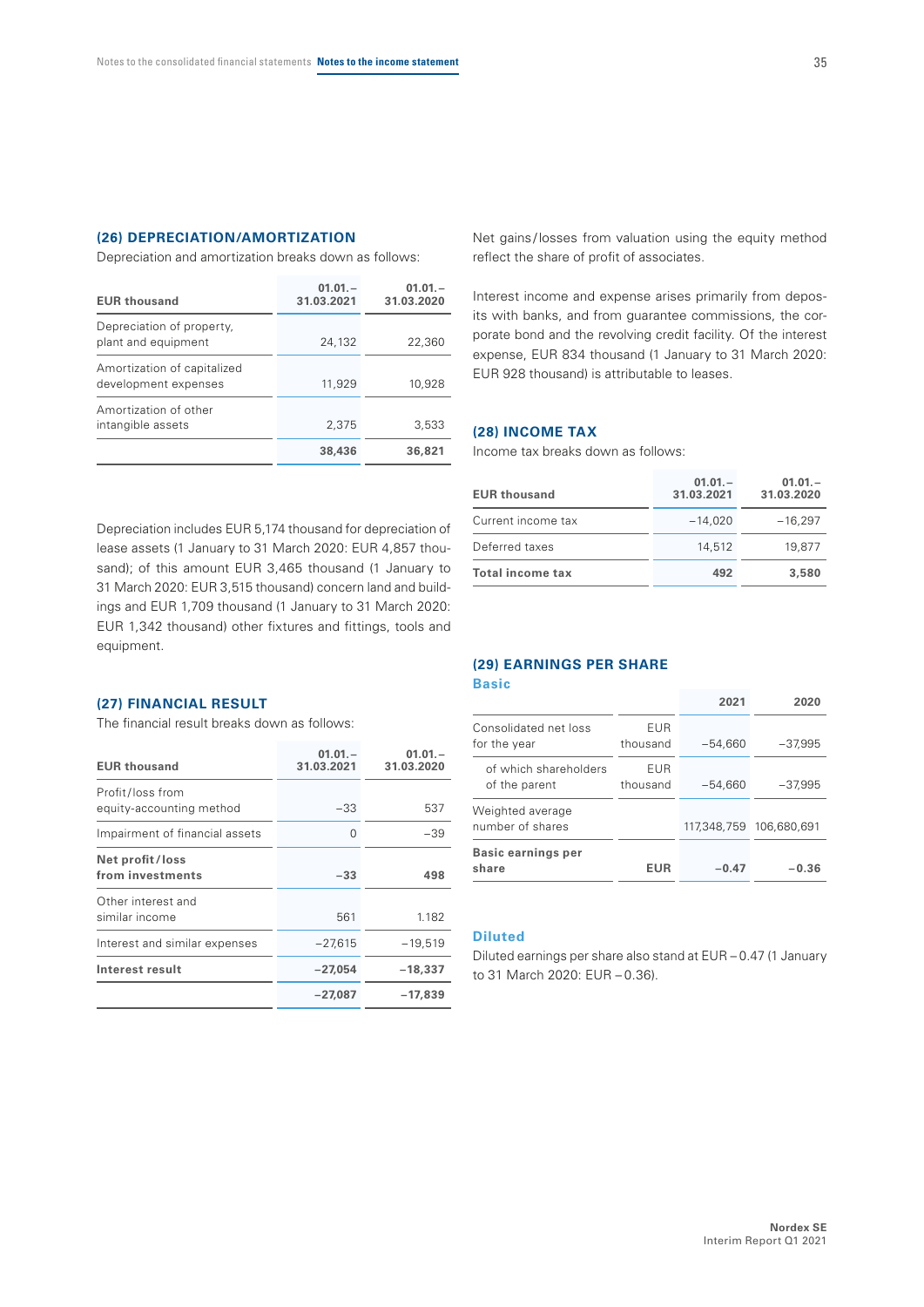# **OTHER FINANCIAL OBLIGATIONS AND CONTINGENT LIABILITIES**

There are no future cash outflows from leases which the Nordex Group has entered into but which have not yet begun.

Moreover, principally in the real estate segment there are lease contracts with extension and termination options. However, these are not considered to be reasonably certain and therefore have not been recognized. However, utilization of these extension and termination options is reviewed annually and they will be recognized in the statement of financial position in case of a change of view.

The Nordex Group has contingent liabilities arising from pending litigation in connection with its operating business; as the probability of an outflow of resources as of the reporting date was not sufficiently determinable, no provisions have been set aside in this connection.

There are also guarantees in the amount of EUR 954 thousand (31 December 2020: EUR 954 thousand) vis-à-vis affiliated, non-consolidated project companies, which are not expected to be utilized; there are no contingent liabilities to associates.

### **RELATED PARTY DISCLOSURES**

As at the reporting date, Acciona S.A. held a 33.6% (31 December 2020: 36.6%) share in Nordex SE.

The balances and transactions with companies from the Acciona Group are set out in the following table:

|                                                   | <b>Balances outstanding</b><br>Receivables $(+)$ / liabilities $(-)$ |                       | <b>Transaction amount</b><br>Income $(+)/$ expense $(-)$ |                      |  |  |
|---------------------------------------------------|----------------------------------------------------------------------|-----------------------|----------------------------------------------------------|----------------------|--|--|
| <b>EUR thousand</b>                               | 31.03.2021                                                           |                       | 31.12.2020 01.01. - 31.03.2021                           | $01.01 - 31.03.2020$ |  |  |
| Acciona Energia Chile SpA                         | 167,350/-161,174                                                     | 164,970/-156,711      | $573/-133$                                               | 0/0                  |  |  |
| Acciona Energia Mexico S.r.l.                     | $1,530/-46$                                                          | $1.232/-44$           | 0/0                                                      | 0/0                  |  |  |
| Acciona Energia S.A.                              | 100,510/-39,574                                                      | 69,304/-33,011        | $32,969/-253$                                            | 7,589/-81            |  |  |
| Acciona Energia Servicios Mexico S. de RL de C.V. | 139,369/-139,079                                                     | 139, 351 / - 131, 456 | $-29/5,526$                                              | 16,366/0             |  |  |
| Acciona Energy Oceania Construction Pty. Ltd.     | 101,209/-113,192                                                     | 48/-106,372           | $109,300/-1,901$                                         | $526/-902$           |  |  |
| Acciona Forwarding S.A.                           | $4/-2,609$                                                           | $0/-977$              | 0/2,366                                                  | $0/-242$             |  |  |
| Acciona S.A                                       | $0/-216,769$                                                         | $0/-1,088$            | $0/-202$                                                 | $0/-28$              |  |  |
| Valdivia Energia Eolica S.A.                      | 132/0                                                                | 133/0                 | 164/0                                                    | 165/0                |  |  |
| Other                                             | $107/-218$                                                           | $646/-291$            | $2/-182$                                                 | $462/-338$           |  |  |

During the first quarter of 2021, no orders to deliver and assemble wind power systems (1 January to 31 March 2020: EUR 0 thousand) were placed by Acciona Energía S.A.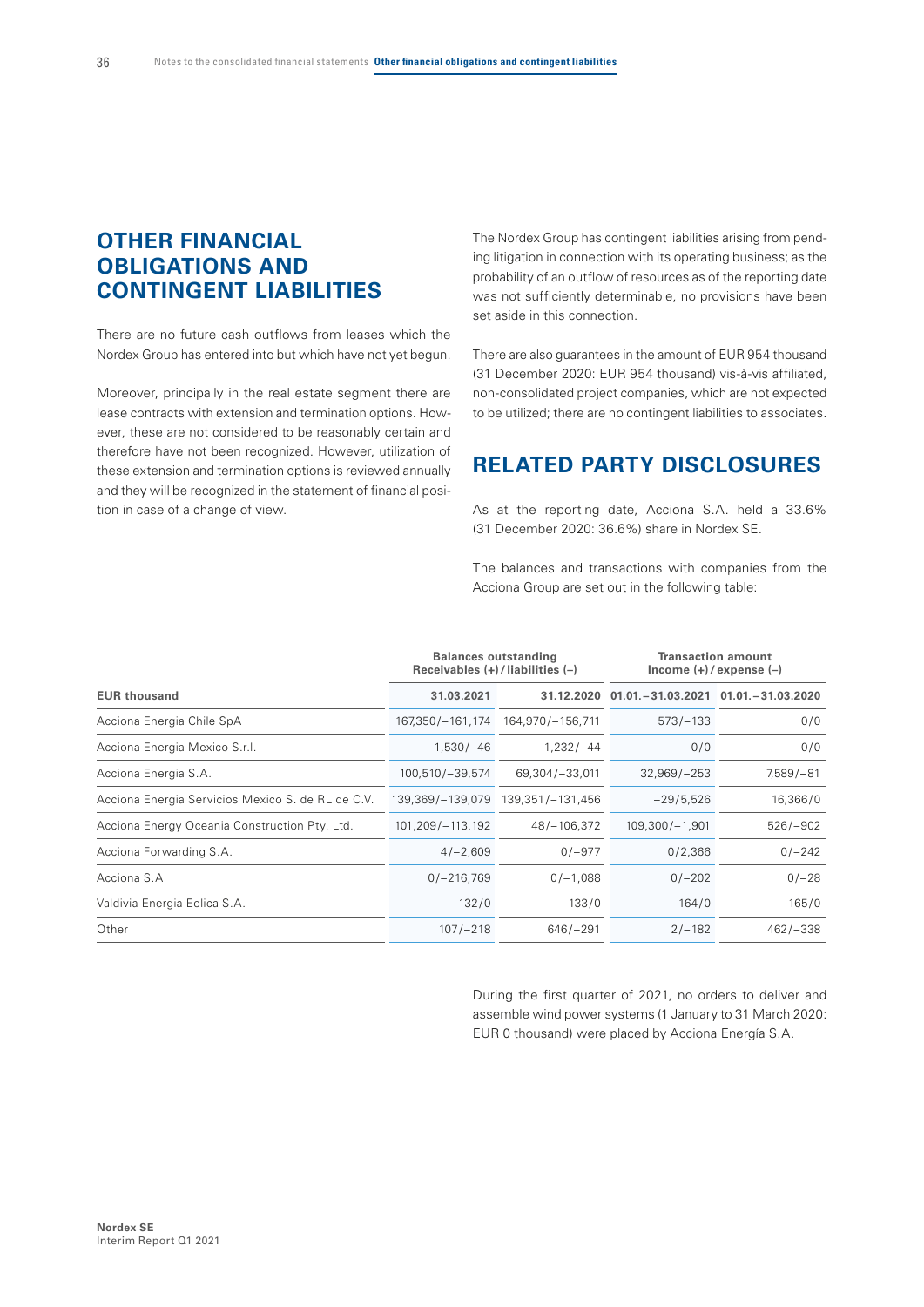In 2014, Supervisory Board member Jan Klatten indirectly acquired an interest of 44.20% in the Polish wind farm company C&C Wind Sp. z o.o. in a market-wide tender process. The Nordex Group holds a 40.00% share of this company. Accordingly, C&C Wind Sp. z o.o. is classed as an associated company. As in the previous year, there were no business transactions with Mr. Klatten or companies attributable to him.

In addition, the shares in GN Renewable Investments S.a.r.l. (30.00%) are also classified as associated companies.

The balances and transactions with these companies are set out in the following table:

|                                   | <b>Balances outstanding</b><br>Receivables $(+)$ / liabilities $(-)$ |       | <b>Transaction amount</b><br>$lncome (+)/expense (-)$ |                                                    |  |
|-----------------------------------|----------------------------------------------------------------------|-------|-------------------------------------------------------|----------------------------------------------------|--|
| <b>EUR thousand</b>               | 31.03.2021                                                           |       |                                                       | 31.12.2020 01.01. - 31.03.2021 01.01. - 31.03.2020 |  |
| $C&C$ Wind Sp. $z$ o.o.           | 0/0                                                                  | 363/0 | $0/-33$                                               | 537/0                                              |  |
| GN Renewable Investments S.a.r.l. | 0/0                                                                  | 0/0   | 0/                                                    | 0/0                                                |  |

### **CONSOLIDATED CASH FLOW STATEMENT**

Of the cash flow from operating activities in the amount of EUR 45,474 thousand (1 January to 31 March 2020: EUR –21,826 thousand) EUR –16,224 thousand (1 January to 31 March 2020: EUR –1,135 thousand) is attributable to the consolidated net loss including depreciation, amortization and impairment. Changes in working capital resulted in payments received of EUR 82,739 thousand (1 January to 31 March 2020: payments made of EUR 11,546 thousand). Payments made for other operating activities stand at EUR 21,041 thousand (1 January to 31 March 2020: EUR 9,145 thousand). This means that cash flow from operating activities has been influenced significantly by the positive development of working capital.

Cash flow from investing activities amounted to EUR – 35,052 thousand (1 January to 31 March 2020: EUR – 35,075 thousand). Investments of EUR 31,286 thousand (1 January to 31 March 2020: EUR 31,071 thousand) were made in property, plant and equipment, which mainly related to the establishment and expansion of blade production in India and the procurement of installation and transportation equipment in Spain for international projects. Development projects of EUR 5,489 thousand (1 January to 31 March 2020: EUR 6,062 thousand) were capitalized.

Cash flow from financing activities amounted to EUR – 45,865 thousand (1 January to 31 March 2020: EUR – 6,676 thousand) and is attributable to the granting of the shareholder loan, payments of principal on the revolving credit facility and the research and development loan, and the repayment of lease liabilities.

# **EVENTS AFTER THE REPORTING DATE**

There were no significant events after the end of the reporting period.

#### **Nordex SE, Rostock, May 2021**

 $H_{\rm X}$ 

José Luis Blanco, Chairman of the Management Board

Dr. Ilya Hartmann, member of the Management Board



Patxi Landa, member of the Management Board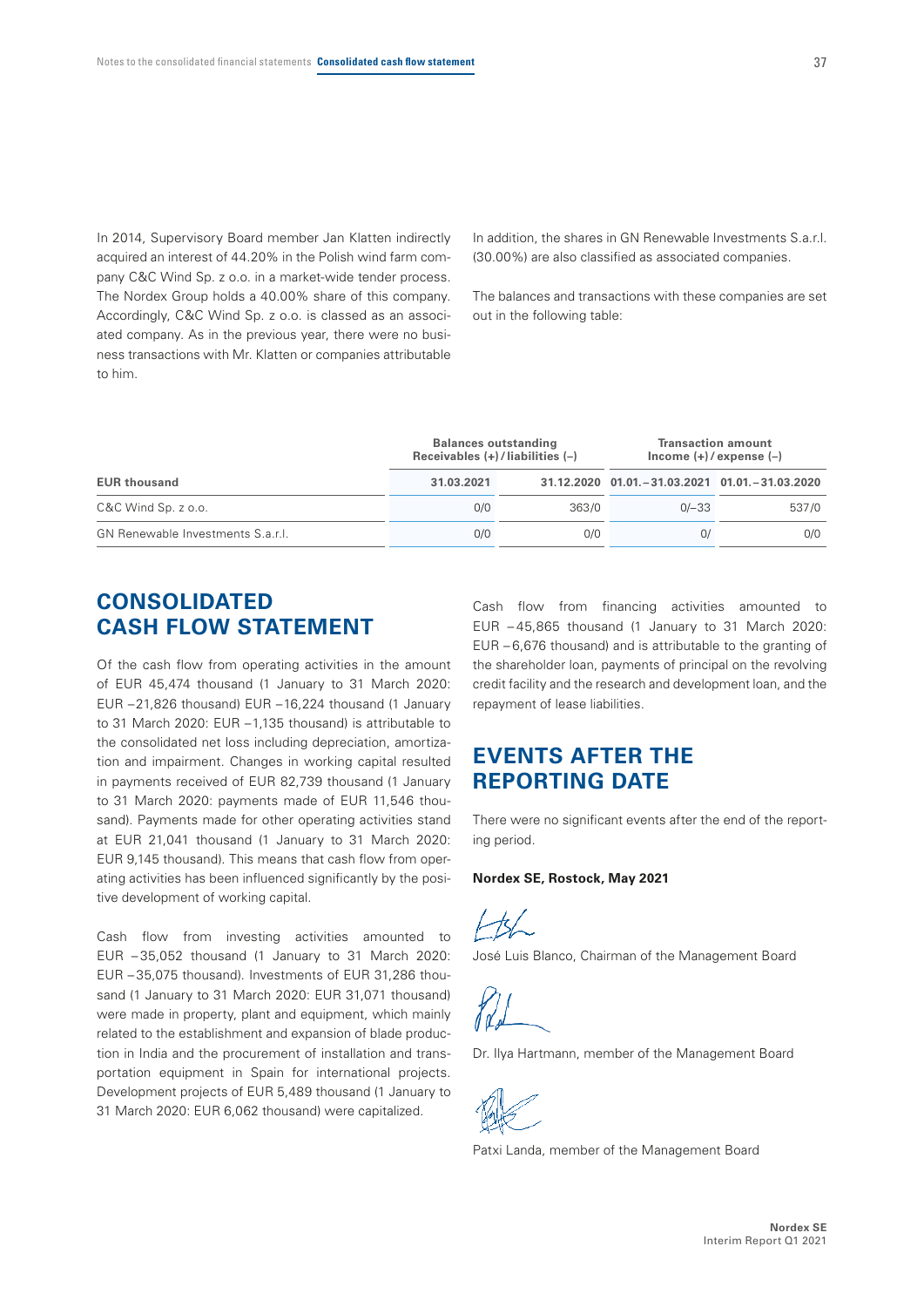# STATEMENT OF CHANGES IN PROPERTY, PLANT AND EQUIPMENT AND INTANGIBLE ASSETS

| Cost                                                |                                  |                  |              |                        |                                |                                  |
|-----------------------------------------------------|----------------------------------|------------------|--------------|------------------------|--------------------------------|----------------------------------|
| <b>EUR thousand</b>                                 | Opening<br>balance<br>01.01.2021 | <b>Additions</b> | Disposals    | Reclassifica-<br>tions | <b>Currency</b><br>translation | Closing<br>balance<br>31.03.2021 |
| Property, plant and equipment                       |                                  |                  |              |                        |                                |                                  |
| Technical equipment and machinery                   | 389,281                          | 9,443            | 1,175        | 2,572                  | $-573$                         | 399,548                          |
| Land and buildings                                  | 246,090                          | 1,373            | 104          | 191                    | 794                            | 248,344                          |
| Other fixtures and fittings, tools<br>and equipment | 177,394                          | 7,582            | 379          | $\overline{7}$         | 550                            | 185,154                          |
| Assets under construction                           | 25,476                           | 10,239           | $\mathbf{0}$ | $-2,786$               | 461                            | 33,390                           |
| Prepayments made                                    | 4,140                            | 3,905            | 2,620        | $\overline{0}$         | 68                             | 5,493                            |
| Total                                               | 842,381                          | 32,542           | 4,278        | $-16$                  | 1,300                          | 871,929                          |
| Intangible assets                                   |                                  |                  |              |                        |                                |                                  |
| Goodwill                                            | 552,259                          | $\overline{0}$   | $\cap$       | $\Omega$               | $\Omega$                       | 552,259                          |
| Capitalized development expenses                    | 468,823                          | 5,489            | 0            | $\Omega$               | 44                             | 474,356                          |
| Prepayments made                                    | 1,706                            | 1,676            | $\mathbf 0$  | $\mathbf 0$            | $\mathbf 0$                    | 3,382                            |
| Other intangible assets                             | 155,309                          | 113              | 6            | 16                     | 2,007                          | 157,439                          |
| Total                                               | 1,178,097                        | 7,278            | 6            | 16                     | 2,051                          | 1,187,436                        |
|                                                     |                                  |                  |              |                        |                                |                                  |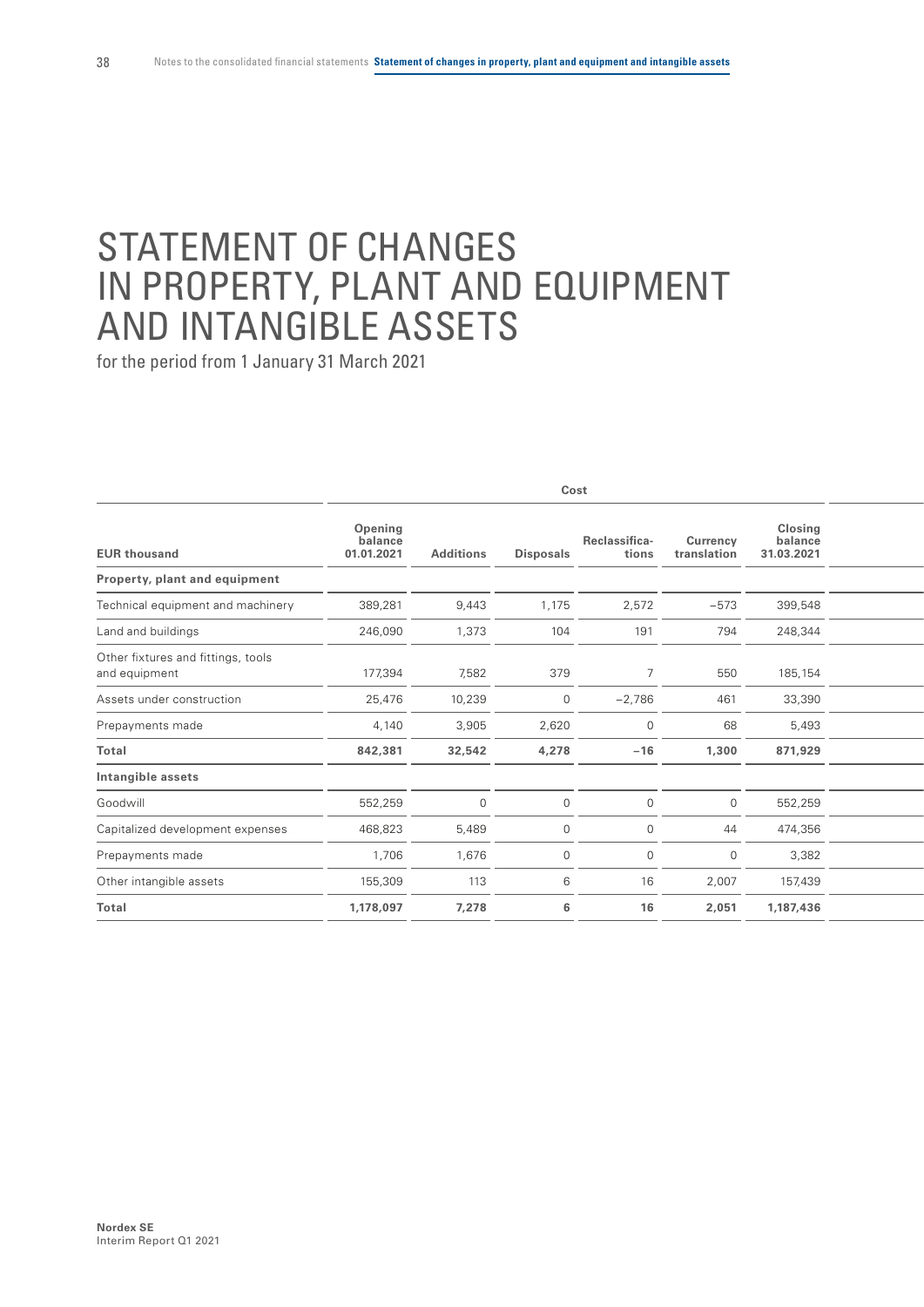| Depreciation/amortization/impairment losses |                  |                  | <b>Carrying amount</b>  |                                  |            |            |
|---------------------------------------------|------------------|------------------|-------------------------|----------------------------------|------------|------------|
| Opening<br>balance<br>01.01.2021            | <b>Additions</b> | <b>Disposals</b> | Currency<br>translation | Closing<br>balance<br>31.03.2021 | 31.03.2021 | 31.12.2020 |
|                                             |                  |                  |                         |                                  |            |            |
| 217,613                                     | 11,585           | 196              | 16                      | 229,018                          | 170,530    | 171,668    |
| 76,370                                      | 5,012            | 66               | 376                     | 81,692                           | 166,652    | 169,720    |
| 94,239                                      | 7,535            | 267              | 342                     | 101,849                          | 83,305     | 83,155     |
| $\overline{0}$                              | $\overline{0}$   | $\overline{0}$   | $\overline{0}$          | $\overline{0}$                   | 33,390     | 25,476     |
| $\overline{0}$                              | 0                | $\overline{0}$   | $\overline{0}$          | $\overline{0}$                   | 5,493      | 4,140      |
| 388,222                                     | 24,132           | 529              | 734                     | 412,559                          | 459,370    | 454,159    |
|                                             |                  |                  |                         |                                  |            |            |
| 4,501                                       | $\mathbf{0}$     | $\overline{0}$   | $\cap$                  | 4,501                            | 547,758    | 547,758    |
| 302,146                                     | 11,928           | $\overline{0}$   |                         | 314,075                          | 160,281    | 166,677    |
| $\overline{0}$                              | $\overline{0}$   | $\overline{0}$   | $\overline{0}$          | $\overline{0}$                   | 3,382      | 1,706      |
| 137,069                                     | 2,376            | 6                | 1,726                   | 141,165                          | 16,274     | 18,240     |
| 443,716                                     | 14,304           | 6                | 1,727                   | 459,741                          | 727,695    | 734,381    |
|                                             |                  |                  |                         |                                  |            |            |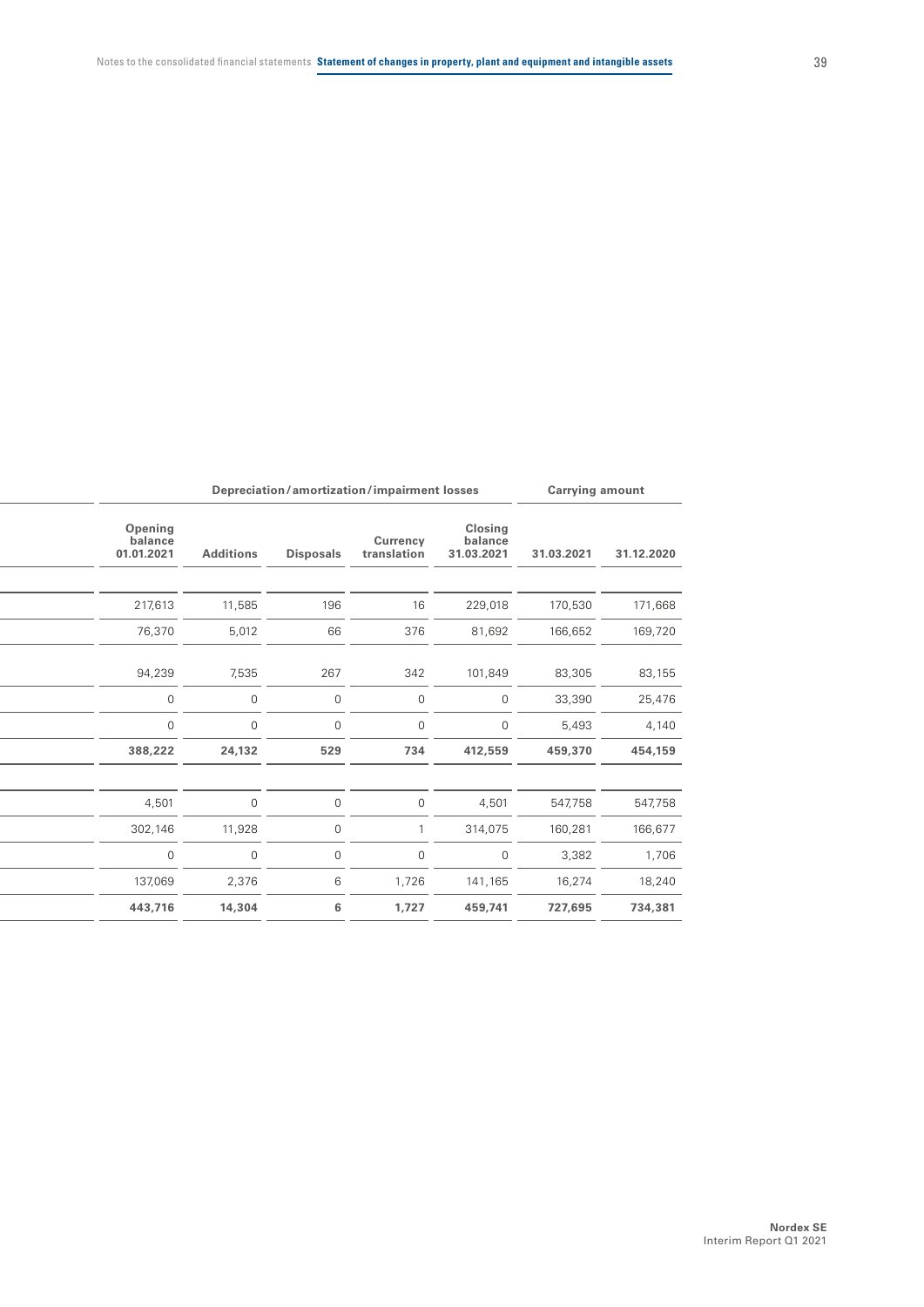# <span id="page-41-0"></span>RESPONSIBILITY STATEMENT

To the best of our knowledge, and in accordance with the applicable reporting principles for interim reporting, the interim consolidated financial statements for the first three months as at 31 March 2021 give a true and fair view of the assets, liabilities, financial position and profit or loss of the group, and the interim management report of the Group includes a fair review of the development and performance of the business and the position of the group, together with a description of the material opportunities and risks associated with the expected development of the group for the remaining months of the financial year.

Nordex SE, Rostock, May 2021

 $H_{\textrm{K}}$ 

José Luis Blanco, Chairman of the Management Board

Dr. Ilya Hartmann, member of the Management Board

Patxi Landa, member of the Management Board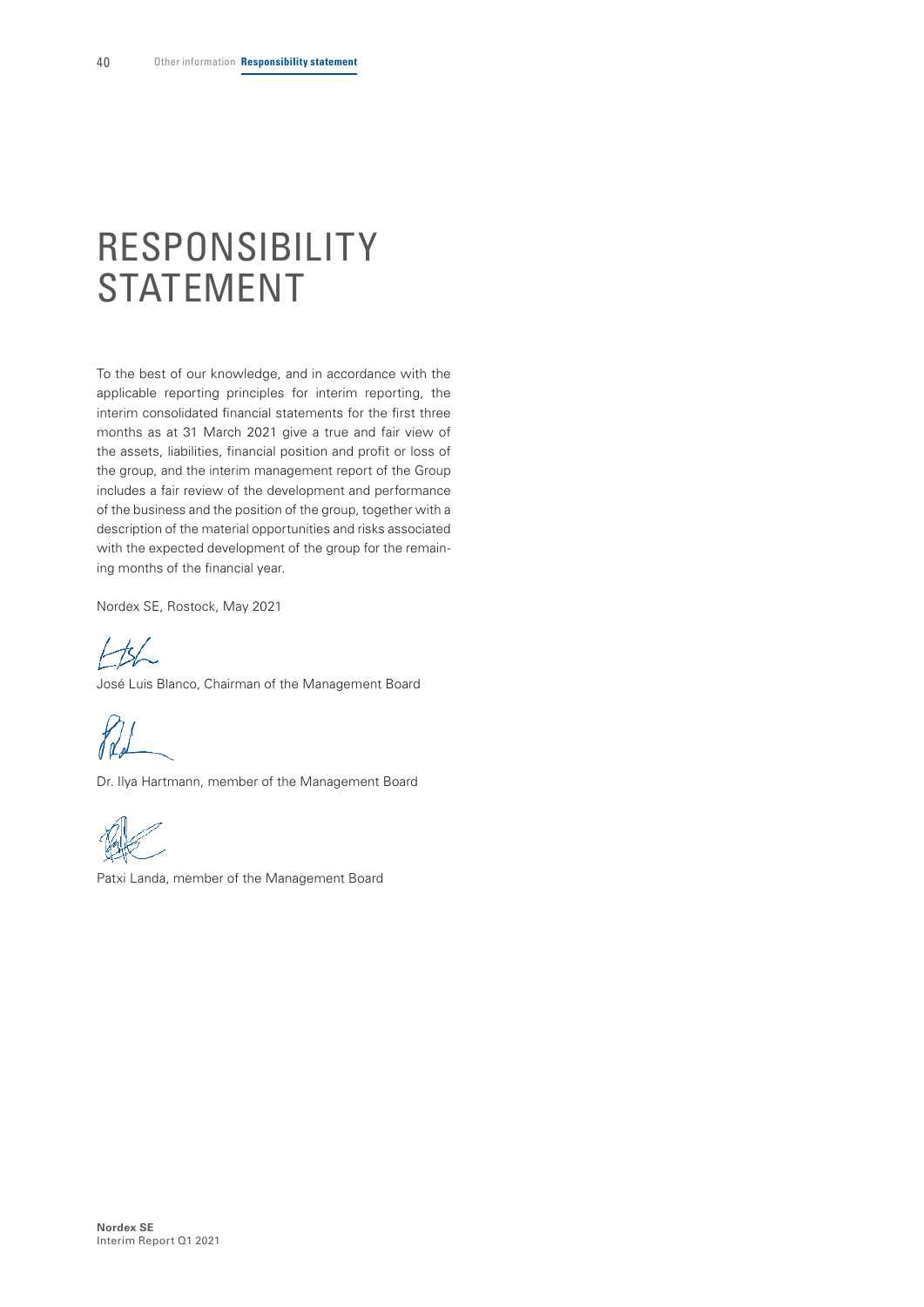# <span id="page-42-0"></span>FINANCIAL CALENDAR, PUBLISHING INFORMATION AND CONTACT

#### **FINANCIAL CALENDAR**

#### **Date**

| 11 May 2021      | Publication of quarterly financial report (Q1 reporting date) |
|------------------|---------------------------------------------------------------|
| 12 August 2021   | Publication of half-yearly financial report                   |
| 15 November 2021 | Publication of quarterly financial report (Q3 reporting date) |

#### **PUBLISHING INFORMATION AND CONTACT**

| Published by                         | Investor relations team | <b>Editing &amp; text</b>               |
|--------------------------------------|-------------------------|-----------------------------------------|
| Nordex SE                            | Felix Zander            | Nordex SE, Hamburg                      |
| <b>Investor Relations</b>            | Phone $+494030030-1116$ |                                         |
| Langenhorner Chaussee 600            |                         | Photography                             |
| 22419 Hamburg                        | Tobias Vossberg         | Nordex SE, Hamburg                      |
|                                      | Phone $+494030030-2502$ |                                         |
| Phone $+494030030-1000$              |                         | <b>Consulting, concept &amp; design</b> |
| $Fax + 494030030 - 1101$             | Rolf Becker             | Silvester Group                         |
|                                      | Phone $+494030030-1892$ | www.silvestergroup.com                  |
| www.nordex-online.com                |                         |                                         |
| investor-relations@nordex-online.com |                         |                                         |

#### **Disclaimer:**

This Interim Report contains forward-looking statements that relate to macroeconomic developments, the business and the net assets, financial position and results of operations of the Nordex Group. Forward-looking statements by definition do not depict the past and are in some instances indicated by words such as "believe", "anticipate", "predict", "plan", "estimate", "aim", "expect", "assume" and similar expressions. Forward-looking statements are based on the Company's current plans, estimates, projections and forecasts, and are therefore subject to risks and uncertainties that could cause actual development or the actual results or performance to differ materially from the development, results or performance expressly or implicitly assumed in these forward-looking statements. Readers of this Interim Report are expressly cautioned not to place undue reliance on these forward-looking statements, which apply only as of the date of this Interim Report. Nordex SE does not intend and does not undertake any obligation to revise these forward-looking statements. The English version of the Group Interim Report constitutes a translation of the original German version. Only the German version is legally binding.